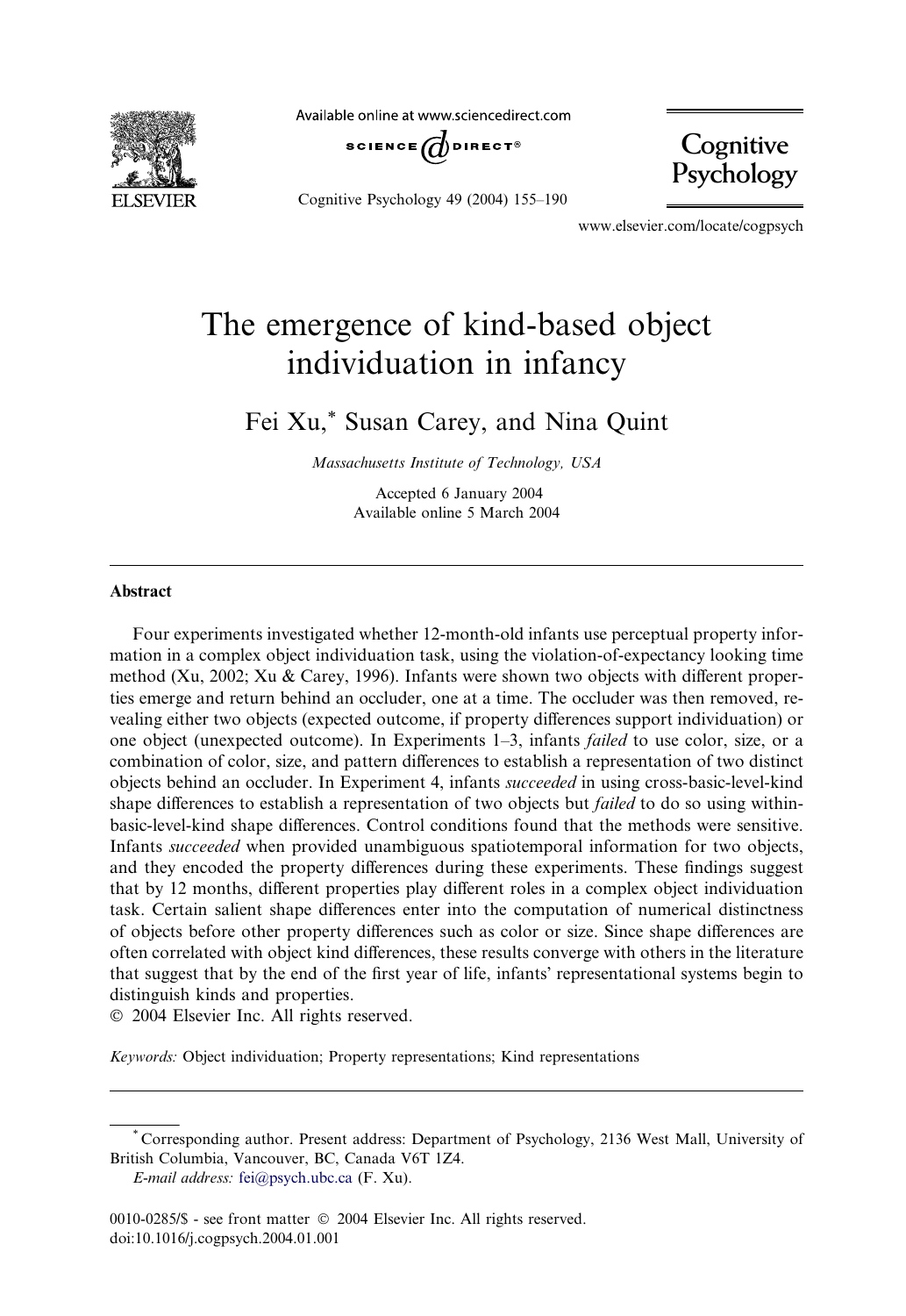# 1. Introduction

Human perception and cognition rests, in part, on a fundamental capacity to segregate visual arrays into individual objects (object segregation) and to keep track of these objects through time and space (object individuation). Object segregation processes assign surfaces to distinct objects, whereas object individuation processes assign segregated objects seen on different occasions to single or multiple objects. In this paper, we are concerned with the problem of object individuation, the problem that arises when we see a dog on Monday in the park and a dog on Tuesday in the park—Have we seen one and the same dog or two different ones?

Adults use at least three sources of information in solving the problem of object individuation and numerical identity: spatiotemporal information, perceptual property information, and kind/sortal information. Spatiotemporal information includes specification of location and paths. Adults arrive at a representation of two distinct objects if there is no spatiotemporally continuous path that could unite them. Perceptual property information includes dimensions such as color, size, texture, and shape. Adults conclude that a blue cup must be a different object from a previously seen red cup because of the perceptual difference of color. Lastly, kind/sortal information specifies categorization under concepts such as *duck*, *ball*, and *car*, categories of objects united by functional/causal features as well as by perceptual features. Adults draw on kind/sortal information in object individuation when they conclude that the dog that went behind a tree cannot be the same individual as the cat we found in the same location at a later time.

Recent evidence suggests that infants as young as 2 months of age use spatiotemporal information in establishing object identity. When spatiotemporal discontinuity is detected, very young infants establish a representation of two numerically distinct objects (at 2 months: Aguiar & Baillargeon, 1999; at 4 months: Spelke, Kestenbaum, Simons, & Wein, 1995; at 5 months, Wynn, 1992; at 10 months: Xu & Carey, 1996). In contrast, two series of experiments from our laboratories suggest that it is not until 12 months of age that infants can draw on property or kind information in establishing representations of numerical identity (Van de Walle, Carey, & Prevor, 2000; Xu & Carey, 1996). In Xu and Carey (1996) infants were shown an event in which an object, say a yellow toy duck, emerged from behind a screen then returned behind it, followed by an object, say a red ball, emerging from behind the same screen then returning behind it. Adults draw on kind differences (duck/ball) or property differences (yellow/red, duck-shaped/round) to conclude that two numerically distinct objects are involved in this event. The screen was then removed to reveal either both objects (the duck and the ball; the expected outcome) or just one of the two objects (the duck or the ball; the unexpected outcome). At 10 months, infants did not look longer at the unexpected outcome of a single object, suggesting that they did not use the property or kind differences between these objects to conclude that there were two distinct objects behind the screen. By 12 months of age, infants succeeded at this task—they looked longer at the unexpected, single object outcome (for a replication of the 10–12 months shift, see Wilcox & Baillargeon, 1998a, Experiments 1 and 2; for a replication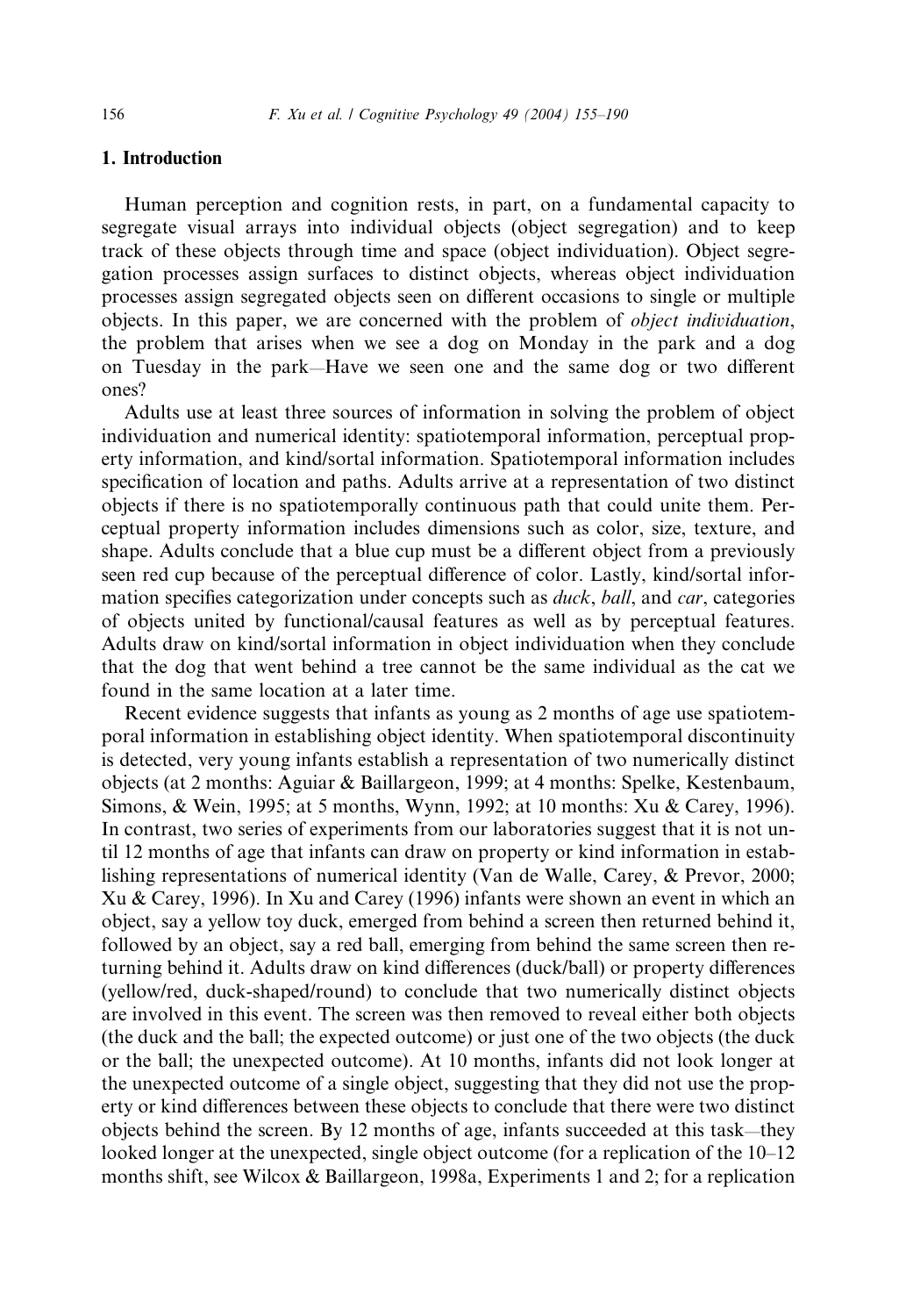of the failure at 9–10 months, see Bonatti, Frot, Zangl, & Mehler, 2002; Fineberg, 2003; Krojgaard, 2000; and Xu, 2002).

A task with manual search as the dependent measure provided convergent evidence for the emergence of the capacity to use property/kind information as a basis of object individuation at around 12 months (Van de Walle et al., 2000). Ten- and 12-month-old infants were taught to retrieve objects from a box into which they could reach but could not see. Then they were given different types of information concerning the number of objects in the box (one or two). In the property/kind condition, they were shown a ball removed from and replaced into the box, followed by a duck removed from and replaced into it. In the Spatiotemporal Condition, in contrast, they were shown the ball and the duck simultaneously before each object was removed and replaced into the box. After the first object had been retrieved, persistence and duration of search into an empty box was taken as evidence for having established a representation of two distinct objects. The 10-month-old infants showed no evidence of representing two numerically distinct objects in the property/kind condition; they did not search for the second object persistently. In contrast, the 12-month-olds succeeded robustly on this task.

We drew two conclusions from these results. First, infants use spatiotemporal information for establishing distinct objects before they draw on property or kind information. Second, we concluded that infants are unable to use property or kind information to establish numerically distinct objects until about 12 months of age. Subsequent studies have shown this second conclusion to be untenable. In particular, Wilcox and Baillargeon (1998a, 1998b) suggested that if the object individuation task was simplified in various ways, younger infants were able to use property/kind information for object individuation and identity. Wilcox and Baillargeon conducted two sets of studies: the ''narrow/wide screen experiments'' and the ''single trajectory experiments.'' The single-trajectory experiments'' brought the age of success down to 9.5 months. Infants were shown a box moving from one side of the stage and disappearing behind a screen, followed by a ball emerging from the other side of the screen. The screen was then lowered and the infant saw *only* the ball on the stage. Infants looked longer at this outcome relative to a condition where the same ball disappeared behind the screen and reappeared from the other side. Wilcox and Baillargeon concluded that infants must have used the property/kind differences between the ball and the box to establish representations of two distinct objects, such that the outcome revealing only the ball on the stage was unexpected. Several additional studies have also shown that infants younger than 12 months of age are able to use property/kind information to establish representations of two distinct objects. In a simplified manual search study, in which infants see one object (e.g., a cup) placed into the box but retrieve a different object (e.g., a toy car) when they reach inside (object-switch paradigm), subsequent search shows they expect a second object in the box (Xu & Baker, 2003). Using the complex procedure of Xu and Carey (1996), Xu (2002) showed that 9-month-old infants succeeded in establishing a representation of two distinct objects if the objects were given distinctive labels (e.g., ''Look, a duck!'' vs. ''Look, a ball!''). Furthermore, 10-month-old infants succeed without labeling if the contrast is between a doll's head and an inanimate object or a doll's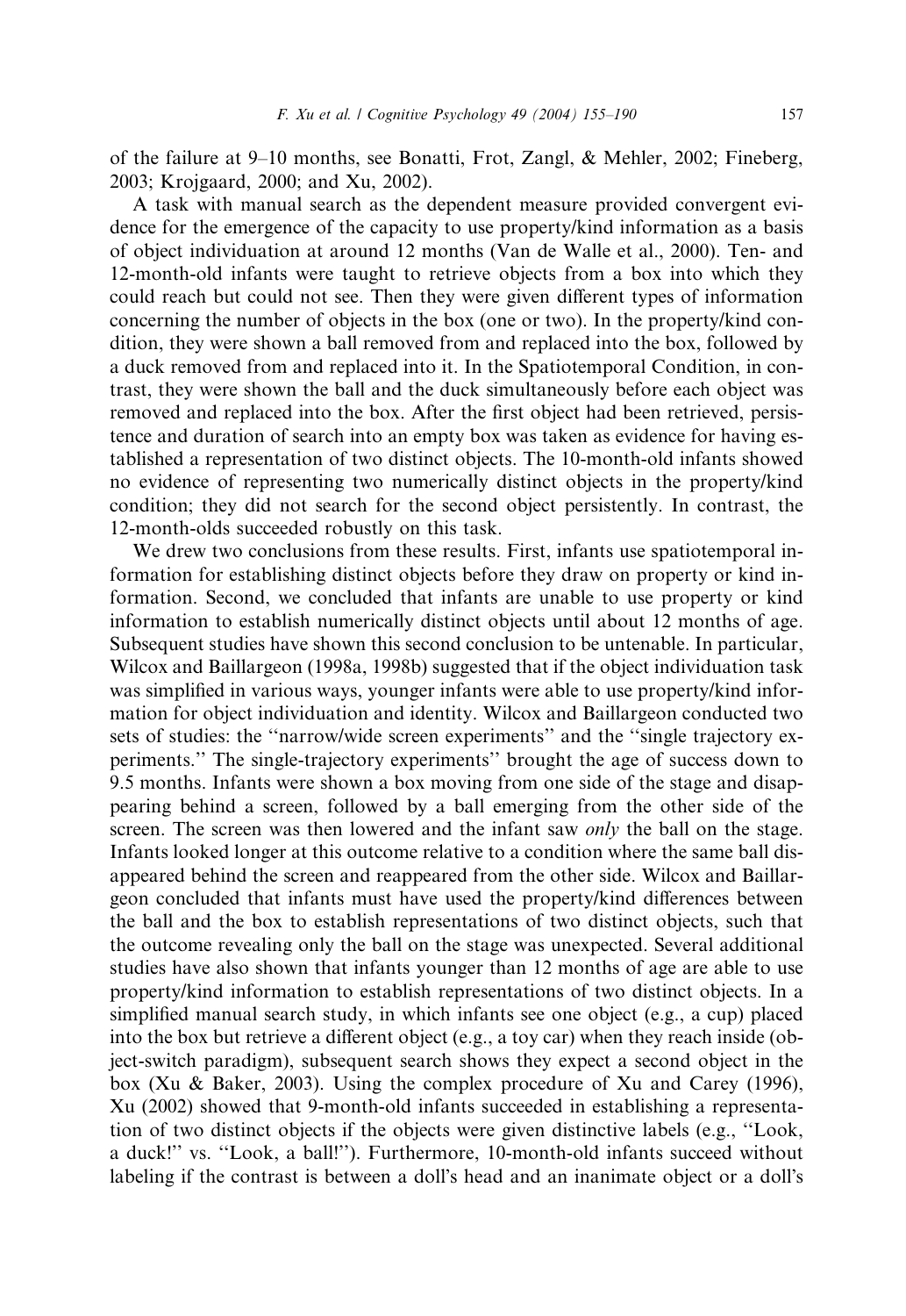head and a dog's head (Bonatti et al., 2002). Taken together, these studies suggest that by 9–10 months of age, infants are able to use property/kind information in the service of object individuation under some circumstances. (Wilcox and Baillargeon also conducted several ''narrow/wide screen experiments'' that showed even earlier success. See Appendix A for an alternative interpretation of these results.)

Thus we have at hand three sets of results making conflicting claims on when and how infants are able to use property/kind information for object individuation. (1) Using the complex object individuation task, infants do not success until about 12 months, in both looking time and manual search paradigms (Van de Walle et al., 2000; Wilcox & Baillargeon, 1998a, Experiments 1 and 2; Xu & Carey, 1996). (2) Using the simplified object individuation task, infants succeed at 9.5 or 10 months (Wilcox & Baillargeon, 1998a, Experiments 7 and 8; Xu & Baker, 2003). (3) Using the complex object individuation task, infants succeed at 9 months if given contrastive labels (Xu, 2002) or if given contrasts between a human doll head and a toy dog's head (Bonatti et al., 2002). How do we interpret all these results together? We see at least two possible resolutions of these conflicting data. The first appeals to complexity alone, and is suggested by Needham and Baillargeon (2000) and Wilcox and Baillargeon (1998a, 1998b). The second appeals to a conceptual distinction between kind and property representations. The experiments reported here are directed at a prediction from the complexity alone hypothesis.

As pointed out by Wilcox, Baillargeon, and colleagues, Xu and Carey (1996) used more complicated experimental procedures (single trajectory vs. multiple reversals of trajectory), thus imposing higher information processing demands on the infants than did those of Wilcox and Baillargeon's studies. Van de Walle et al.'s procedure went further still, employing multiple reversals of trajectory and imposing a requirement that the representations be held in short term memory in a form that could support search. A second respect in which the experiments of Xu and Carey and of Van de Walle et al are more complex than those of Wilcox and Baillargeon is that the former used more complex objects—multi-parted, functional objects that offered contrasts on many distinct features (e.g., a duck, a cup, an elephant, a truck), whereas the latter used simple geometric figures that provide contrasts on just a few features (e.g., a blue box and a red ball).

It may be the case that the greater information processing demands masked the infants' competence to use property/kind information for object individuation. This is undoubtedly part of the story, as shown by Wilcox and Baillageon's contrast between single trajectory events and events with multiple reversals of trajectory, and by the contrast between the Van de Walle et al. manual search procedure and the switch procedure of Xu and Baker (2003). Infants of 9.5 or 10 months of age succeed only in the single trajectory and the switch experiments.

Although the age of success is correlated with the information processing demands of the task, there are some reasons to doubt the *complexity alone hypothesis*. The *complexity alone hypothesis* does not account for the other successes at 9 and 10 months of age in which the tasks with greater information processing demands were deployed. Adding labels to the task increases the information processing demands since the infants have to process both visual and auditory information simulta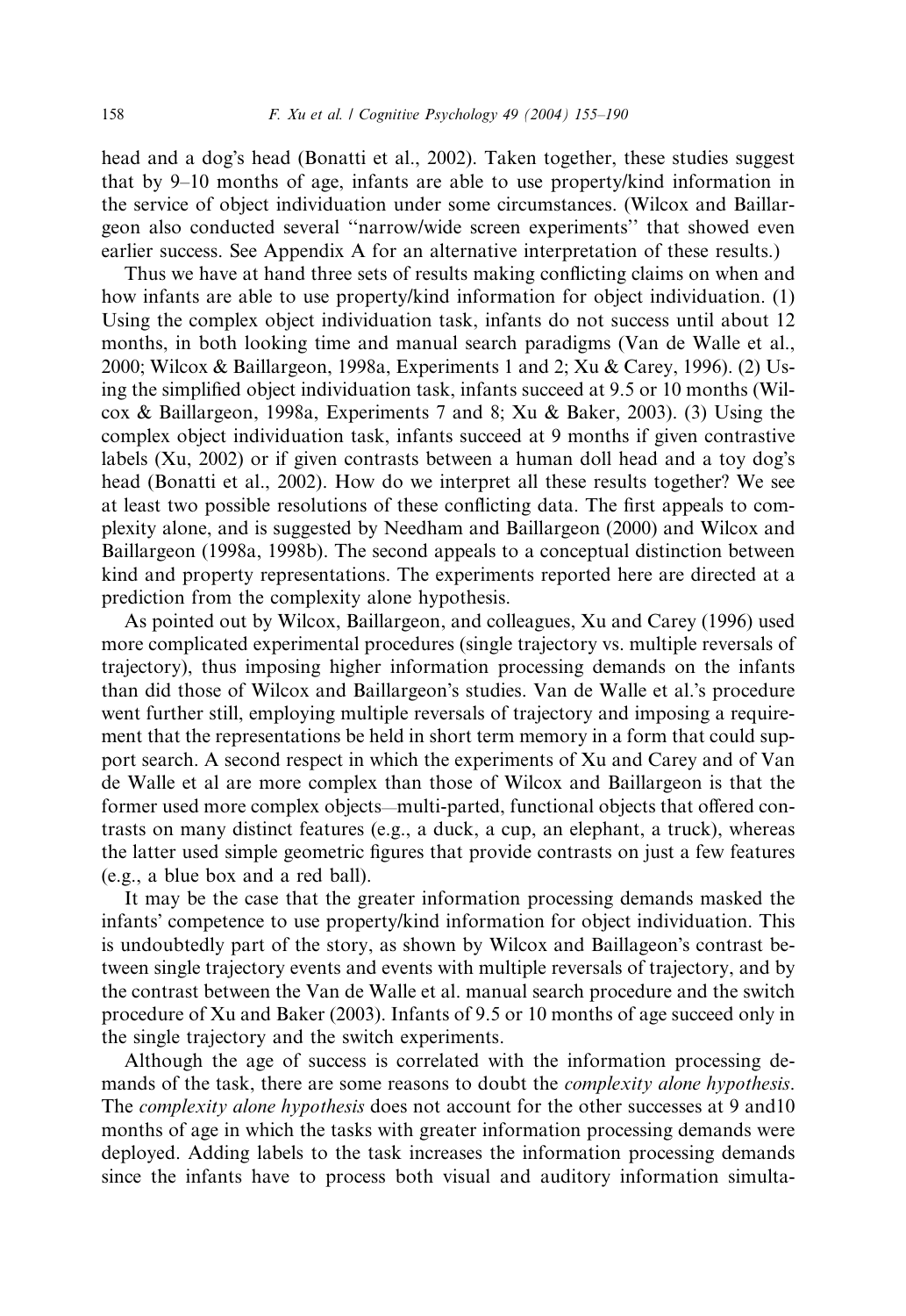neously (Xu, 2002), and the human/doll head experiments used multi-parted complex objects (Bonatti et al., 2002).

The *complexity alone hypothesis* makes a prediction that has not been tested, namely once the infants are able to process complex experimental procedures (i.e., multiple reversals of trajectory) and complex objects (e.g., a duck and a cup) at 12 months, they should succeed in using single property contrasts (e.g., a red ball vs. a green ball; a small red ball vs. a large red ball) for object individuation as well. After all, a single property contrast imposes less information processing demands on the infant. The experiments reported here test this prediction directly. In addition, these experiments also provide an indirect test for an alternative hypothesis—that the basis of success at 12 months in the complex object individuation tasks depends on a conceptual distinction between properties and kinds. This alternative hypothesis—the emerging kind representations hypothesis—is indirectly tested by asking the infants to use color or size contrasts alone and shape contrasts alone in the service of object individuation.

The distinction between property vs. kind is difficult to draw, but most will agree that color and size are clear cases of perceptual properties whereas shape is often correlated with kind membership (see e.g., Bloom, 2000; Landau, Smith, & Jones, 1988; Soja, Carey, & Spelke, 1991; among others). Thus the emerging kind representations hypothesis makes a counterintuitive prediction: 12-month-old infants, who succeed on the complex individuation tasks, may nevertheless fail the same task if provided with objects that contrast in a single property, say color or size. Furthermore, they may succeed in using shape contrast alone for object individuation when shape is correlated with kind membership.

The general design of the present set of experiments was as follows. Infants were shown four baseline trials at the beginning in order to establish any intrinsic preference for the one-object and two-object outcomes. After the baseline trials, encoding trials began. In these trials infants were given perceptual information about the actual objects that were to be revealed behind the screen. For example, in the encoding trials of the Different Color Condition, infants were shown two objects, say a red ball and a green ball, emerging from behind a screen one at a time and returning behind it. Once the infants were familiarized with the objects, test trials began. On each test trial, the screen was removed to reveal either two objects (a red ball and a green ball; the expected outcome) or a single object (a red ball or a green ball; the unexpected outcome). By the logic of the violation-of-expectancy looking time method, infants should look longer at the unexpected outcome (relative to their intrinsic preference for one or two objects, as was established during the baseline trials) if they had established a representation of two distinct objects behind the screen on the basis of the color difference.

In the four experiments reported below, we asked the infants to use color, size, a combination of size, color, and pattern, and shape differences for object individuation. In addition, we included two types of control conditions. One type of control condition, the Same Condition, was included to ensure that infants encoded the perceptual property differences between the objects. For example, the encoding trials of the infants who saw two different color objects (Different Color Condition) were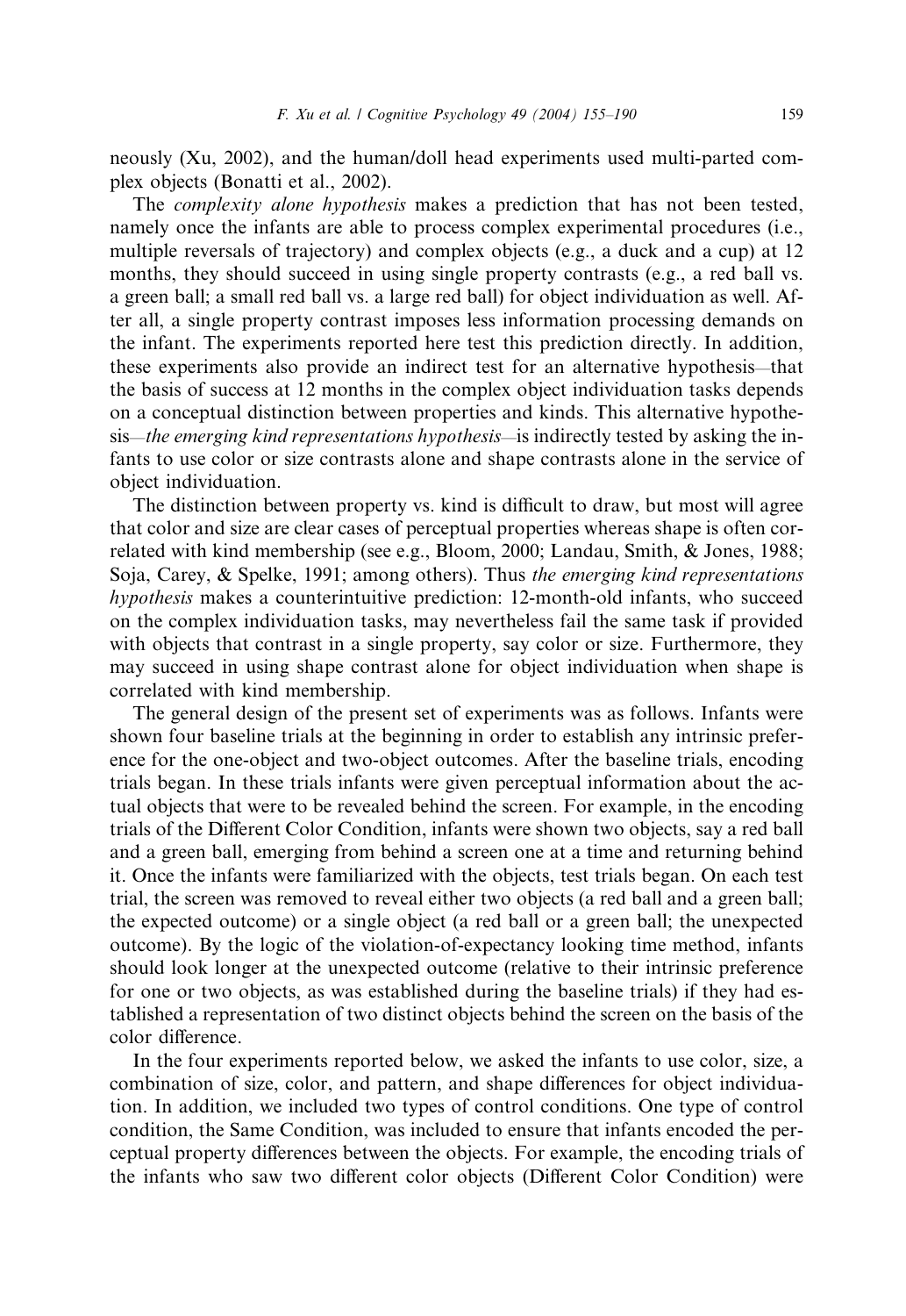compared to those who saw a single object over and over again (Same Color Condition). If the infants had encoded the color differences between the objects, we predict that it would take them longer to habituate to a sequence of say, red ball, green ball, red ball, green ball, etc. than to a sequence of say, red ball, red ball, red ball, etc. The other type of control condition, namely the Spatiotemporal Condition, was included to ensure that our method was a sensitive one for measuring object individuation in infants. Previous studies (Bonatti et al., 2002; Xu, 2002; Xu & Carey, 1996) have found that infants tend to look longer at two objects on the baseline trials. Since the unexpected outcome on the test trials was the one-object outcome, the infants will have to overcome, or at least reduce, their preference for two objects in order to succeed at this task. If infants fail to use say, color differences for object individuation in our task, the failure is only interpretable against a control condition in which they succeed; otherwise it could simply be a matter of not being able to overcome their baseline preference for two objects. As in previous studies, we included a Spatiotemporal Condition in which the two objects were shown simultaneously for a brief 2 or 3 s prior to test trials, and we expect infants to succeed in this condition if our methods provide a sensitive measure of infants ability to establish representations of distinct objects in an event.

#### 2. Experiment 1

Experiment 1 investigated whether 12-month-old infants could use color difference alone for object individuation. That is, if shown a red ball emerging from behind a screen and returning behind it, followed by a green ball emerging from behind the same screen and returning, would infants this age conclude that there are two numerically distinct balls behind the screen?

Three conditions were included in this experiment: Different Color Condition, Same Color Condition, and Spatiotemporal Condition. In the encoding trials of the Different Color Condition, infants were shown two objects differing in color alone emerging and returning behind a screen one at a time. On the test trials, the screen was removed to reveal these two objects or just one of them. In the encoding trials of the Same Color Condition, infants were shown two identical objects emerging and returning behind a screen. On the test trials, the screen was removed to reveal one or two identical objects. By comparing the encoding trials of this condition with those of the Different Color Condition, we will be able to tell whether infants had encoded the color differences between the two objects. The Same Color condition also allowed us to explore whether seeing identical objects emerge from both sides of the screen would lead the infants to establish a representation of one object behind the screen. Lastly, the Spatiotemporal Condition was included to ensure that our methods were sensitive and infants could overcome/reduce a potential baseline preference for two objects. In this condition, the infants were shown both objects *simul* $taneously$  for a brief 2 or 3s. Given that both 10- and 12-month-old infants succeeded in the Spatiotemporal Conditions of Xu and Carey (1996) and Bonatti et al. (2002), we expected the infants in this condition to succeed.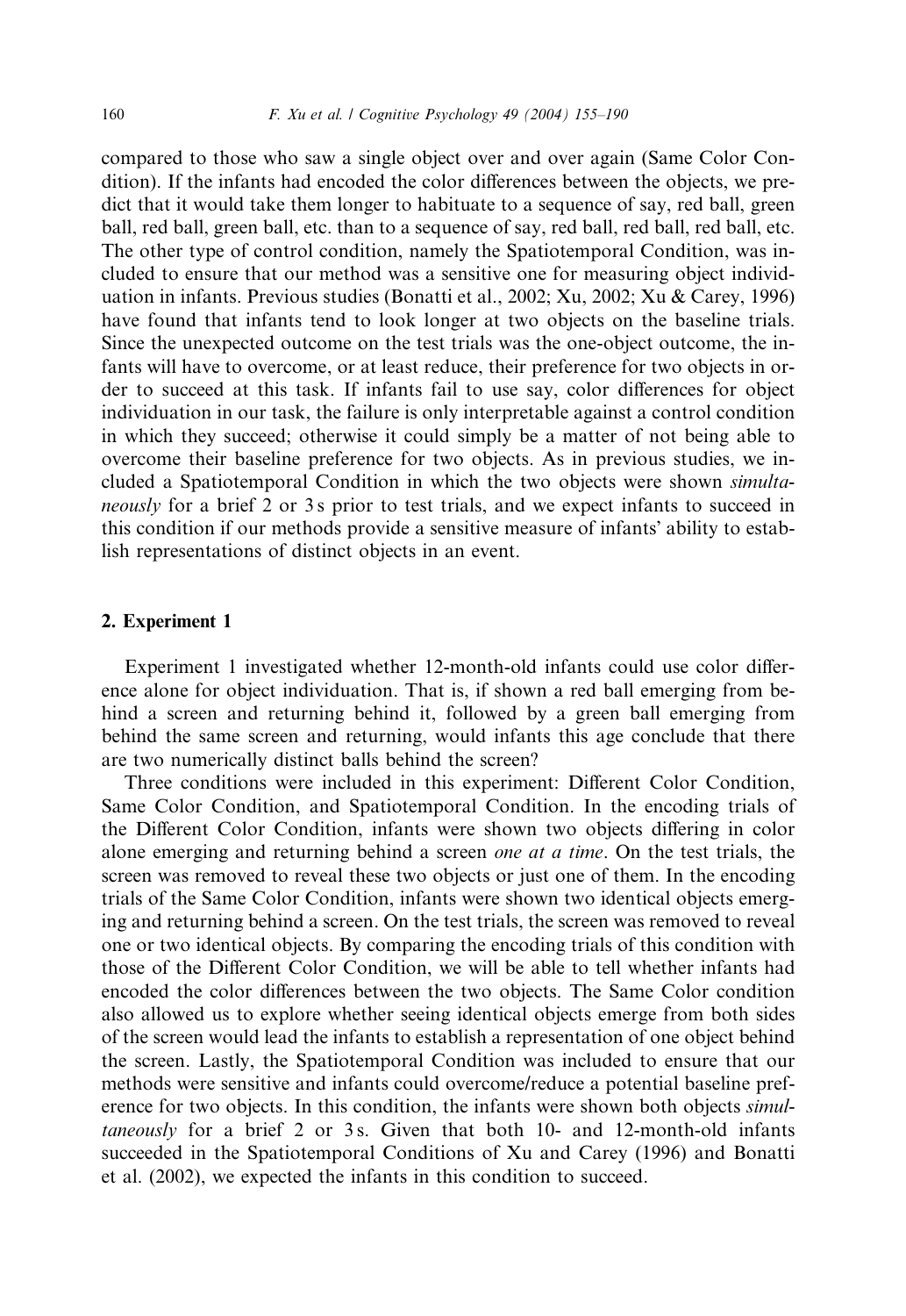# 2.1. Method

#### 2.1.1. Participants

Seventy-two full-term 12-month-old infants (34 girls and 38 boys) participated in the study (mean age 12;14 [months;days], ranging from 11;29 to 13;05). Roughly equal numbers of boys and girls were randomly assigned to each of three conditions, Different Color Condition (mean age 12;14), Same Color Condition (mean age 12;15), and Spatiotemporal Condition (mean age 12;13). Infants were recruited by obtaining their birth records from town halls in the Greater Boston area and subsequently contacting their parents by mail and phone. Ten additional infants were excluded because of fussiness (6) or parental interference (4).

# 2.1.2. Materials

Three pairs of objects were used in the study: Two bottles (19 cm tall, 5.5 cm in diameter), one primarily blue with small pink bears and one primarily green with small tan-colored bears; two tennis balls (6 cm in diameter), one with green and pink stripes and one with purple and orange stripes; and two sippy cups with two handles (10 cm tall and 10 cm at their widest). One cup was pink and one yellow. Each cup had a small blue bear on the front. Each object had a stick attached to the bottom so it can be moved along a slit across the stage.

Four foam core screens (red, lavender, orange, and pink), each measuring 34 cm wide and 26 cm tall, were used in the experiment.

## 2.1.3. Apparatus

The events were presented on a three-sided,  $80 \text{ cm} \times 31 \text{ cm} \times 30 \text{ cm}$  (length  $\times$ width  $\times$  height) stage with a light blue surface. A black curtain hung behind the stage to make the objects and background contrast prominent and to conceal the movement of the experimenter. Another black curtain hung from the bottom of the stage to conceal the video camera underneath. A third black curtain in front of the stage hung from the ceiling to 24 cm from the stage floor, preventing the experimenter from seeing the infant's face and the infant from seeing the experimenter. The display area measured 80 cm in width and 24 cm in height. A slit ran across the floor of the stage so the objects could be moved when they were put on sticks.

The video camera was connected to a 19 in. color TV that was placed in one corner of the room. An observer watched the infant on the TV monitor and recorded the looking times. The observer could not see what was presented on the stage and was blind to which condition the infant was in. A push button was connected to a computer that recorded looking times. A computer program written specifically for looking time studies (Xhab 2.0; Pinto, 1995) was used to record the looking times in all the experiments. White noise masked any sounds produced by the movements of the experimenter.

The stage was lit from above and from the two sides; otherwise the room was dark. The infant sat in a high chair, about 70 cm from the stage, with eye level slightly above (about 5 cm) the floor of the stage. The parent sat next to the infant with his/her back toward the stage, and was instructed not to look at the displays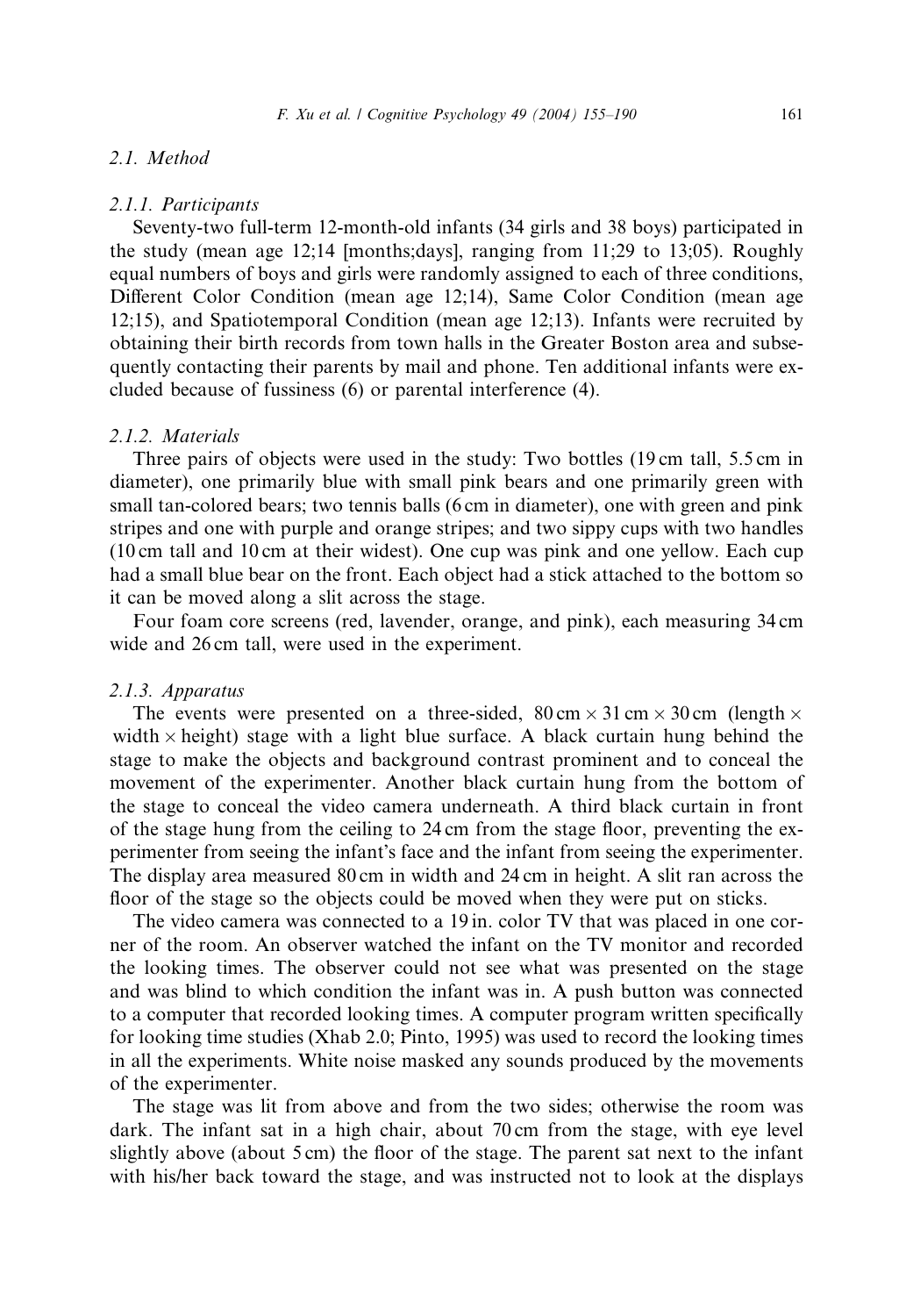and not to draw the infant's attention in any way. A video camera was set up under the stage, focusing on the infant's face and recording the entire session. The videotape record provided no information about what was presented on the stage so an observer scoring from the videotapes was completely blind to the condition or the order of the trials.

#### 2.1.4. Design and procedure

Twenty-four infants were randomly assigned to each of three conditions: the Different Color Condition, the Same Color Condition, and the Spatiotemporal Condition. The experimenter began by waving a set of keys at all six corners of the stage (the top and bottom of left, right, and center of the stage) in order to draw the infants attention to the stage as well as to define the window of looking for the observer. During this calibration process and throughout the experiment, only the experimenter's hands were visible to the infant. After calibration, infants in all conditions saw four baseline trials, followed by six encoding trials, and then four test trials.

## 2.1.5. Different Color Condition

Baseline trials. Each infant received four baseline trials. On each trial, the experimenter lowered a screen onto the stage with some objects hidden behind it. The screen was then turned to the side, revealing one or two objects. As the experimenter turned the screen, she/he drew the infant's attention by saying, "Look, [baby's name]." The word "now" was used to signal the observer to start timing in all trials. Looking time was then recorded. When the infant had looked for at least .5 s and then looked away for 2 consecutive seconds, the trial ended. The computer beeped to signal the end of the trial. At the end of each trial, the screen was put back to its original position and the experimenter removed the objects and the screen. A different screen was used each time.

The objects used during this phase of the experiment were the ones that were not used in the test trials for a particular infant. For example, if the two balls were to be used as the test stimuli for a given infant, the two bottles and the two cups were used during the baseline trials. Which pair of objects was shown first, which side the single object was on, and the order of the presentation  $(1, 2, 2, 1, 0r, 2, 1, 1, 2)$  were counterbalanced across infants. These baseline trials provided a measure of the infants intrinsic preference for one or two objects.

Encoding trials. Six encoding trials followed the baseline trials (Fig. 1). For each trial, the experimenter lowered the screen with two objects hidden behind it. The first object, say the green and pink tennis ball, was brought out from behind the screen. About 1 cm of the stick was visible to the infant. The experimenter tapped the object a few times on the stage, drew the infant's attention by saying "Look, [baby's name],'' left the object stationary, and signaled the observer to start timing. When the infant looked away as signaled by the beep from the computer, the experimenter brought the object back behind the screen. The second object was then brought out to the other side of the stage. Again the experimenter tapped it a few times, drew the infant's attention to it, and left it stationary for the infant to look at. When the infant looked away, the object was brought back behind the screen. Each object was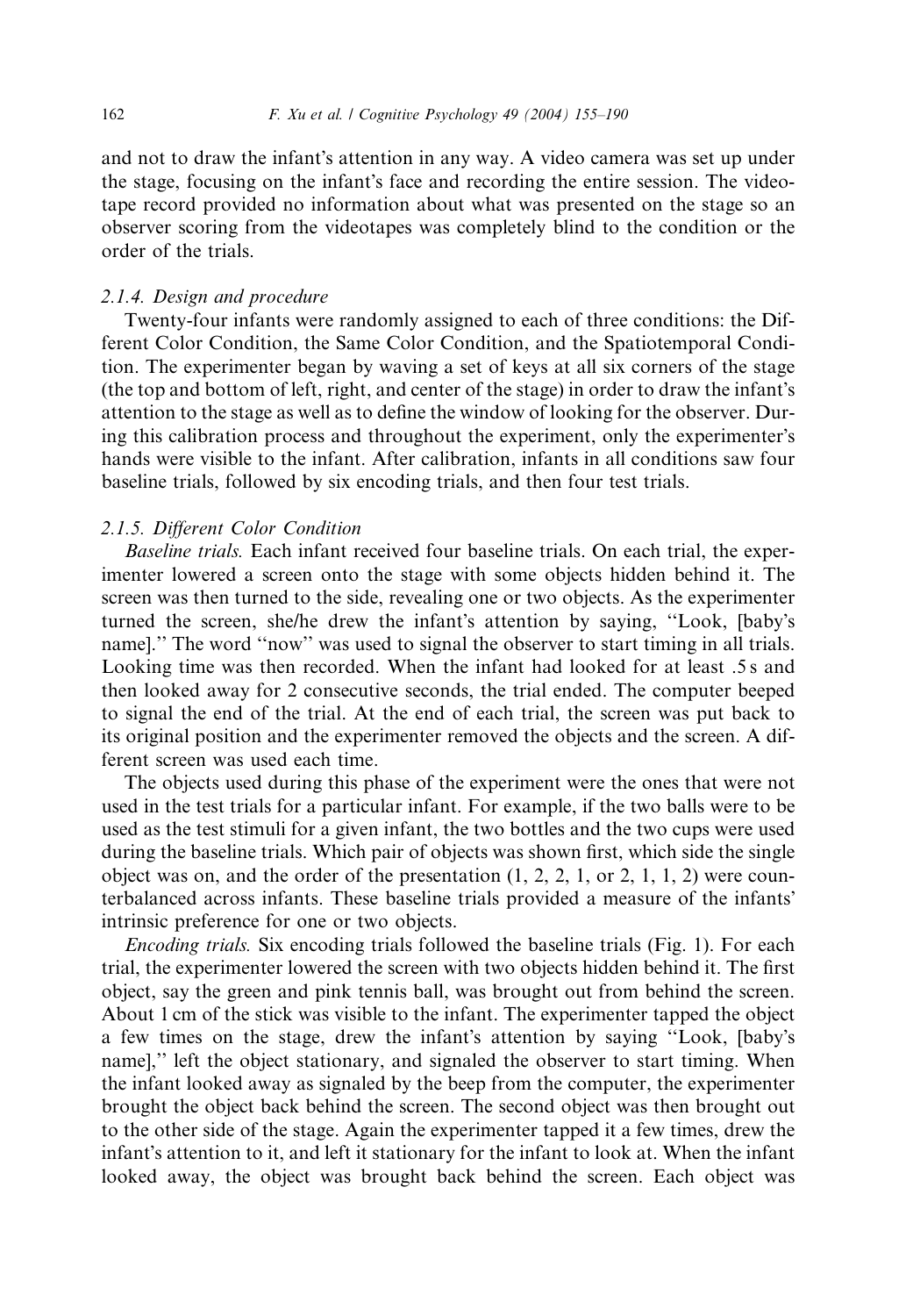

Fig. 1. Schematic representation of the events in Experiment 1: Different Color Condition.

brought out three times for a total of six encoding trials. Which object was brought out first and on which side of the stage were counterbalanced across infants.

Test trials. At the end of the encoding trials, each object was brought out briefly (for 2 or 3 s), one at a time, to remind the infant what each object looked like (''a reminder''), then the screen was turned to the side, revealing one or two objects. As the screen was turned, the experimenter drew the infant's attention, "Look, [baby's name]." Looking time was then recorded. At the end of each trial, the stage was cleared. A screen of a different color was then lowered onto the stage with the same two objects hidden behind it. Each object was again shown briefly before the screen was turned to the side to reveal the objects. Each infant was shown four test trials, alternating between two outcomes. In the expected outcome, the infant was shown two objects sitting side by side when the screen was turned; in the unexpected outcome, the infant was shown only one of the two objects (the other object had been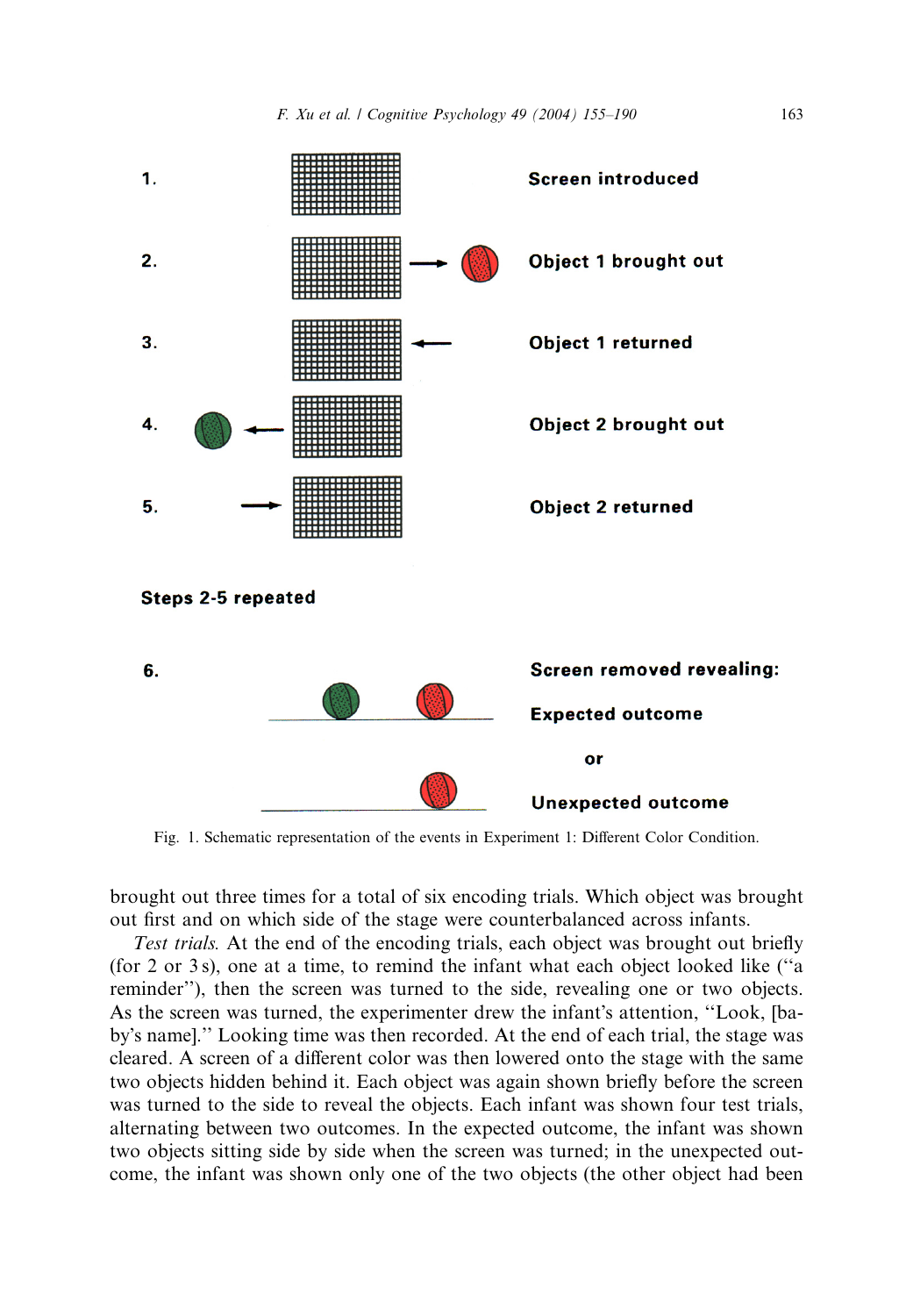surreptitiously removed by the experimenter). The experimenter went through the motion of removing the object even on the expected trials in order to equate the timing of all the test trials. The order of outcome  $(1\ 2\ 1\ 2\ 0\ r\ 2\ 1\ 2\ 1)$  and which object was the single object were counterbalanced across infants.

# 2.1.6. Same Color Condition

Baseline trials. The baseline trials were the same as those in the Different Color Condition, with one important difference. Instead of using two objects that differed in color, e.g., a pink cup and a yellow cup, two identical objects were used on the two-object trials. These trials provided a baseline measure for the infant's intrinsic preference for one or two objects.

Encoding trials. These trials were the same as the encoding trials in the Different Color Condition, except that two identical objects were brought out one at a time for a total of six times.

Test trials. Four test trials followed. They were identical to the test trials of the Different Color Condition except that two identical objects were shown on the two-object trials. The order of outcome and which side the single object was on were counterbalanced across infants.

#### 2.1.7. Spatiotemporal Condition

Baseline trials. The baseline trials were identical to those in the Different Color Condition.

Encoding trials. The encoding trials were the same as those in the Different Color Condition, except for one important difference. At the beginning of these trials, the two objects were brought out *simultaneously* for a brief 2 or 3s; each object was tapped on the stage before it was returned behind the screen. Thus the infants had unambiguous spatiotemporal information that there were two objects behind the screen. Six encoding trials followed, in which the objects were brought out one at a time and left stationary until the infant looked away.

Test trials. Four test trials followed. They were identical to the test trials in the Different Color Condition except that instead of showing each object one at a time briefly before revealing the outcomes, the two objects were shown simultaneously (''a reminder'') for 2 or 3 s before being returned behind the screen. The screen was then removed to reveal one or two objects.

## 2.2. Results

The main results of Experiment 1 are shown in Fig. 2. An  $\alpha$  level of 0.05 was used in all statistical analyses. Preliminary analyses found no effects of sex, order of outcome, which object was the single object, and stimulus pair. Subsequent analyses collapsed over these variables.

Two types of data analyses are reported below. First, did infants encode the perceptual dimension of color under the conditions of this experiment? To this end, we compared the encoding trials of the Different Color Condition with those of the Same Color Condition. Encoding trials were divided into three blocks (first pair,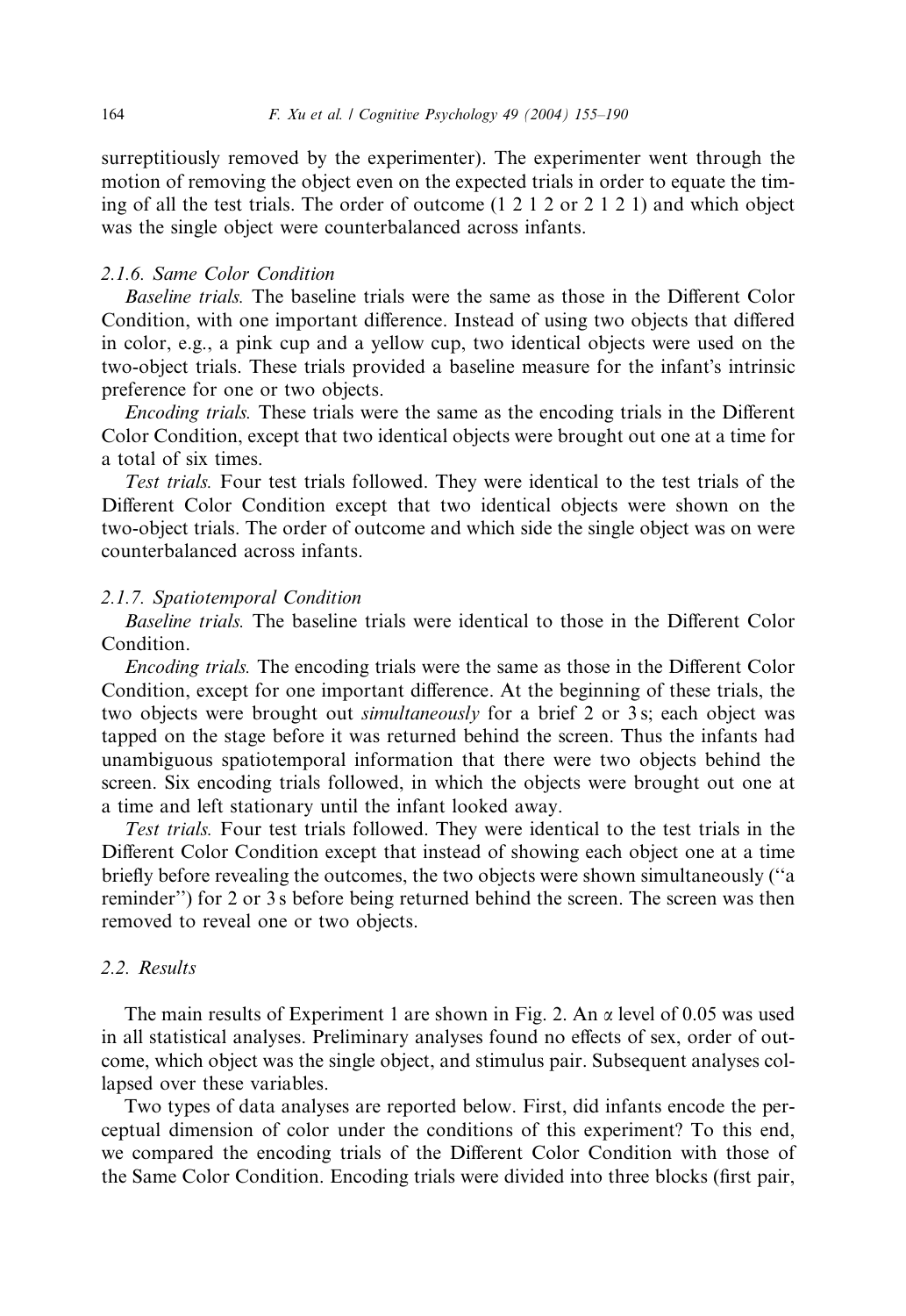

#### **Experiment 1: Color**

Fig. 2. Mean looking times of Experiment 1.

second pair, and third pair). Pairs of objects are the relevant unit of analysis because there are two distinct objects being encoded in the Different Color Condition. Two sub-questions were addressed by the statistical analyses: (i) Did infants habituate more slowly in the Different Color Condition than those in the Same Color Condition? We addressed this question by comparing the first and second blocks of encoding trials. This was to show that infants did notice the color differences. (ii) Did infants habituate to the same extent by the end of the encoding trials? We addressed this question by comparing the first and third blocks of the encoding trials. This was to ensure that by the end of habituation, both groups of infants had habituated to the same extent so we can compare their performance on the test trials.

Second, did infants use the perceptual dimension of color to establish a representation of two distinct objects behind the screen? For each of the three conditions, we compared the infants' baseline preference for one or two objects with their looking times for one or two objects on the test trials. It was necessary to include the baseline preference in the main analysis because how much the infants looked longer at two objects on the baseline trials differed across conditions due to the different stimuli we showed them. For example, the infants in the Different Color Condition tended to have a larger preference for two objects because the two objects differed in color (e.g., a red ball and a green ball), whereas the infants in the Same Color Condition tended to have a smaller preference for two objects because the two objects were identical (e.g., two red balls). Thus, the analysis that reveals whether infants used the information provided in the encoding trials for object individuation is a comparison of the looking times at the two outcomes in the baseline trials with those of the test trials. Success consists of an interaction between trial type (Baseline vs. Test) and outcome (1 vs. 2 objects) such that the preference for two is significantly less during test trials than during baseline trials.

To anticipate the main results: on the encoding trials, the infants in the Different Color Condition habituated more slowly than those in the Same Color Condition, suggesting that they had encoded the color differences between the two objects. By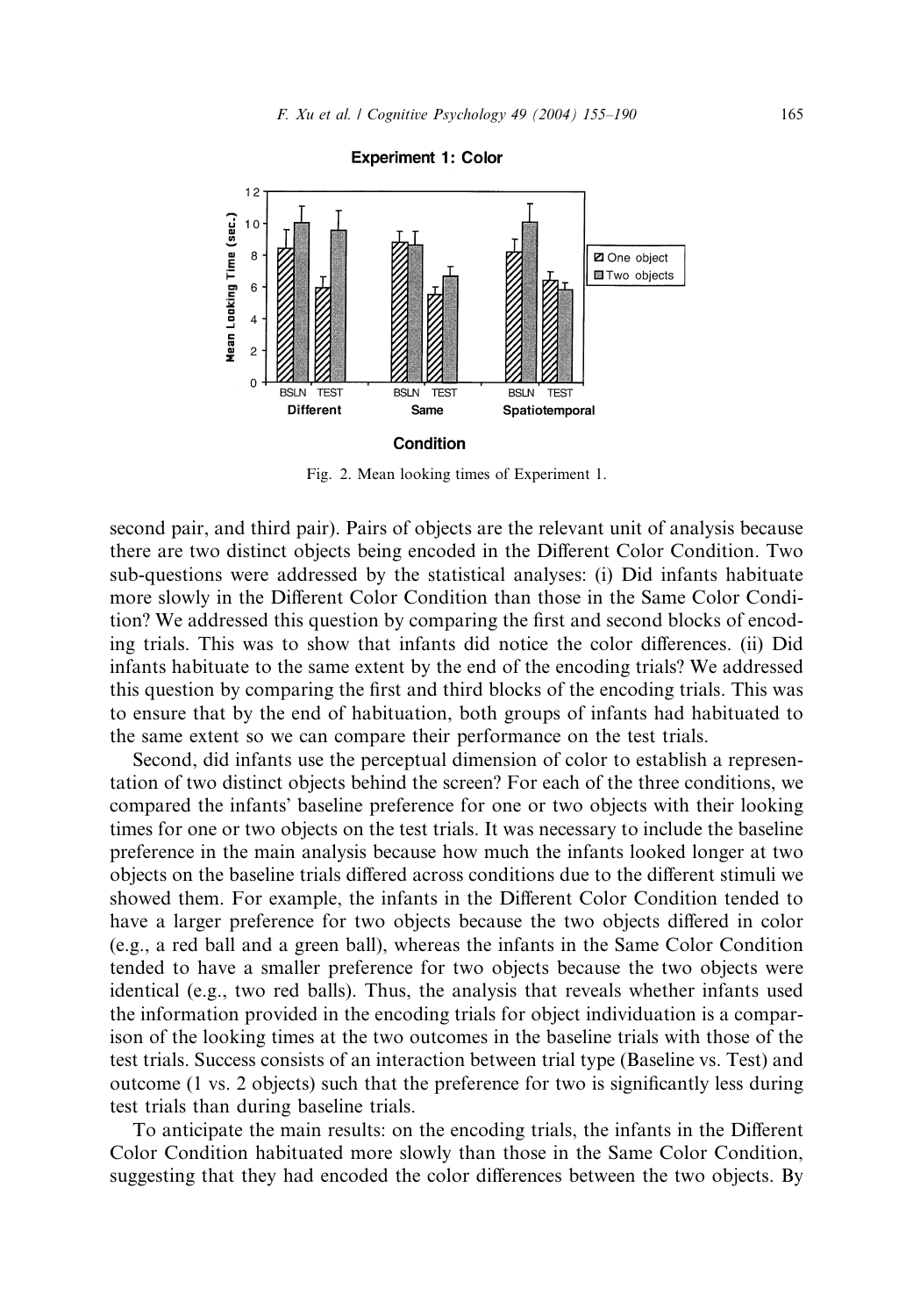the end of the encoding trials, both groups of infants had habituated to the same extent. On the test trials, the infants in the Different Color Condition did not look longer at the one-object outcome relative to their baseline preference, suggesting that they failed to use the color differences to establish a representation of two objects behind the screen. Similarly, in the test trials of the Same Color Condition the infants did not differentiate the one-object and the two-object outcomes, suggesting that they did not use the sameness in color (in fact, identity in all properties) to establish a representation of a single object behind the screen. In contrast, on the test trials of the Spatiotemporal Condition, infants reversed their baseline preference for two objects, looking longer at the one-object, unexpected outcome. That is, infants were able to use the spatiotemporal information to establish a representation of two numerically distinct objects.

## 2.2.1. Encoding trials: Different Color vs. Same Color Conditions

In order to establish whether the infants had encoded the color differences between the objects, an analysis of variance examined the effects of condition (Different Color vs. Same Color) and of trial block (first vs. second) on looking times during the encoding trials. There was a main effect of block,  $F(1, 46) = 12.922$ ,  $p < .001$ . Infants looked longer in the first block of encoding trials ( $M = 16.7$  s,  $SD = 10.0$ ) than the second block ( $M = 11.8$  s,  $SD = 8.9$ ). More importantly, there was an interaction between the two variables,  $F(1, 46) = 6.266$ ,  $p < .02$ . In the Different Color Condition, the average looking times for the first and second blocks of encoding trials did not differ from each other (15.6 s vs. 14.1 s), whereas in the Same Color Condition, the two blocks of encoding trials differed from each other (17.7 s vs. 9.4 s). The infants in the Different Color Condition encoded the distinct colors of the objects.

To see if the infants had habituated to the same extent by the end of the encoding trials, an ANOVA examined the effects of condition (Different Color vs. Same Color) and the effect of trial block (first vs. third) on looking times during the encoding trials. There was a main effect of block,  $F(1,46) = 41.402$ ,  $p < .0001$ . Infants looked longer in the first block of encoding trials ( $M = 16.7$  s,  $SD = 10.0$ ) than the third block ( $M = 9.5$  s,  $SD = 6.5$ ). More importantly, there was no interaction between the two variables,  $F(1, 46) = 1.927$ ,  $p > 1$ . In other words, the infants did habituate to the same extent in the two conditions by the end of the encoding trials.<sup>1</sup>

#### 2.2.2. Baseline trials and test trials

An ANOVA examined the effects of condition (Different Color vs. Same Color vs. Spatiotemporal), trial type (Baseline vs. Test), and outcome number (1 vs. 2 objects) on looking time (Fig. 2). There was a main effect of trial type,  $F(1,69) = 17.187$ ,

 $1$  We had no prediction concerning the habituation rate in the Spatiotemporal Condition relative to the Different Color and Same Color Conditions because infants saw two different-colored objects simultaneously before being shown each object emerging from behind the screen. Two additional planned ANOVAs examined the effects of condition (Different vs. Spatiotemporal, Same vs. Spatiotemporal) and trial number. There were no interactions between the two variables (all  $p$ 's > .1). Their looking times during familiarization trials appeared to be in between the other two conditions (see Table 1).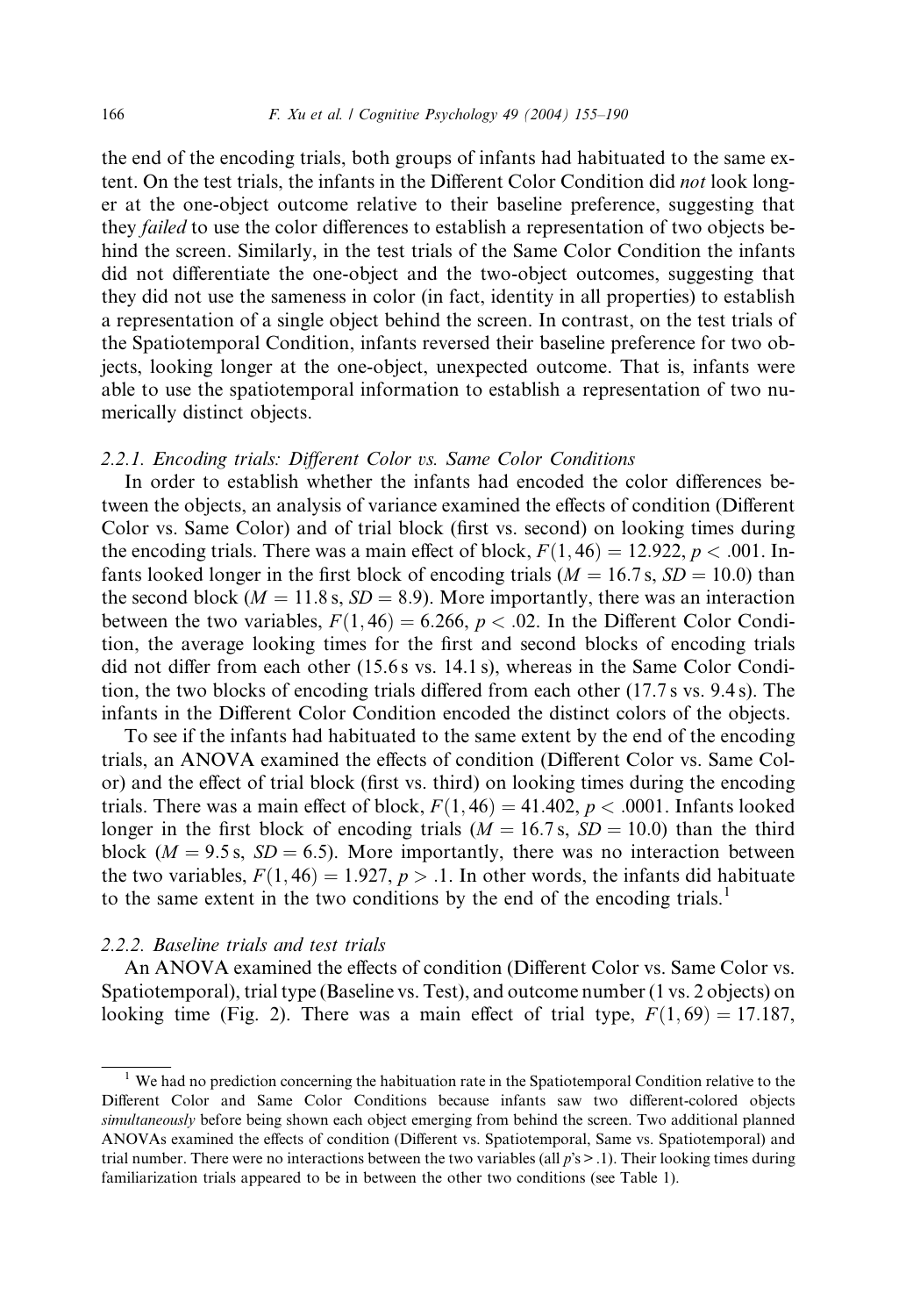$p < .0001$ . Infants looked overall longer during the baseline trials  $(M = 9.2 s$ ,  $SD = 4.7$ ) than in the test trials ( $M = 6.8$  s,  $SD = 3.8$ ). This was probably because two pairs of new objects were introduced during the baseline trials, whereas infants had been familiarized with the objects that were revealed on the test trials. There was a main effect of outcome number,  $F(1, 69) = 15.675$ ,  $p < .0001$ . Infants looked overall longer at two objects ( $M = 8.6$  s,  $SD = 4.8$ ) than one object ( $M = 7.4$  s,  $SD = 3.9$ ). There was also an interaction between condition and outcome number,  $F(2, 69) =$ 3.990,  $p < .05$ . This interaction was best understood in light of the three-way interaction between condition, trial type, and outcome number  $(F(2, 69) = 5.943, p < .005)$ .

Three planned comparisons examined the three conditions separately and enabled us to understand the three-way interaction.

#### 2.2.3. Different Color Condition

An ANOVA examined the effects of trial type (Baseline vs. Test) and outcome number (1 vs. 2 objects) on looking times. There was a main effect of outcome number,  $F(1,23) = 12.114$ ,  $p < .005$ . Infants looked longer at the two-object display  $(M = 10.1 \text{ s}, SD = 6.0)$  than the one-object display  $(M = 7.6 \text{ s}, SD = 5.2)$ . More importantly, there was no interaction between trial type and outcome number,  $F(1, 23) = 1.521$ ,  $p = .233$ . On the baseline trials, the mean looking times for the one-object and two-object displays were 9.3 s  $(SD = 6.1)$  and 10.1 s  $(SD = 5.4)$ , respectively. On the test trials, the mean looking times for the one-object and two-object displays were 5.9 s ( $SD = 3.5$ ) and 10.1 s ( $SD = 6.6$ ), respectively. Exactly half (12) out of 24) infants had a larger preference for two objects on the test trials than on the baseline trials (Wilcoxin  $z = -.840, p = .4$ ).

#### 2.2.4. Same Color Condition

An ANOVA examined the effects of trial type (Baseline vs. Test) and outcome (1 vs. 2 objects) on looking times. There was a main effect of trial type,  $F(1, 23) = 20.985$ ,  $p < .001$ . The infants looked overall less on the test trials  $(M = 5.9 \text{ s}, SD = 2.2)$  than on the baseline trials  $(M = 8.6 \text{ s}, SD = 3.4)$ . There was no interaction between the two variables,  $F(1,23) = 1.152$ ,  $p = .294$ . On the baseline trials, the mean looking times for the one-object and two-object displays were 8.5 s  $(SD = 3.1)$  and 8.6 s  $(SD = 3.8)$ , respectively. On the test trials, the mean looking times for the one- and two-object displays were 5.4 s  $(SD = 1.9)$  and 6.4 s  $(SD = 2.4)$ , respectively. Thirteen of the 24 infants had a larger preference for two objects on the test trials than on the baseline trials (Wilcoxin  $z = -.877$ ,  $p = .38$ ).

## 2.2.5. Spatiotemporal Condition

An ANOVA examined the effects of trial type (Baseline vs. Test) and outcome (1 vs. 2 objects) on looking times. There was a main effect of trial type,  $F(1,23) = 13.275$ ,  $p < .001$ . The infants looked overall less on the test trials ( $M = 6.5$  s,  $SD = 2.1$ ) than on the baseline trials ( $M = 9.4$  s,  $SD = 4.8$ ). More importantly, there was a significant interaction between the two variables,  $F(1, 23) = 5.061$ ,  $p < .05$ . On the baseline trials, the mean looking times for the one-object and the two-object displays were 8.4 s  $(SD = 3.8)$  and 10.4 s  $(SD = 5.4)$ , respectively. On the test trials, the mean looking times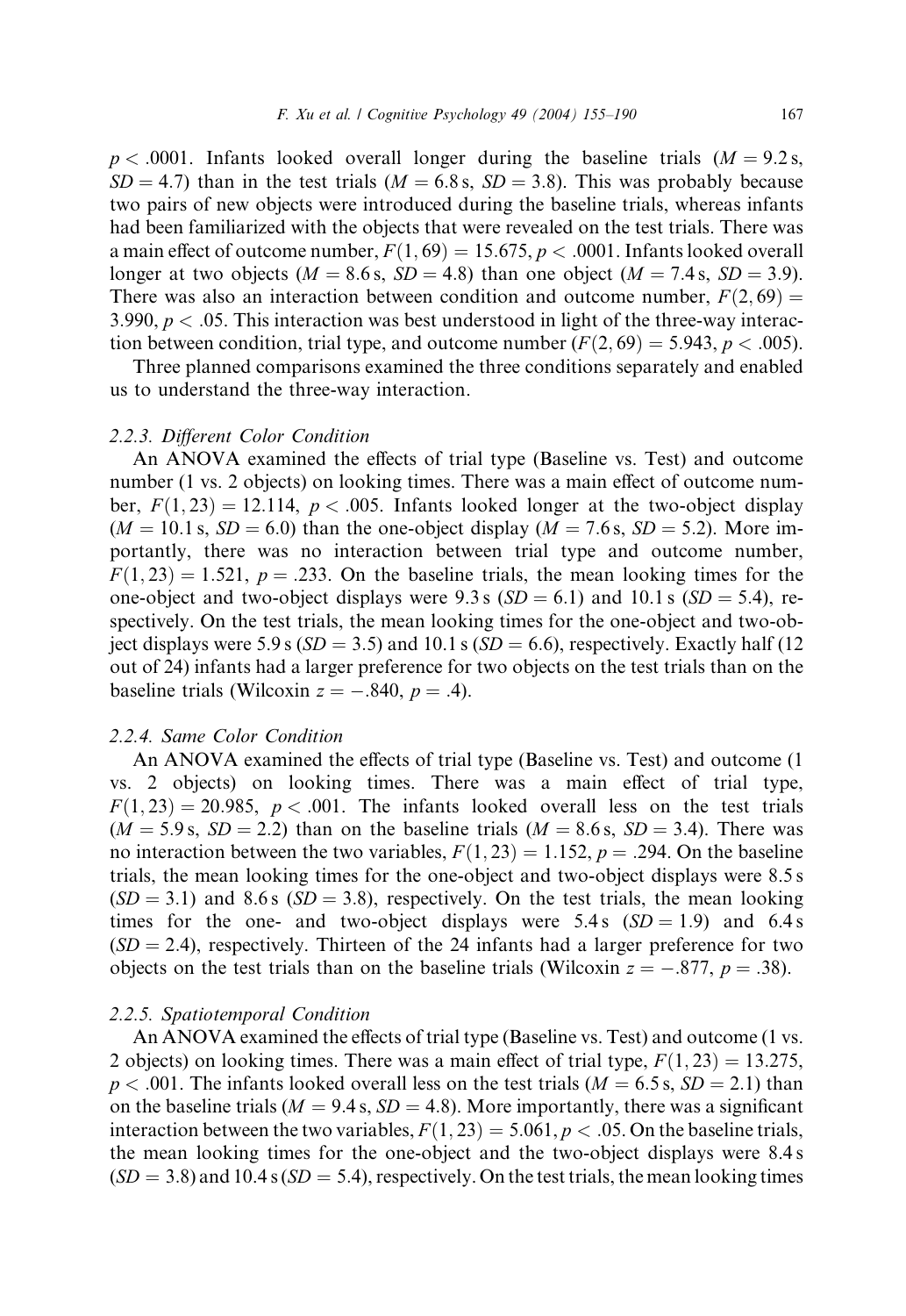for the one-object and the two-object displays were 7.0 s  $(SD = 2.5)$  and 6.1 s  $(SD = 1.6)$ , respectively. Nineteen of the 24 infants had a larger preference for one object on the test trials than on the baseline trials (Wilcoxin  $z = -1.979$ ,  $p < .05$ ). When infants were given clear spatiotemporal evidence that there were two distinct objects, they reversed their pattern of looking on the test trials compared to the baseline trials.

## 2.3. Discussion

In Experiment 1, 12-month-old infants in the Different Color Condition failed to use the color differences between two objects (balls/bottles/cups) to establish a representation of two distinct objects behind the screen. Similarly, in the Same Color Condition, infants also failed to use the sameness in color (indeed, sameness in all properties) to establish a representation of a single object. In neither condition did the infants have a clear expectation of one or two objects; their preferences on the test trials were not different from those on the baseline trials.

To ensure that our methods provide a sensitive measure of object individuation, and that infants this age *can* override a baseline preference for two objects on test trials under these conditions, a Spatiotemporal Condition was included. After seeing both objects simultaneously for a few seconds at the beginning and end of the encoding trials, the infants did look longer, relative to their baseline preferences, at the one-object, unexpected outcome. This result replicated those from the Spatiotemporal Conditions in Xu and Carey (1996). Thus the infants' failure to use color differences for object individuation in Experiment 1 was not due to the insensitivity of the method.

Equally important, the encoding trials showed that the infants failure to use color differences as a basis for object individuation was not due to a failure to encode the colors of these objects. Infants habituated faster in the Same Color Condition than in the Different Color Condition. Furthermore, by the end of the encoding trials, the infants in the two conditions had habituated to the same extent, suggesting that the failure in the Different Color Condition could not have been attributed to the infants not having fully encoded the objects. In the next experiment we investigated whether size difference alone was sufficient for object individuation.

#### 3. Experiment 2

Experiment 2 used the same procedure as that of Experiment 1. After four baseline trials, infants were shown an object (e.g., a small red ball) emerging from behind the screen and returning, followed by a second object (e.g., a large red ball) emerging from behind the screen and returning. Pilot testing suggested that six encoding trials were not enough to allow the infants to fully encode the objects (i.e., looking times declined very little after six encoding trials). Therefore, we used nine encoding trials in Experiment 2. Three conditions were included: Different Size Condition, Same Size Condition, and Spatiotemporal Condition. As in Experiment 1, the comparison of the encoding trials in the Different Size and Same Size Conditions informed us whether the infants perceived the size differences.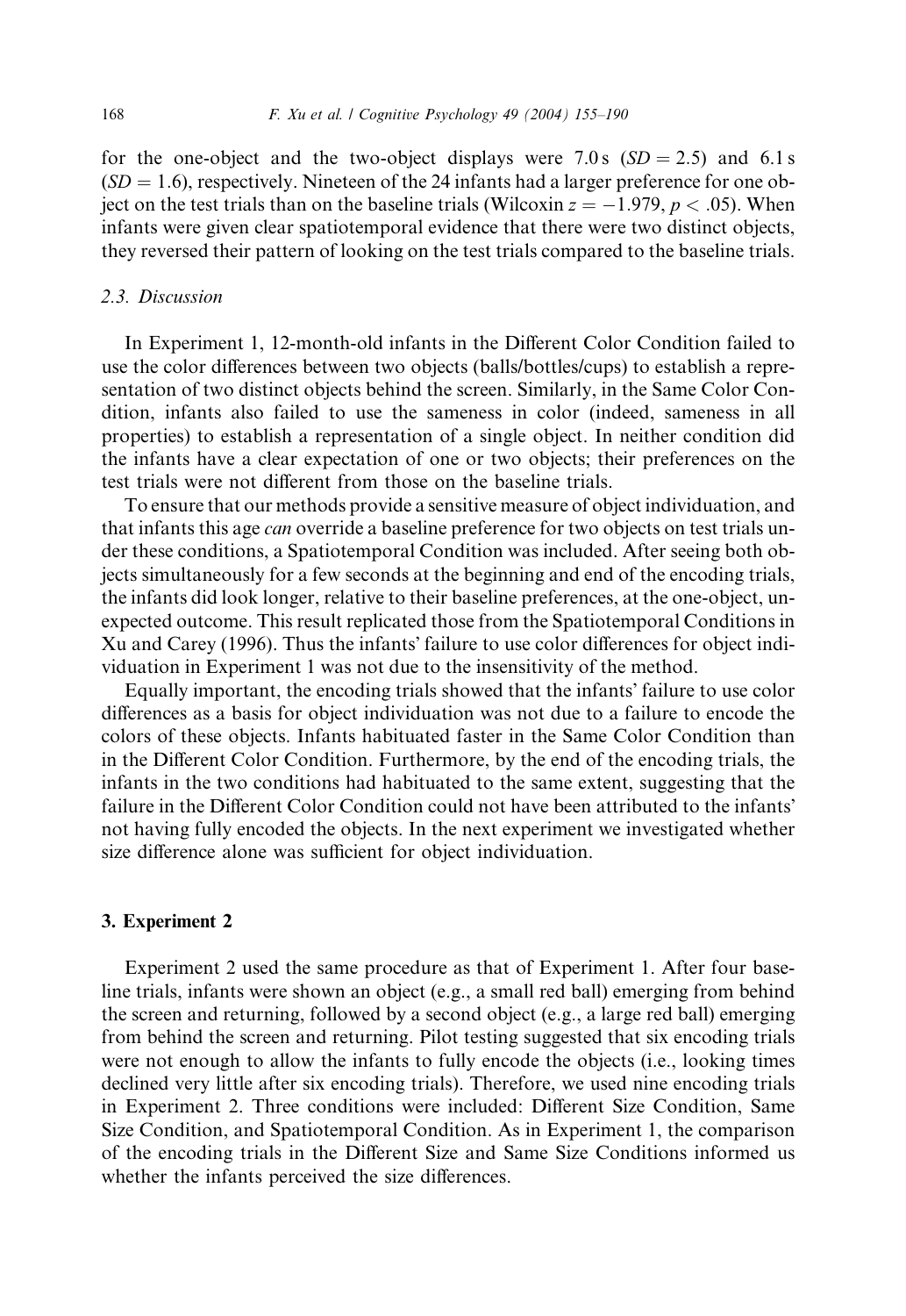# 3.1. Methods

#### 3.1.1. Participants

Forty-five full-term 12-month-old infants (22 girls and 23 boys) participated in the study (mean age was 12;14, ranging from 12;3 to 13;2). Roughly equal numbers of boys and girls were randomly assigned to each of the three conditions (mean ages were 12;13 for the Different Size Condition, 12;14 for the Same Size Condition, and 12;14 for the Spatiotemporal Condition). All infants were recruited by the same methods as in Experiment 1. Nine additional infants were excluded due to fussiness (5) or parental interference (4).

## 3.1.2. Materials

Three pairs of objects were used in the experiment: Two balls, two boxes, and two bottles. The balls were painted bright red and covered with glitter. The small ball measured 4 cm in diameter and the large ball measured 9 cm in diameter. The boxes were painted bright reddish orange with a blue star and blue glitter on the front. The small box was a 7 cm cube and the large box was an 11.5 cm cube. The bottles were painted green and decorated with purple dots and thin stripes of silver material. The small bottle was 9.5 cm tall and 3.5 cm at its widest and the large bottle was 19 cm tall and 5 cm at its widest. The same four foam core screens as in Experiment 1 were used.

#### 3.1.3. Apparatus and procedure

The apparatus and procedure were identical to those of the Different Color and the Same Color Conditions of Experiment 1, except for the change in stimuli and the increase of encoding trials from six to nine.

## 3.2. Results

The findings of Experiment 2 are shown in Fig. 3. An  $\alpha$  level of 0.05 was used for all statistical analyses. Preliminary analyses found no effects of sex, order of outcome, and stimulus pair. Subsequent analyses collapsed over these variables.

To anticipate the main results of Experiment 2: although infants encoded the size differences of the objects, they failed to use this information to establish that there were two numerically distinct objects behind the screen.

## 3.2.1. Encoding trials: Different Size vs. Same Size Conditions

In order to establish that infants had encoded the size differences between the objects, an ANOVA examined the effect of condition (Different Size vs. Same Size) and of trial block (first vs. second; because there were a total of nine encoding trials, they were divided into the first, second, and third triplets). There was a main effect of block,  $F(1, 28) = 34.189$ ,  $p < .0001$ . Infants looked longer in the first block of encoding trials ( $M = 18.5$  s,  $SD = 7.6$ ) than the second block ( $M = 11.6$  s,  $SD = 5.8$ ). More importantly, there was an interaction between the two variables,  $F(1,28) = 4.662$ ,  $p < .05$ . In the Different Size Condition, the average looking times for the first and second blocks of encoding trials did not differ from each other (18.3 s vs.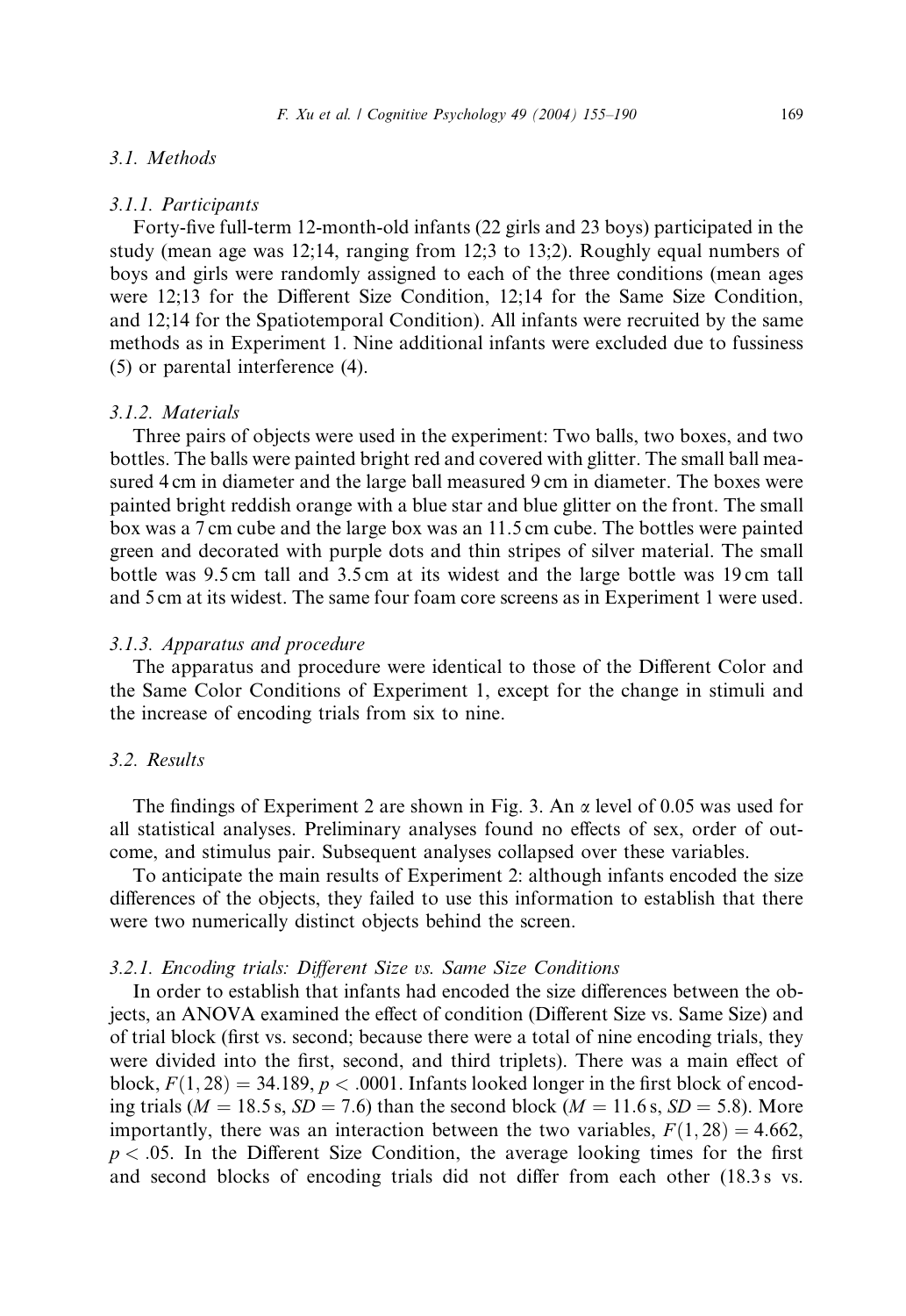

Fig. 3. Mean looking times of Experiment 2.

13.2 s), whereas in the Same Size Condition, the two blocks of encoding trials differed from each other (18.7 s vs. 10.0 s). The infants in the Different Size Condition encoded the distinct sizes of the objects.

To see if the infants had habituated to the same extent by the end of the encoding trials, an ANOVA examined the effect of condition (Different Size vs. Same Size) and the effect of trial block (first vs. third) on looking times during the encoding trials. There was a main effect of block,  $F(1, 28) = 23.980$ ,  $p < .001$ . Infants looked longer in the first block of encoding trials  $(M = 18.5 s, SD = 7.6)$  than the third block  $(M = 11.2 \text{ s}, SD = 4.8)$ . More importantly, there was no interaction between the two variables,  $F(1, 28) = 0.729$ ,  $p = .4$ . By the end of the encoding trials, the infants in the two conditions habituated to the same extent.

# 3.2.2. Baseline trials and test trials

An ANOVA examined the effects of condition (Different Size vs. Same Size vs. Spatiotemporal), trial type (Baseline vs. Test) and outcome number (1 vs. 2 objects) on looking time (Fig. 3). There was a main effect of outcome number,  $F(1, 42) = 8.720, p < .005$ . There was an interaction between condition and outcome number,  $F(2, 42) = 7.633$ ,  $p < .01$ . This interaction was best understood in light of the three-way interaction between condition, trial type, and outcome number,  $F(2, 42) = 7.978, p < .001.$ 

Three planned comparisons examined the three conditions separately and enabled us to understand the three-way interaction.

## 3.2.3. Different Size Condition

An ANOVA examined the effects of trial type (Baseline vs. Test) and outcome number (1 vs. 2 objects) on looking times. There was no main effect of trial type; there was a main effect of outcome number,  $F(1, 14) = 5.077, p < .05$ . Overall infants looked longer at two objects ( $M = 6.3$  s,  $SD = 2.9$ ) than one object ( $M = 5.2$  s,  $SD = 2.7$ ). There was no interaction between the two variables,  $F(1, 14) = .563$ ,  $p = .465$ . The average looking times on the baseline trials were 6.4 s for two objects and 5.0 s for one object;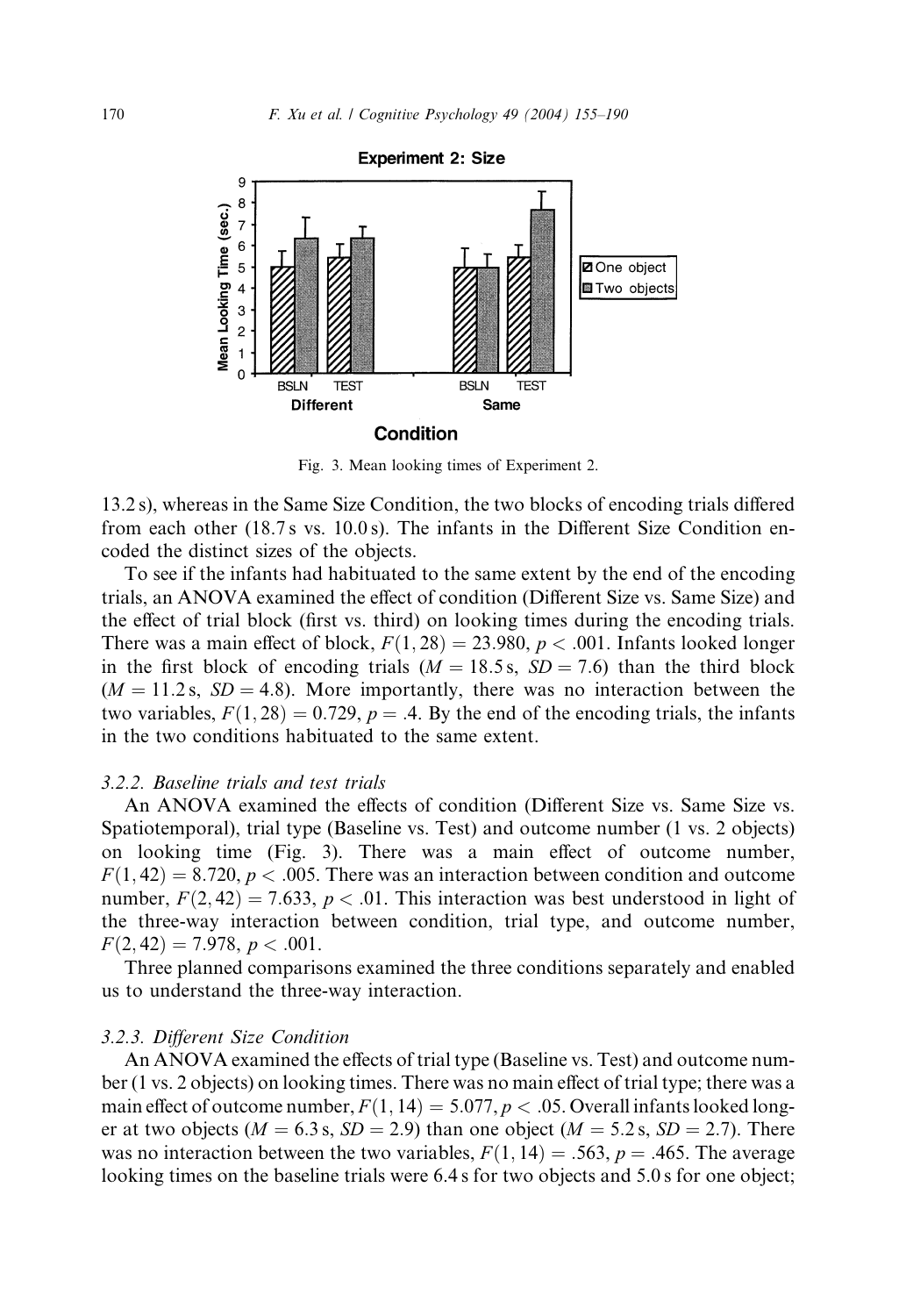the average looking times on the test trials were 6.4 s for two objects and 5.4 s for one object. That is, infants' preference for two objects did not change on the test trials compared to the baseline trials. Ten of the 15 infants had a smaller preference for two objects on the test trials than on the baseline trials (Wilcoxin  $z = -.840, p = .4$ ).

# 3.2.4. Same Size Condition

An ANOVA examined the effects of trial type (Baseline vs. Test) and outcome number (1 vs. 2 objects) on looking times. There was a main effect of trial type,  $F(1, 14) = 8.944$ ,  $p = .01$ . Infants looked longer overall on the test trials  $(M = 6.5 s, SD = 3.0)$  than on the baseline trials  $(M = 4.9 s, SD = 3.0)$ . There was also a main effect of outcome number,  $F(1, 14) = 5.347$ ,  $p < .05$ . Infants looked overall longer at two objects  $(M = 6.2 s, SD = 3.1)$  than one object  $(M = 5.1 \text{ s}, SD = 3.0)$ . Finally, there was a marginally significant interaction between the two variables,  $F(1, 14) = 3.895$ ,  $p = .07$ . This trend reflected the lack of a clear preference for one vs. two objects on the baseline trials  $(M$  one-object = 4.9 s,  $SD = 3.5$ ; M two-object = 4.9 s,  $SD = 2.4$ ) in the face of a preference for two objects on the test trials (M one-object = 5.4 s,  $SD = 2.4$ ; M two-object = 7.6 s,  $SD = 3.2$ ). Ten of the 15 infants had a larger preference for two objects on the test trials than on the baseline trials (Wilcoxin  $z = -1.817$ ,  $p = .07$ ). Infants may have used the sameness in all properties, including size, to establish representation of a single object.

#### 3.2.5. Spatiotemporal Condition

An ANOVA examined the effects of trial type (Baseline vs. Test) and outcome number (1 vs. 2 objects) on looking times. There was a main effect of trial type,  $F(1, 14) = 7.649$ ,  $p < .02$ . Infants looked longer overall on the baseline trials  $(M = 9.7 s, SD = 4.5)$  than on the test trials  $(M = 6.9 s, SD = 2.1)$ . More importantly, there was an interaction between the two variables,  $F(1, 14) = 7.805$ ,  $p < .02$ . On the baseline trials, the mean looking times for the one-object and the two-object displays were 8.5 s  $(SD = 3.1)$  and 11.0s  $(SD = 5.4)$ , respectively. On the test trials, the mean looking times for the one-object and the two-object displays were 7.7 s  $(SD = 2.2)$  and 6.1 s  $(SD = 1.6)$ , respectively. Twelve of the 15 infants had a larger preference for one object on the test trials than on the baseline trials (Wilcoxin  $z = -2.379$ ,  $p < .05$ ). When infants were given clear spatiotemporal evidence that there were two distinct objects, they reversed their pattern of looking on the test trials compared to the baseline trials.

## 3.3. Discussion

Just as the infants in Experiment 1 failed to use color differences between two objects seen one at a time to establish representations of two objects behind the screen, so too the infants in Experiment 2 failed to use size differences as a basis for individuating objects. The analyses of the encoding data revealed that infants did encode the size difference between the objects, as evidenced by the slower habituation rate in the Different Size Condition than the Same Size Condition between the first three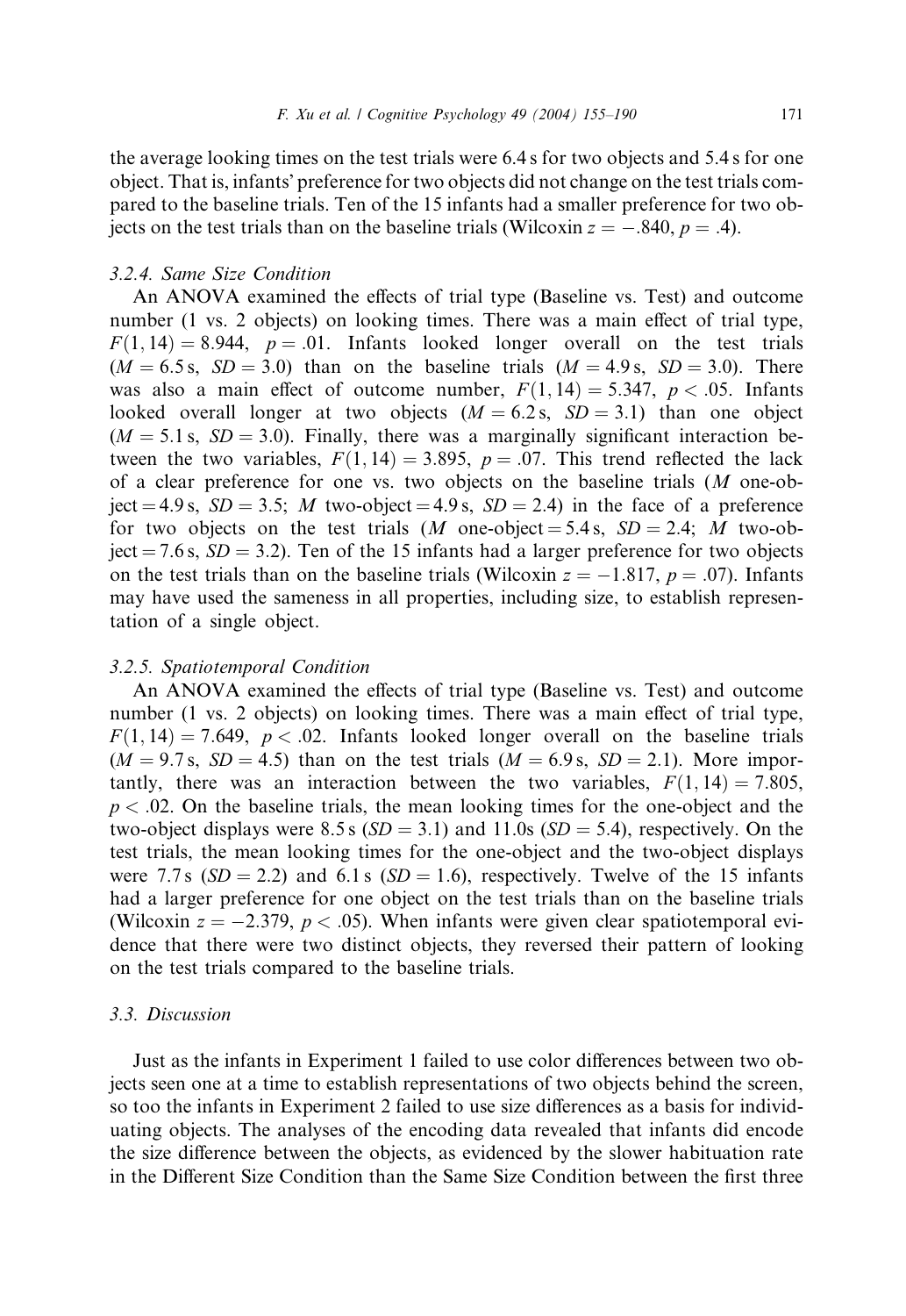and middle three encoding trials. Furthermore, by the end of the encoding trials, the infants in the two conditions had habituated to the same extent, as evidenced by the equal declines in looking times between the first three and the last three encoding trials. The failure in the Different Condition could not have been attributed to the infants' not having fully encoded the objects.

The results of Experiment 2 differed from those of Experiment 1 in two respects, both concerning the Same Conditions. First, there was some indication that infants in the Same Size Condition infants may have used the sameness in all properties to establish a representation of a single object. There was a trend for relatively longer looking at the two-object outcome on the test trials of the Same Size Condition, relative to the baseline trials. Second, infants in the Same Size Condition, unlike any other condition in all the experiments reported here, looked longer during the test trials than during the baseline trials. There was no hint of either of these effects in Experiment 1, in spite of the fact that the objects in the Same Color Condition were also physically identical to each other. Although we have no interpretation of these discrepancies between the two experiments, we note that the results of the Same Size Condition of Experiment 2 could be due to a simple novelty effect, as well as to the use of sameness of properties to establish a representation of a single object. Infants were familiarized to nine exposures to a single object, and thus the longer looking times to the two-object outcome could simply be a dishabituation to two objects. This overall dishabituation may also account for the longer looking times during the test trials than during the baseline trials. The results of Experiments 1 and 2 taken together show that there is not a robust tendency for 12-month-old infants to use sameness of properties to establish representations of a single object emerging from both sides of a screen.

More relevant to the question at hand, 12-month-old infants failed to use color or size difference alone to establish a representation of two distinct objects in the Different Conditions of Experiments 1 and 2. These failures contrast with the successes in Xu and Carey (1996), in which infants of this age robustly used the differences between a duck and a car, a bottle and a book, to individuate objects under exactly the same circumstances. There are two differences between the Xu and Carey (1996) stimuli and those of Experiments 1 and 2. In the Xu and Carey (1996) experiments, the stimuli differed in kind as well as in properties, and they differed in many properties, rather than in just one. For example, the duck and the car differed in size, color, pattern, texture, material, and shape. Experiment 3 explored whether presenting infants with objects varying in multiple properties (color, size, and surface pattern) would lead to successful individuation at 12 months.

## 4. Experiment 3

## 4.1. Methods

## 4.1.1. Participants

Fifteen full-term 12-month-old infants (7 girls and 8 boys) participated in the study (mean age 12;15, ranging from 12;2 to 12; 26). The infants were recruited using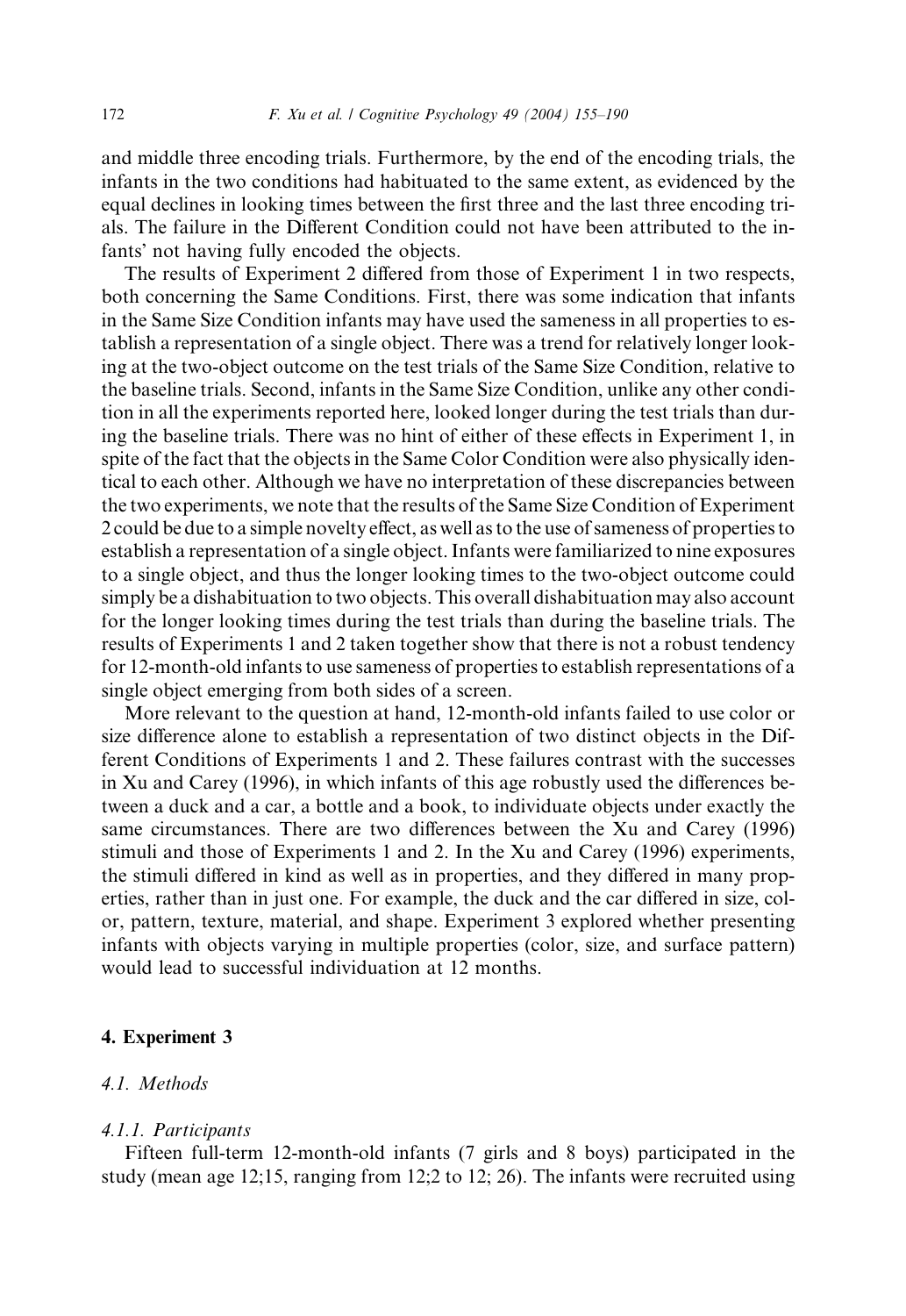the same methods as in Experiment 1. Three additional infants were excluded because of fussiness.

## 4.1.2. Materials

Three pairs of objects were used in the experiment: two balls, two cups, and two ducks. The small ball was a soccer ball (5 cm in diameter) decorated with orange, green, and white hexagons. The large ball (9 cm in diameter) was bright red covered with glitters. The small cup measured 6.5 cm wide and 6.5 cm tall. It was painted bright yellow with green and red vertical stripes and had an orange handle on one side. The large cup measured 7 cm wide and 14 cm tall. It was semi-transparent with a bright orange rim and was decorated with red, green, and yellow squares and circles; it had a blue handle on one side. The small duck was light brown with a yellow bill. It measured 6 cm at its widest and 7 cm tall. The large duck was bright yellow with a red bill. It measured 12 cm at its widest and 12 cm tall. Each pair of objects had the same overall shape but differed in color, size, and surface pattern. The same four screens were used as in Experiment 1.

## 4.1.3. Apparatus and procedure

The same apparatus was used in as in Experiment 1.

Given that infants detected the differences in color and size alone in Experiments 1 and 2, it seemed likely that the infants would detect the perceptual differences in the objects of Experiment 3, because they differed in color, size, and surface pattern. Therefore, we included only one condition in Experiment 3: the Different Properties Condition. The procedure was identical to that of the Different Size Condition in Experiment 2, except for the change in stimuli.

## 4.2. Results

The data from Experiment 3 are shown in Fig. 4. An  $\alpha$  level of 0.05 was used for all statistical analyses. Preliminary analyses found no effects of sex, stimulus pair,



## **Experiment 3: Size and Color**

Fig. 4. Mean looking times of Experiment 3.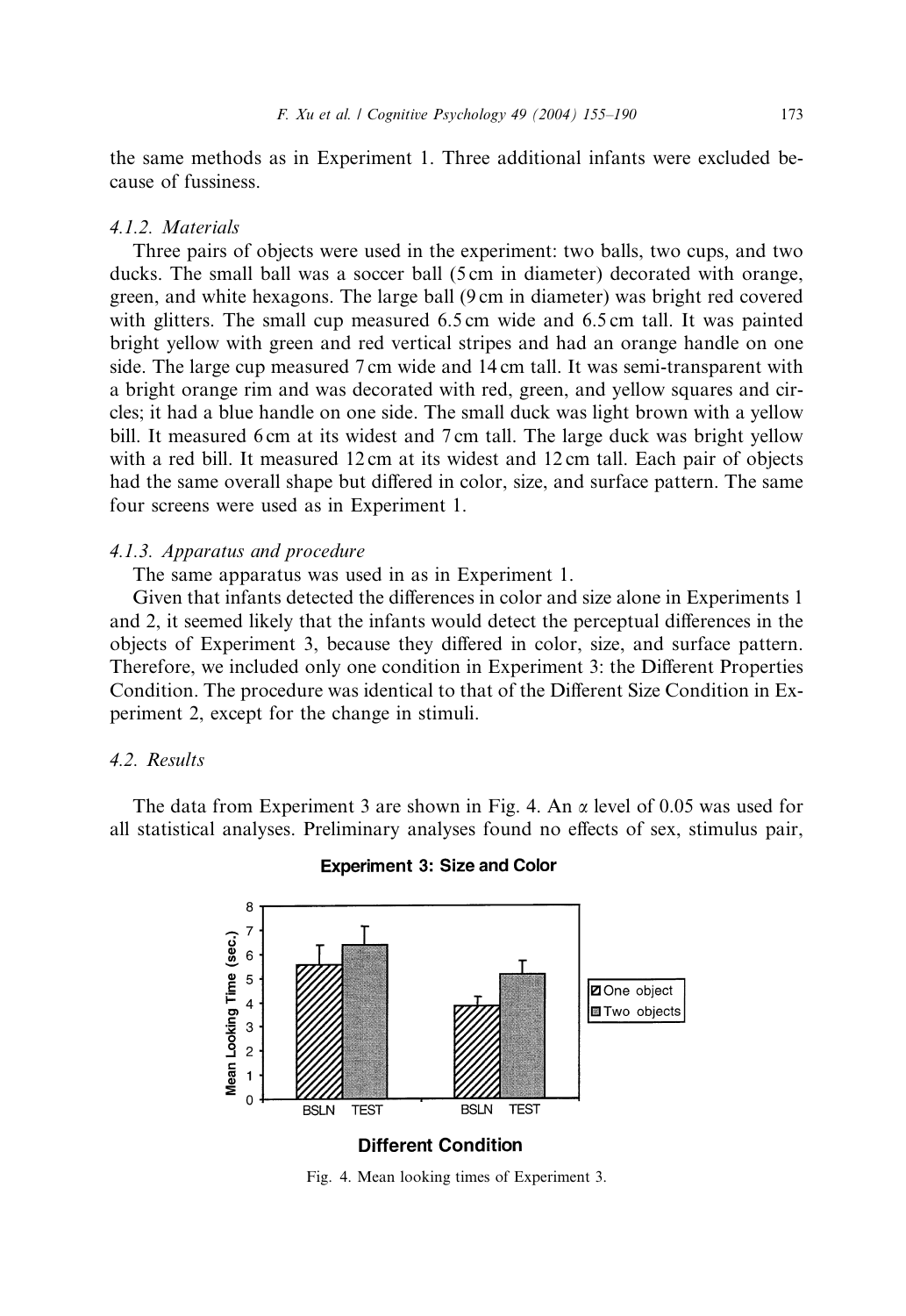order of outcome, and which object was the single object. Subsequent analyses collapsed over these variables.

The main result of Experiment 3 was that the infants failed to use the combination of color, size, and surface pattern differences to establish representations of two objects behind the screen.

## 4.2.1. Encoding trials

As an estimate of whether the infants encoded the differences between the objects in Experiment 3, we compared the encoding trials of the Different Properties Condition with those of the Same Size/Properties Condition of Experiment 2.

In order to establish that infants had encoded the property differences between the objects, an ANOVA examined the effect of condition (Different Properties vs. Same Properties from Experiment 2) and of trial block (first vs. second; because there were a total of nine encoding trials, they were divided into the first, second, and third triplets). There was a main effect of block,  $F(1,28) = 33.322$ ,  $p < .0001$ . Infants looked longer in the first block of encoding trials ( $M = 18.3$  s,  $SD = 4.5$ ) than the second block  $(M = 11.8 \text{ s}, SD = 5.8)$ . More importantly, there was an interaction between the two variables,  $F(1, 28) = 4.230, p < .05$ . In the Different Properties Condition, the average looking times for the first and second blocks of encoding trials did not differ from each other (17.9 s vs. 13.7 s), whereas in the Same Size/Properties Condition, the two blocks of encoding trials differed from each other (18.7 s vs. 10.0 s). The infants in the Different Properties Condition encoded the distinct properties of the objects.

To see if the infants had habituated to the same extent by the end of the encoding trials, an ANOVA examined the effect of condition (Different Properties vs. Same Size/Properties) and the effect of trial block (first vs. third) on looking times during the encoding trials. There was a main effect of block,  $F(1, 28) = 48.334$ ,  $p < .0001$ . Infants looked longer in the first block of encoding trials ( $M = 18.3$  s,  $SD = 4.5$ ) than the third block ( $M = 9.7$  s,  $SD = 4.1$ ). More importantly, there was no interaction between the two variables,  $F(1, 28) = 0.000$ ,  $p = .983$ . By the end of the encoding trials, the infants in the two conditions habituated to the same extent.

## 4.2.2. Baseline trials and test trials

An ANOVA examined the effects of trial type (Baseline vs. Test) and outcome number (1 vs. 2 objects). There was a main effect of trial type,  $F(1, 14) = 6.750$ ,  $p < .05$ . Overall the infants looked longer on the baseline trials  $(M = 5.9 s,$  $SD = 2.9$ ) than on the test trials ( $M = 4.4$  s,  $SD = 2.0$ ), presumably because the baseline trials were at the beginning and the objects were novel, whereas the objects shown on the test trials had been shown repeatedly during encoding trials. There was a marginally significant main effect of outcome number,  $F(1, 14) = 3.775$ ,  $p = .07$ . Infants looked overall longer at two objects ( $M = 5.8$  s,  $SD = 2.6$ ) than at one object ( $M = 4.7$ s,  $SD = 2.5$ ). More importantly, there was no interaction between trial type and outcome number,  $F(1, 14) = 0.170$ ,  $p = .686$ . The mean looking times were 5.6 s ( $SD = 3.0$ ) for one object and 6.4 s ( $SD = 2.8$ ) for two objects on the baseline trials; the mean looking times were 3.8 s  $(SD = 1.5)$  for one object and 5.1 s  $(SD = 2.2)$  for two objects on the test trials. Seven of the 15 infants had a smaller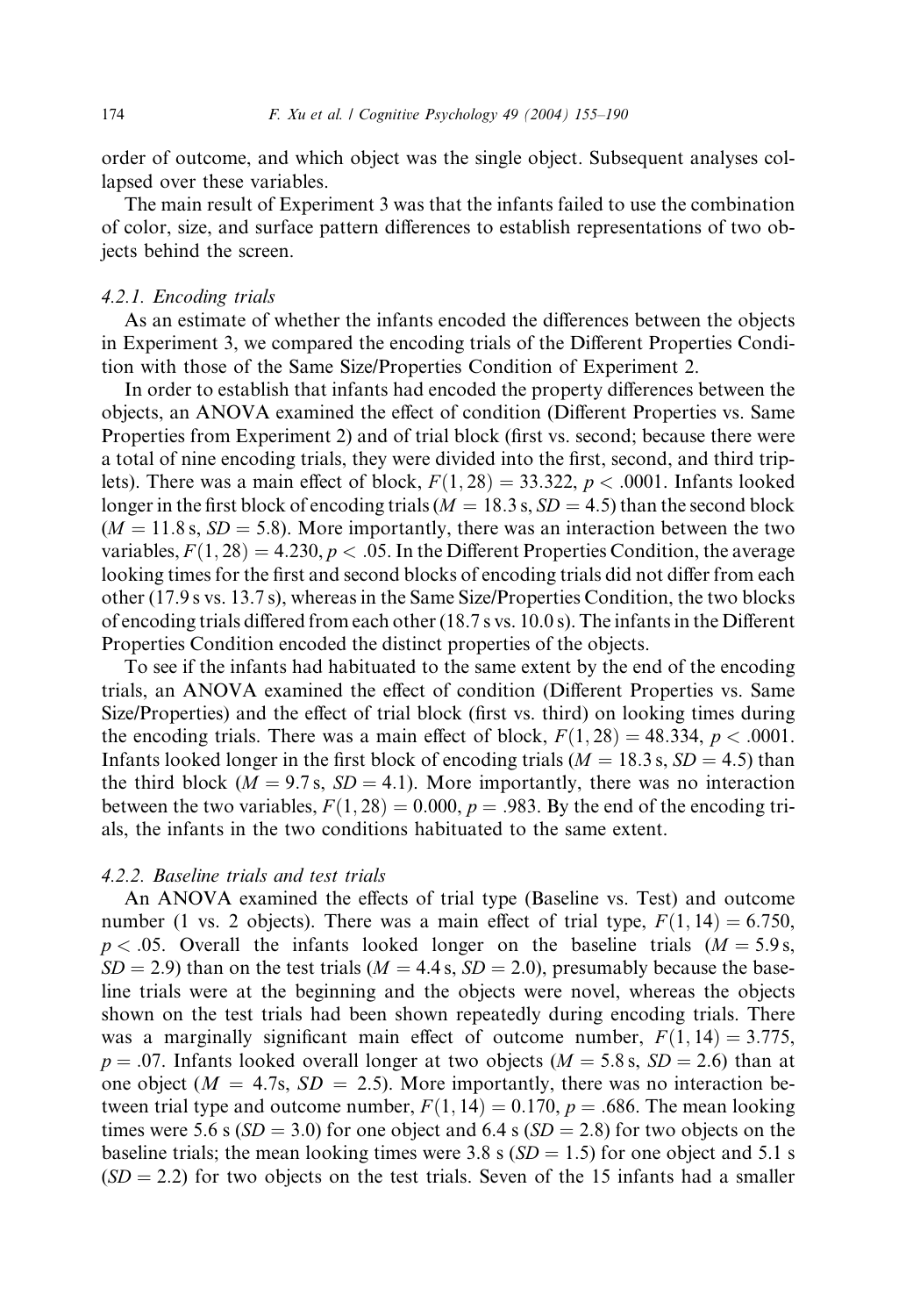preference for two objects on the test trials than on the baseline trials (Wilcoxin  $z = -.170, p = .86$ .

# 4.3. Discussion

In spite of the multiple property differences between the objects emerging alternately from opposite sides of a screen, such as between a small, multi-colored, hexagon-covered ball and a large, red, glittery ball, 12-month-olds failed to establish representations of two distinct objects behind the screen. This suggests that the success of 12-month-olds in the Xu and Carey (1996) property/kind conditions was not due to differences in color, texture, and surface pattern. However, the objects in Experiment 3 differed from those in Xu and Carey (1996) in two final respects. In Experiment 3, the objects were both of the same kind and shared a single shape, whereas the objects in Xu and Carey (1996) differed in both shape and kind, both at the basic and global levels (e.g., a duck vs. a car, or a bottle vs. a book.)

In Experiment 4, we asked whether shape difference alone can support object individuation at 12 months of age. Suppose two objects were of the same color, size, and surface pattern, but differed in overall shape, would 12-month-old infants establish a representation of two objects? We contrasted two types of shape differences based on adults' conceptual representations, cross-basic-level-kind shape difference (e.g., a cup vs. a ball) and within-basic-level-kind shape difference (e.g., a sippy cup with a top and two handles vs. a regular cup with one handle). Would any detectable shape difference be sufficient, by itself, to lead infants to individuate the objects? Alternatively, by 12 months of age, perhaps infants have learned that only certain salient shape differences support object individuation.

## 5. Experiment 4

## 5.1. Methods

#### 5.1.1. Participants

Thirty full-term 12-month-old infants participated in the study (14 girls and 16 boys). Their mean age was 12;13, ranging from 12;0 to 13;2. Equal numbers of boys and girls were randomly assigned to one of the two conditions (mean ages were 12;10 for the Within-kind Condition and 12;16 days for the Cross-kind Condition). Seven additional infants were excluded due to fussiness (5) or parental interference (2).

## 5.1.2. Materials

Six pairs of objects were used in the study. Three pairs were used in the Withinkind Condition: two cups, two bottles, and two toy ducks. Each pair of objects was very similar in overall size with the same colors and surface patterns. However, the overall shape of each object was different. The two cups were 9.5 cm at their widest and 8 cm tall, painted fuchsia with blue vertical stripes. One cup was a sippy cup with a top and two handles and the other was a regular cup with no top and only one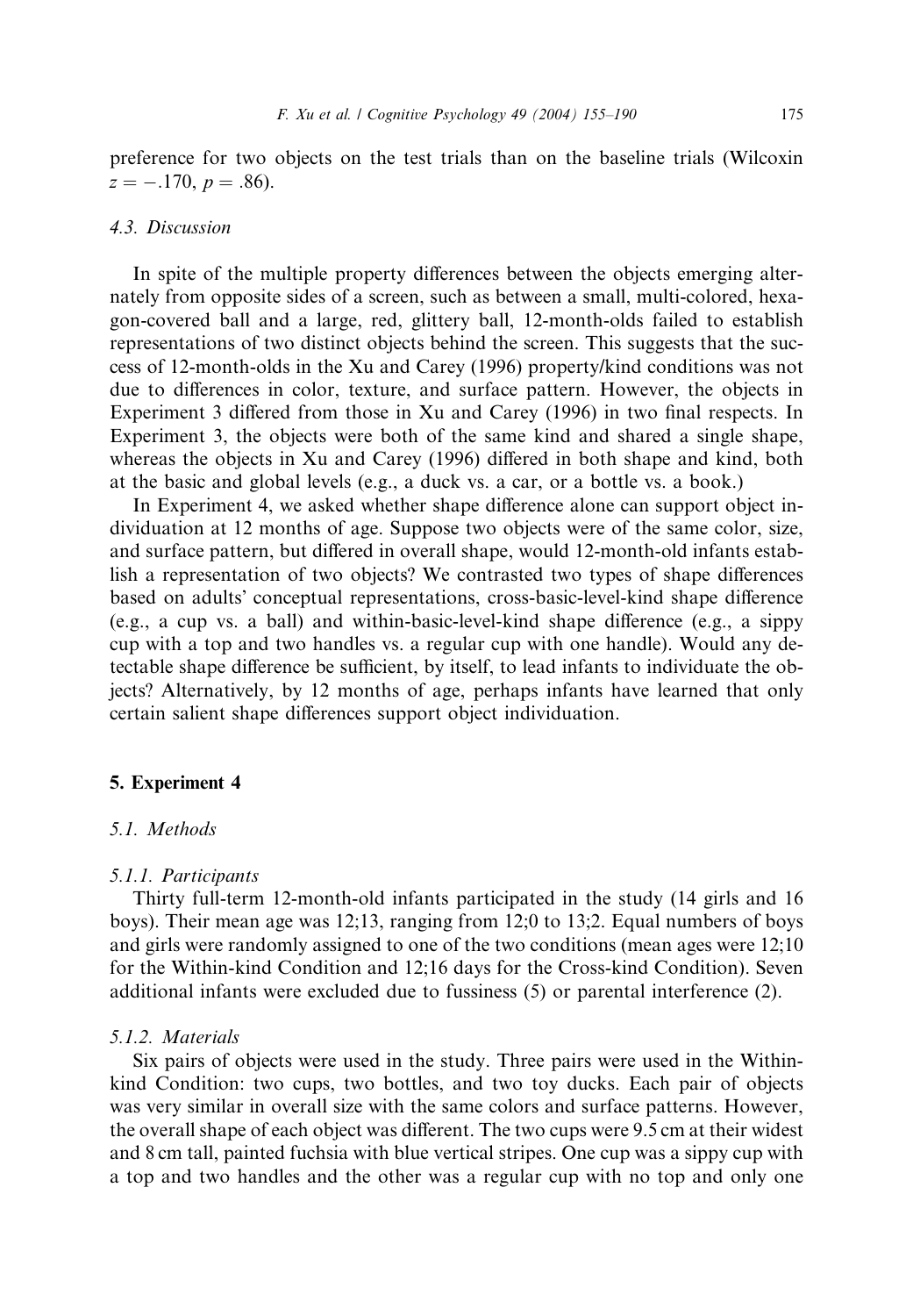handle. The two bottles were 5 cm in diameter and 19 cm tall. Both bottles were transparent with a green lid and decorated with pink, blue, green, and yellow squares. One bottle was a regular baby bottle and the other one had a bent neck (the infants were shown the side views of the bottles so the bent neck was easily noticeable). The two toy ducks were rubber ducks with two different poses (one side view and one front view were presented to the infants), which made the overall shape rather different. One duck was 8 cm tall and 6 cm at its widest, the other duck was 6.5 cm tall and 8 cm at its widest. Both ducks were primarily yellow with bright red bills.

Three pairs of objects were used in the Cross-kind Condition: a cup and a ball, a bottle and a box, and a toy duck and a toy seal. Each pair of objects was very similar in overall size with the same colors and surface patterns, but the overall shape of the objects was different. The cup was 8 cm tall and 9 cm at its widest; the ball was 8.5 cm in diameter. The cup was a sippy cup with two handles. Both the cup and the ball were painted with pink and yellow stripes. The box was a 7.5 cm cube and the bottle was 13.5 cm tall and 5.5 cm at its widest. Both the box and the bottle were painted bright orange and decorated with purple and blue squares evenly distributed across the front surface. The toy duck was 8 cm at its widest and 7 cm tall and the toy seal was 10 cm at its widest and 6 cm tall. Both the duck and the seal had black eyes and were painted bright yellow. The same four screens were used as in the previous experiments.

## 5.1.3. Apparatus and procedure

The same apparatus was used as in the previous experiments.

The procedure was identical to that of Experiment 3, except for the change in stimuli. In addition, pilot testing indicated that infants lost interest in these objects over nine encoding trials, so the number of encoding trials was reduced from nine to six.

#### 5.2. Results

Preliminary analyses found no effects of sex and order of outcome. Subsequent analyses collapsed over these variables.

The main results of Experiment 4 were that although there were no statistical differences between the encoding trials of the two conditions, the infants in the Crosskind Condition succeeded in using the shape differences to determine that there were two objects behind the screen whereas the infants in the Within-kind Condition failed to do so (Fig. 5).

## 5.2.1. Encoding trials

In order to compare the infants' encoding of the two types of shape differences, an ANOVA examined the effect of condition (Cross-kind vs. Within-kind) and of trial block (first vs. second). There was a main effect of block,  $F(1, 28) = 6.011$ ,  $p < .05$ . Infants looked longer in the first block of encoding trials ( $M = 16.0$  s,  $SD = 9.9$ ) than the second block ( $M = 11.6$  s,  $SD = 8.5$ ). More importantly, there was no interaction between the two variables,  $F(1, 28) = 1.888$ ,  $p = .180$ .

To see if the infants had habituated to the same extent by the end of the encoding trials, an ANOVA examined the effect of condition (Cross-kind vs. Within-kind) and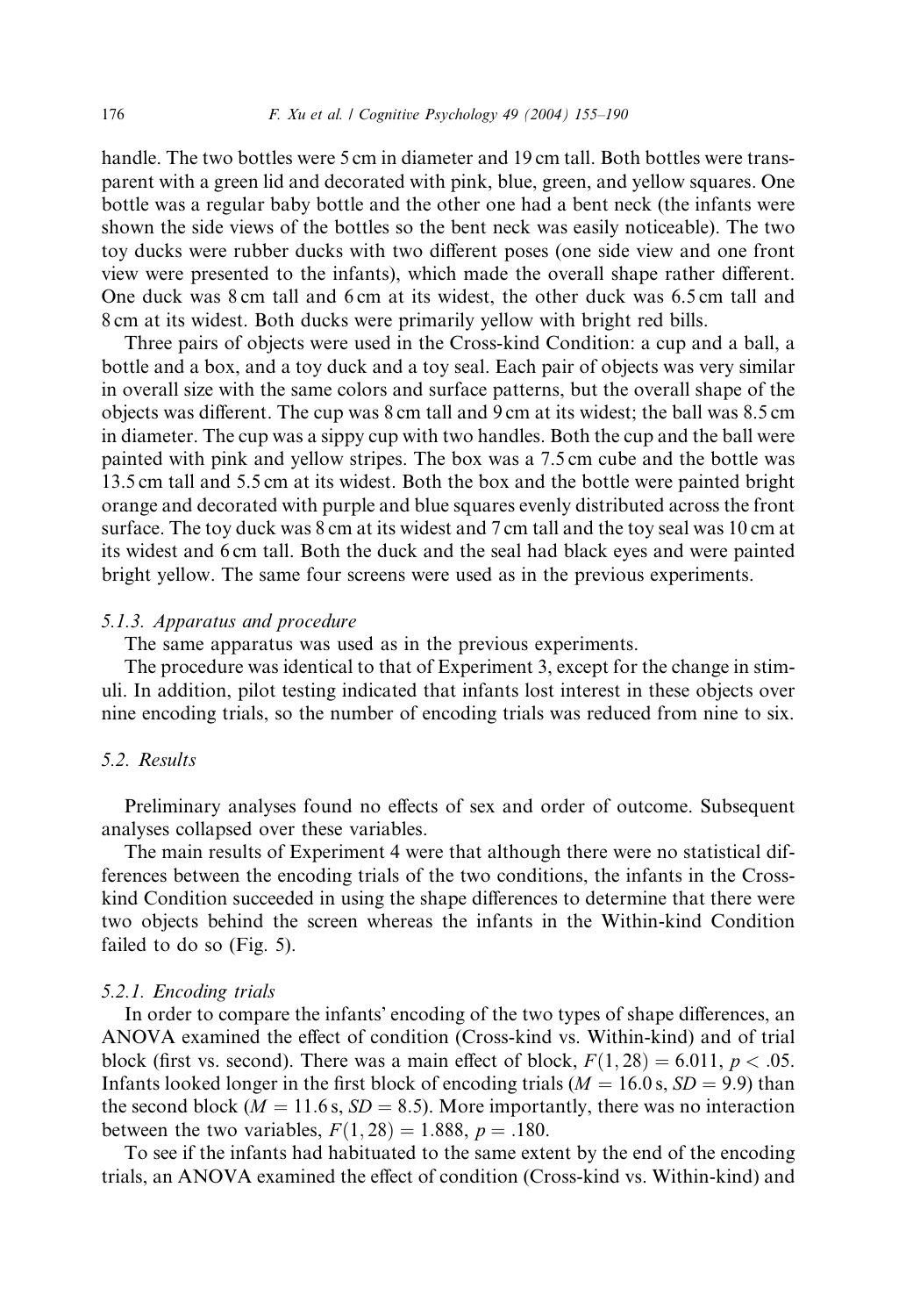

#### **Experiment 4: Shape**

Fig. 5. Mean looking times of Experiment 4.

the effect of trial block (1st vs. 3rd) on looking times during the encoding trials. There was a main effect of block,  $F(1, 28) = 17.268$ ,  $p < .0001$ . Infants looked longer in the first block of encoding trials ( $M = 16.0$  s,  $SD = 9.9$ ) than the third block  $(M = 9.0 \text{ s}, SD = 4.5)$ . More importantly, there was no interaction between the two variables,  $F(1,28) = 0.092$ ,  $p = .764$ . By the end of the encoding trials, the infants in the two conditions habituated to the same extent.

#### 5.2.2. Baseline trials and test trials

An ANOVA examined the effects on looking times of condition (Cross-kind vs. Within-kind), trial type (Baseline vs. Test) and outcome number (1 object vs. 2 objects). There was a main effect of condition. Overall infants looked longer in the Within-kind Condition ( $M = 9.4$  s,  $SD = 4.0$ ) than in the Cross-kind Condition ( $M = 6.3$  s,  $SD = 3.1$ ,  $F(1, 28) = 14.404$ ,  $p < .001$ . There was also a main effect of outcome number. Overall infants looked longer at two objects ( $M = 8.6$  s,  $SD = 4.0$ ) than one object  $(M = 7.0 \text{ s}, SD = 3.6), F(1, 28) = 7.451, p < .05$ . There was no main effect of trial type. There was a marginally significant three-way interaction,  $F(1, 28) = 2.409$ ,  $p = .1$ .

Two planned ANOVAs examined the effects on looking times of trial type (Baseline vs. Test) and outcome number (1 object vs. 2 objects) for the Within-kind and the Cross-kind Conditions.

For the Within-kind Condition, there was no main effect of trial type. There was a main effect of outcome number,  $F(1, 14) = 7.346$ ,  $p < .05$ . That is, infants looked overall longer at two objects ( $M = 10.6$  s,  $SD = 4.2$ ) than one object ( $M = 8.2$  s,  $SD = 3.4$ ). There was no interaction between trial type and outcome number,  $F(1, 14) = 0.198$ ,  $p = .663$ . Infants looked longer at two objects on the baseline trials (*M* two-object = 10.7 s,  $SD = 4.6$ ; *M* one-object = 8.7 s,  $SD = 3.7$ ) as well as the test trials (M two-object = 10.6 s,  $SD = 4.0$ ; M one-object = 7.8 s,  $SD = 3.3$ ). Seven of the 15 infants had a smaller preference for two objects on the test trials than on the baseline trials (Wilcoxin  $z = -.426$ ,  $p = .67$ ).

For the Cross-kind Condition, there was no effect of trial type or outcome number. There was an interaction of the two variables,  $F(1, 14) = 4.775$ ,  $p < .05$ . Infants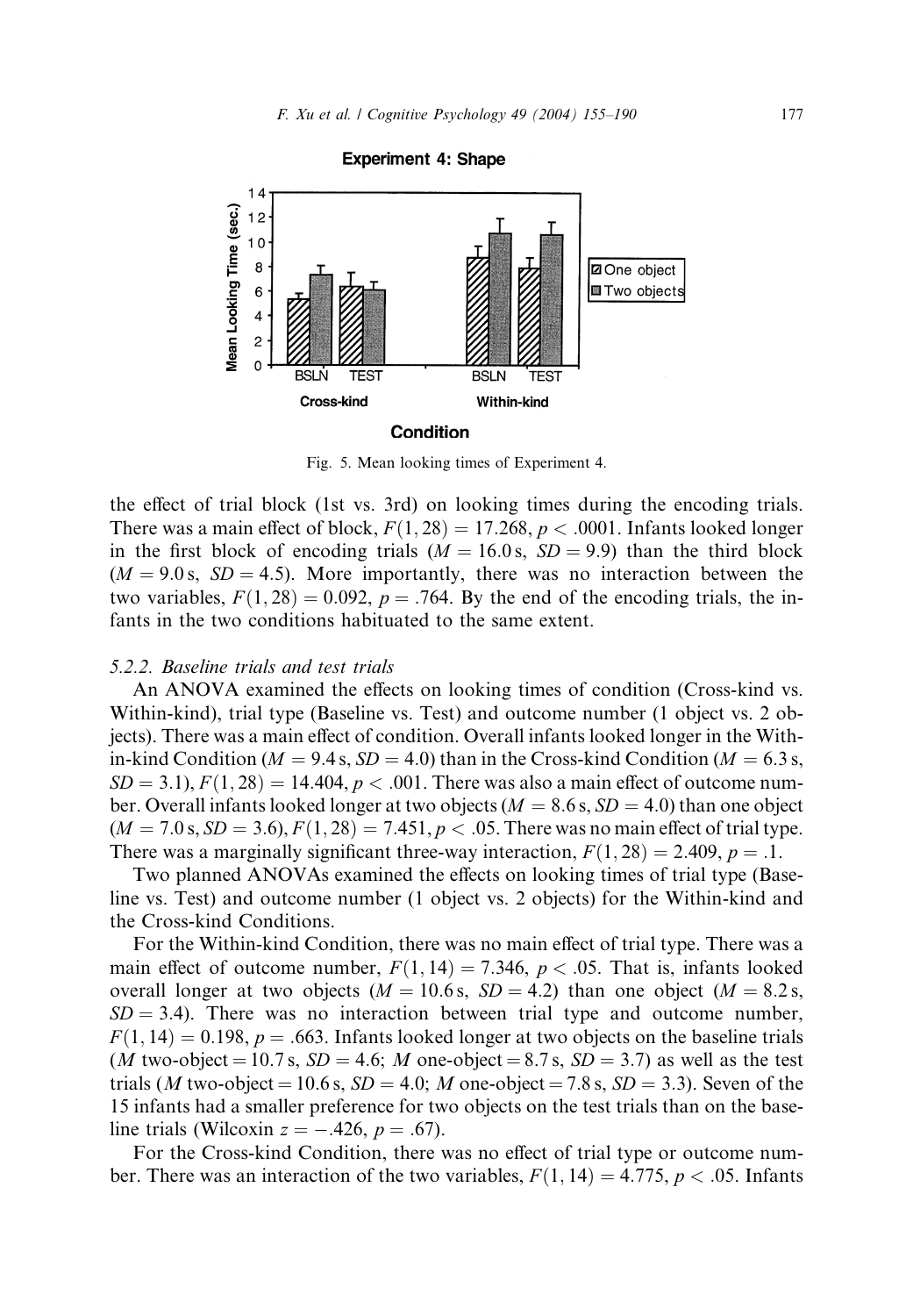looked longer at the two objects on the baseline trials  $(M \text{ two-object} = 7.3 \text{ s},$  $SD = 2.8$ ; M one-object = 5.3 s,  $SD = 2.1$ ) but reversed that preference on the test trials (M two-object  $= 6.1$  s,  $SD = 2.6$ , M one-object  $= 7.4$  s,  $SD = 4.4$ ). Twelve of the 15 infants showed a smaller preference for two objects on the test trials than on the baseline trials (Wilcoxin  $z = -2.329$ ,  $p < .05$ ).

## 5.3. Discussion

The effects of two types of shape differences on infant object individuation were contrasted in Experiment 4. Only when the shape difference was (what for adults) a cross-basic-level-kind difference did the infants succeed on the task. In the Cross-Kind Condition, infants used the contrasts between a seal and a duck, a bottle and a box, a cup and a ball, to establish representations of two distinct objects behind the screen. Of all the experiments in this series of studies, except for the Spatiotemporal Conditions of Experiments 1 and 2, it was only in the Cross-Kind Condition that infants reversed their baseline preference during the test trials, looking longer at the unexpected, one-object outcome. In contrast, when the shape difference was (what for adults) a within-basic-level-kind difference (either a subordinate level distinction as in the sippy-cup/regular cup case or the bent bottle/regular bottle case, or a different individual distinction as in the duck/duck case), the infants failed to use the shape difference to establish two distinct objects and they did not look longer at the unexpected, one-object outcome relative to their baseline preference.

It was important to ensure that the two types of shape differences were equally salient and noticeable. To this end, we compared the encoding data between the two conditions. There were no statistical differences between how interested the infants were in the objects (as measured by overall looking time) or how fast they habituated to the objects in the Cross-kind and the Within-kind Conditions. If we take looking time and habituation rates as rough measures of perceptual salience, the two types of shape differences were approximately equivalent for 12-month-old infants.

Perhaps the infants failed to encode the shape differences in either condition. This possibility is mitigated against by the fact that in the Cross-kind condition, infants succeeded in individuating the objects, so they must have noticed the shape differences. Furthermore, the overall degree of habituation between the first pair and last pair of encoding trials (about 45% in each condition), was comparable to that in the other experiments in this series. This suggests that infants encoded the properties of these objects.

Thus, although the infants had encoded the shape differences in both conditions, and found them comparably salient, they failed to use Within-kind shape differences as a basis for object individuation.

## 6. General discussion

Four experiments investigated whether 12-month-old infants were able to use color alone, size alone, the combination of color, size, and surface pattern, and shape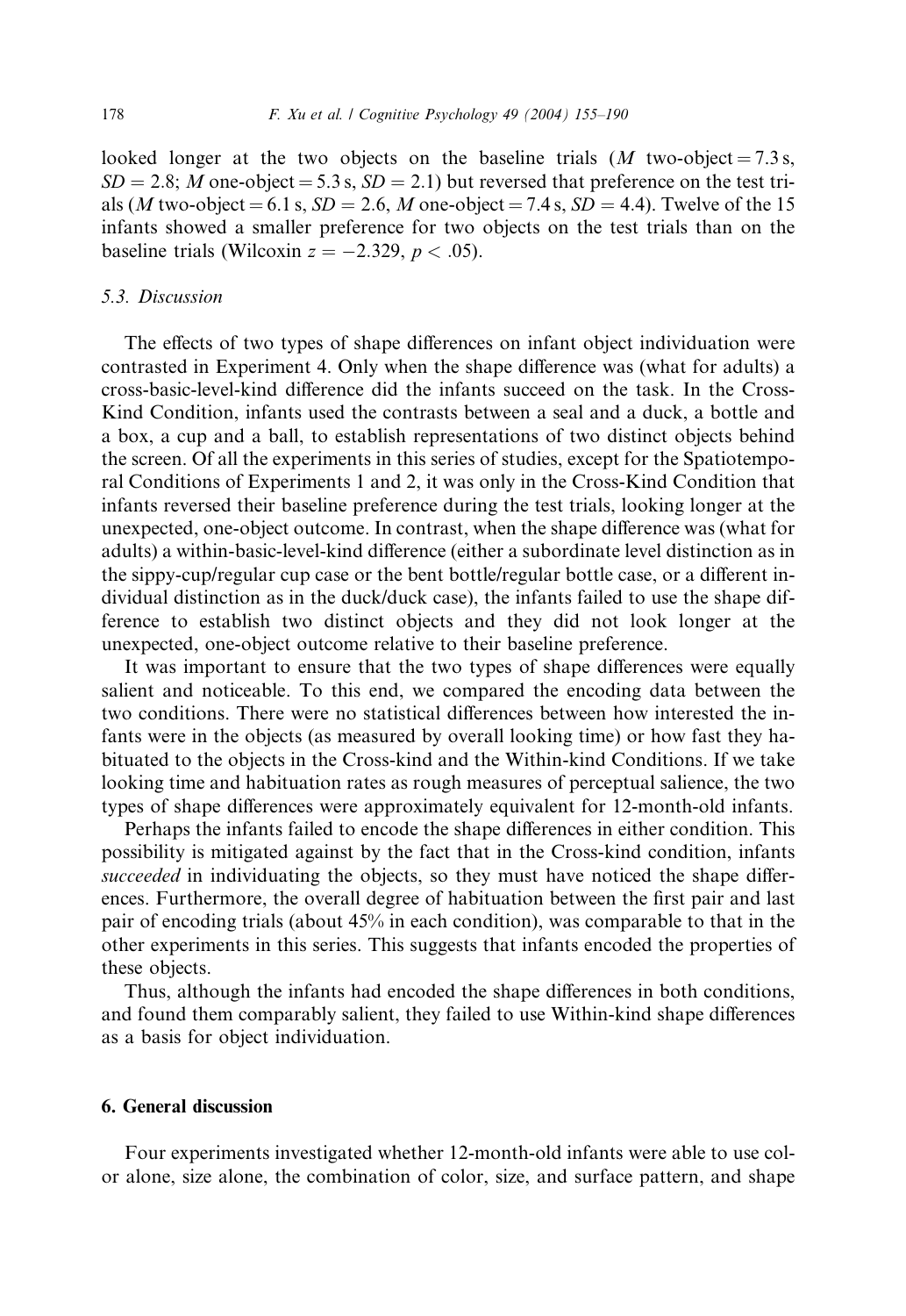information for object individuation in the complex task of Xu and Carey (1996) and Xu (2002). As in Xu and Carey (1996) and Van de Walle et al. (2000), the infants succeeded in using spatiotemporal information to establish a representation of two distinct objects, both in Experiments 1 and 2. However, in Experiments 1–3, they failed to establish a representation of two objects given perceptual property differences such as color alone, size alone, and a combination of color, size, and pattern, although they perceived the property differences in each case. In Experiment 4, they also failed when within-basic-level-kind shape differences were shown (e.g., a regular cup with one handle vs. a sippy cup with two handles). In contrast, when cross-basiclevel-kind shape differences (e.g., a cup and a bottle of the same size, color, and surface pattern) were presented, infants *succeeded* on the task.<sup>2</sup>

The failures of the infants in Experiments 1–3 were not due to lack of sensitivity of the method because it required the infant to overcome a baseline preference for two

<sup>&</sup>lt;sup>2</sup> Studies by Tremoulet, Leslie, and Hall (2000) suggest that 12-month-old infants individuate objects of the basis of color, although they do not re-identify previously individuated objects on the basis of color. How do we reconcile these results with those of Experiment 1? That infants of this age do not reidentify objects on the basis of color is shown by an elegant experiment. Infants were familiarized with a red disk and a green disk emerging alternatively, one at a time, from behind a screen and returning. After this familiarization, the screen was removed, revealing either a red and green disk, or two red disks. Infants looked equally at the two outcomes, suggesting that they had not bound color to their object representations. That is, they did not reidentify objects on the basis of color. What about individuation on the basis of color? In another experiment, Tremoulet et al. compared three other conditions with a control condition in which a red and a green disk was shown one at a time and the outcome was a red and a green disk (Group 1). In the individuation-by-color condition (Group 2), the infants were shown a red disk twice, and the outcome was two red disks. In the identification-by-color condition (Group 3), the infants were shown a red then a green disk, and the outcome was two identical red disks. Lastly, in the identification-and-individuation-by-color condition (Group 4), the infants were shown a red disk twice, and the outcome was a red disk and a green disk. Tremoulet et al. reasoned that longer looking to outcomes of Groups 2 and 4 (number change, since the infants only saw one red disk during familiarization) compared to Groups 1 and 3 (no number change) would provide evidence for individuation on the basis of color. This result was obtained. However, the result was carried by one condition, namely the longer looking time of Group 4. But the longer looking in this condition could be due to a simple novelty effect of introducing a new color on the test trials. If the infants had looked longer in Group 2 (an outcome of two red disks after they had been familiarized with a single red disk) than in Group 3 (an outcome of two red disks after they had been familiarized with a red and a green disk), Tremoulet et al. would have had clear evidence for individuation based on color. However, this comparison was not statistically reliable. We conclude, contrary to Tremoulet et al., that there is no clear evidence for individuation on the basis of color in their experiments with 12-month-old infants, just as there was none in Experiment 1. A related issue is whether infants would use the sameness in properties to establish a representation of a single object before they can use differences in properties to establish a representation of two distinct objects. Like Tremoulet et al., we explored this possibility in Experiments 1 and 2. We habituated infants to a single object and then showed them outcomes of either one object or two identical objects. If infants at 12 months can use the sameness in properties to establish a firm representation of a single object, they should look longer at the two-object outcome. This result was found in Experiment 2, but not in Experiment 1. The failure is perhaps more telling, for there is an alternative explanation for success—infants have been habituated to displays of a single object, so the two-object outcome is simply more novel. We conclude that infants at this age use neither sameness in properties as a basis for establishing a single object representation nor differences in properties as a basis for establishing two distinct object representations, at least not in the present experimental paradigm.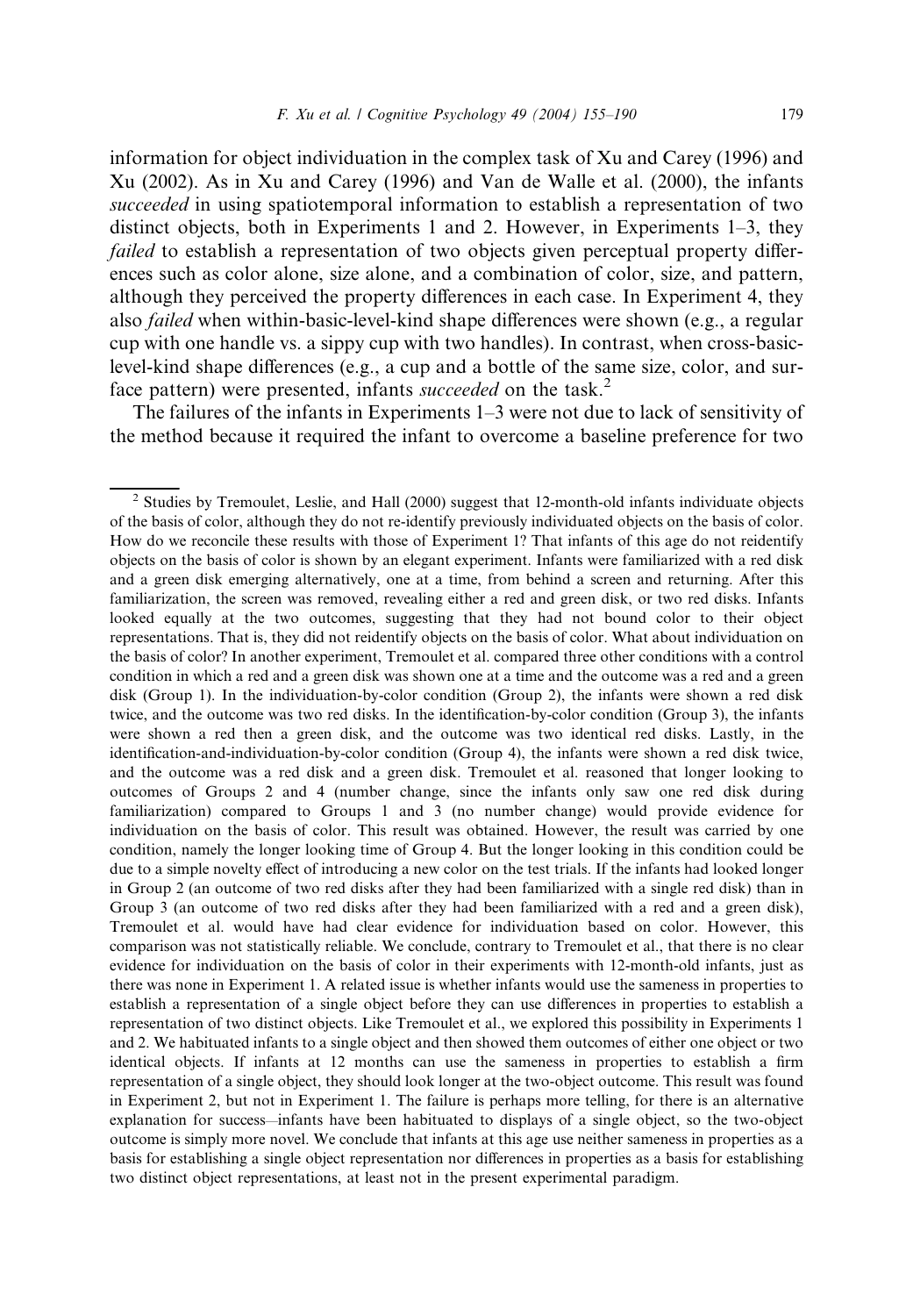objects. When provided cross-basic-level-kind contrasts, in Experiment 4, 12-montholds succeeded robustly, as they did in all the previous studies of Xu and Carey (1996) and Van de Walle et al. (2000). Similarly, as in earlier studies, infants also succeeded when provided with spatiotemporal evidence for two distinct objects.

These data suggest that although information-processing demands clearly play a role in when infants succeed on various individuation tasks (Needham & Baillargeon, 2000; Wilcox & Baillargeon, 1998a; Xu & Baker, 2003), it is not the whole story. If information processing demands were the sole factor responsible for the discrepancies found by different laboratories, one would have predicted success on all four of the present experiments—12-month-old infants clearly can process complex objects and complex experimental procedures, as was evidenced by their successes in the experiments of Xu and Carey (1996) and Van de Walle et al. (2000). However, even though the objects used in Experiments 1 and 2 were simpler than those of earlier studies (i.e., they only contrasted on a single dimension, e.g., color or size), the infants failed in each case. They also failed in Experiment 3 in which the objects differed in color, size, and surface pattern. More strikingly, they only succeeded in establishing a representation of two distinct objects when the shape differences were (what for adults) cross-basic-level-kind differences and failed to do so when the shape differences were (what for adults) within-basic-level-kind differences. Thus the complexity alone hypothesis would not be able to account for these data, nor for the results of Bonatti et al. (2002; success at 10 months with complex objects, human/doll head vs. dog head, but failure with simple objects, blue cylinder vs. red disc) or Xu (2002; success at 9 months when provided contrasting labels but failure when provided with distinct sounds or emotional expressions).

How do we think about the success and failure with cross-kind and within-kind shape differences, respectively? The data presented here are consistent with at least two interpretations. First, salient shape differences enter into computations of numerical distinctness of objects before other perceptual property differences. Second, by 12 months infants begin to represent some basic-level kinds and it is kind distinctions that support computations of numerical distinctness under conditions of high information processing demands. On the first interpretation, the cross-basic-level-kind shape differences are more salient than the within-basic-level-kind differences. Although analyses of the encoding data in Experiment 4 did not reveal a statistically reliable difference between the Cross-kind and the Within-kind Conditions, a trend in the data suggests that cross-kind shape contrasts might be more salient for the infants (see Table 1). Still, both groups of infants had habituated to the same extent by the end of the encoding trials, confirming that the cross-basic-level-kind shape differences were not greatly more attention grabbing than the within-basic-level-kind shape differences. Furthermore, a potential problem with the salience hypothesis lies in how we think about salient shape differences. The more salient shape differences may be the perceptually larger ones, in which magnitude of shape difference is given in terms of some kind-neutral similarity metric, e.g., number and arrangement of geons (e.g., Biederman, 1987). Perhaps our cross-basic-level-kind shape differences are greater than our within-basic-level-kind shape differences on such metric. Second, some shape differences may be *psychologically* more salient precisely because they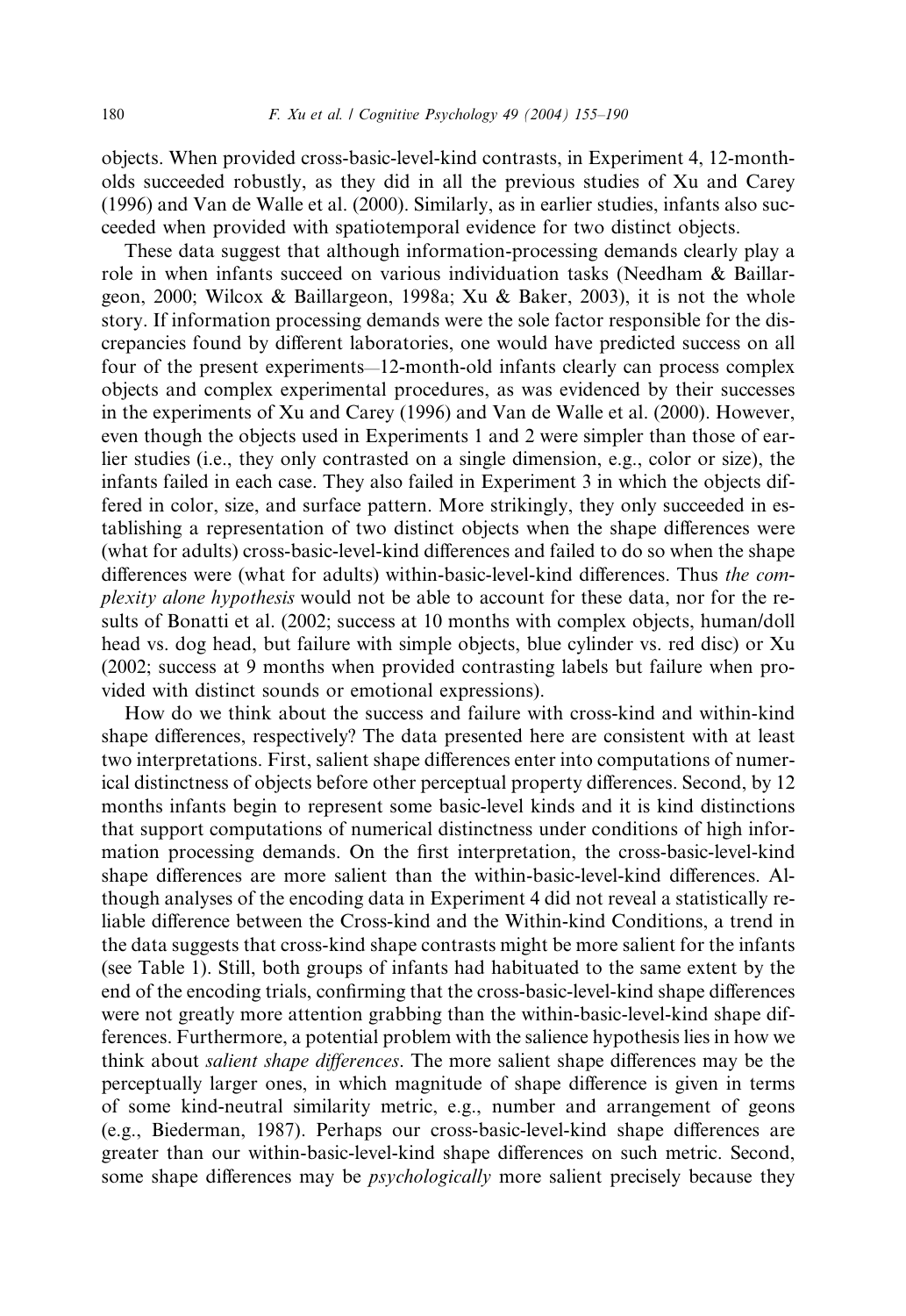|                                        | 1    | 2    | 3   | $\overline{4}$ | 5   | 6   |     |     |     |
|----------------------------------------|------|------|-----|----------------|-----|-----|-----|-----|-----|
| Experiment 1. Color                    |      |      |     |                |     |     |     |     |     |
| Different Condition                    | 7.9  | 7.6  | 7.0 | 6.7            | 4.7 | 5.2 |     |     |     |
| Same Condition                         | 10.1 | 7.6  | 4.8 | 4.6            | 5.5 | 3.4 |     |     |     |
| Spatiotemporal Condition               | 8.5  | 9.3  | 5.6 | 7.0            | 4.5 | 5.0 |     |     |     |
|                                        | 1    | 2    | 3   | $\overline{4}$ | 5   | 6   | 7   | 8   | 9   |
| Experiment 2. Size                     |      |      |     |                |     |     |     |     |     |
| Different Condition                    | 7.8  | 6.2  | 4.2 | 3.7            | 4.3 | 5.0 | 3.4 | 4.1 | 4.7 |
| Same Condition                         | 7.4  | 6.6  | 4.6 | 3.6            | 3.3 | 2.9 | 3.5 | 3.6 | 3.0 |
| Spatiotemporal Condition               | 7.7  | 10.2 | 5.6 | 7.5            | 5.6 | 5.2 | 5.3 | 4.6 | 3.9 |
|                                        | 1    | 2    | 3   | $\overline{4}$ | 5   | 6   | 7   | 8   | 9   |
| Experiment 3. Color, size, and pattern |      |      |     |                |     |     |     |     |     |
| Different Condition                    | 7.4  | 5.9  | 4.7 | 4.7            | 4.1 | 4.8 | 3.2 | 3.0 | 3.0 |
|                                        | 1    | 2    | 3   | $\overline{4}$ | 5   | 6   |     |     |     |
| Experiment 4. Shape                    |      |      |     |                |     |     |     |     |     |
| Cross-kind Condition                   | 7.8  | 6.6  | 6.1 | 6.4            | 4.0 | 3.8 |     |     |     |
| Within-kind Condition                  | 9.4  | 8.2  | 5.2 | 5.5            | 5.3 | 4.8 |     |     |     |

Table 1

Looking times (in seconds) of familiarization trials for Experiments 1–4

entail a difference in object kind. Because we used relatively familiar kinds (e.g., bottle, cup, ball, duck) it is possible that insofar as infants perceived some shape differences as more salient than others, it was because they recognized the differences in object kind. On this interpretation, the shape saliency account collapses to the second interpretation of our data, namely the emergence of kind representations.

We tentatively suggest that the current results provide indirect evidence for the emergence of kind representations hypothesis. That is, by 12 months of age, infants' representational system begins to distinguish kinds from properties, and that kind representations have a privileged role in object individuation, relative to property representations. On this interpretation, 12-month-olds succeeded on the Xu and Carey (1996) and Van de Walle et al. (2000) object individuation tasks based on object kind representations as opposed to representations of object properties. That is, they succeed on the basis of contrasts such as duck vs. ball rather than yellow, rubber, duck-shaped vs. red and spherical.

Three other lines of research are consistent with this suggestion. Using the same complex object individuation task, Bonatti et al. (2002) showed that 10-month-old infants succeeded in using a cross-kind contrast (i.e., the contrast between a human/doll head and a toy dog's head) for object individuation but not a within-kind contrast (i.e., a male vs. a female doll head). Using an inductive inference task, Mandler and colleagues have found that representations of global kinds become robust at around 12 months (e.g., Mandler & McDonough, 1996; McDonough & Mandler, 1998).

Results from Waxman's laboratory are also consistent with our suggestion that by about 12 or 13 months of age, infants begin to distinguish between kind and property representations. Waxman and Markow (1995) and Waxman (1999) showed that by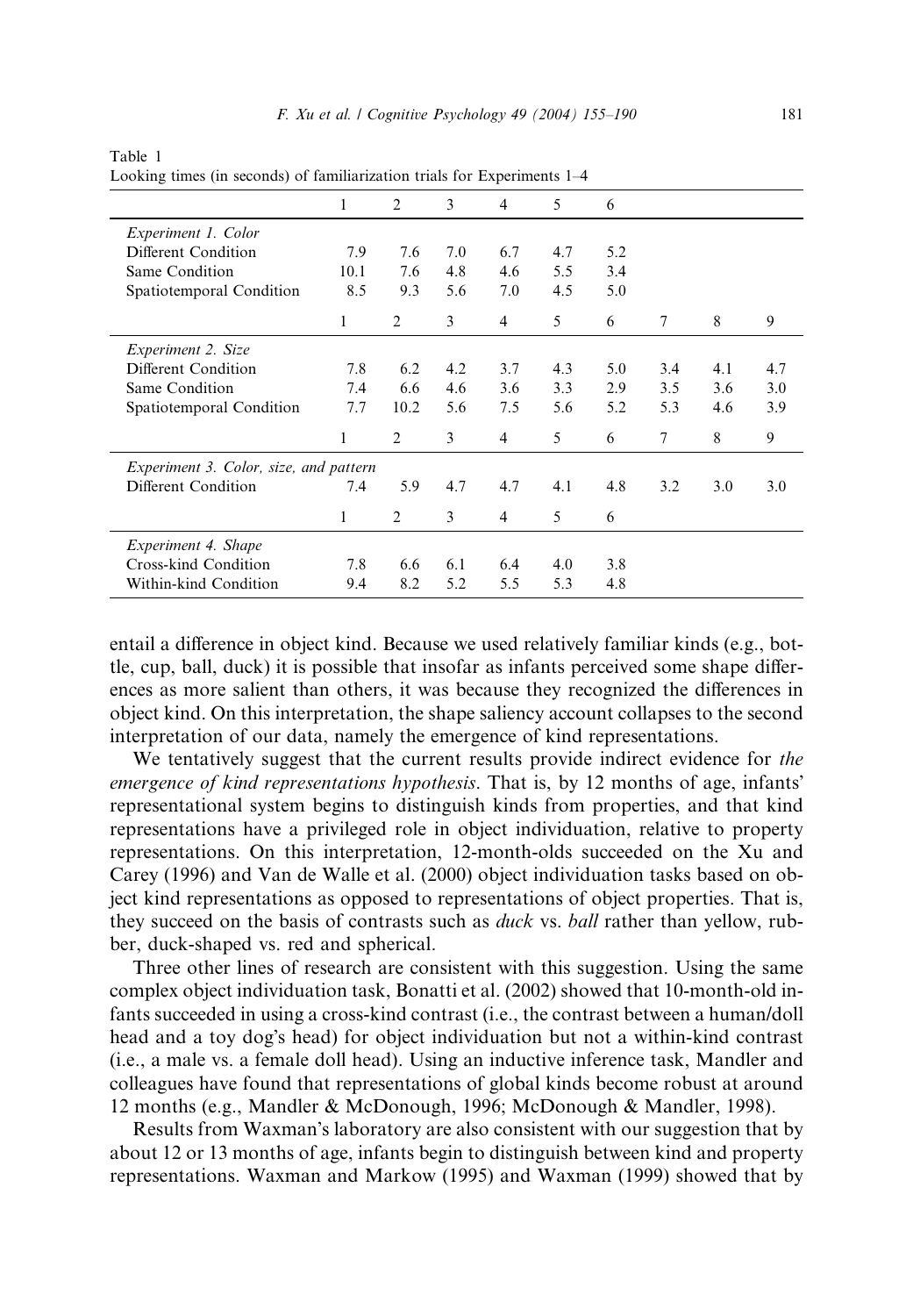12–13 months, infants have mapped the distinction between kind and property onto the linguistic distinction between count nouns and adjectives. Upon hearing a series of objects described by a count noun ("Look, it's a blicket."), infants extracted kind similarity (at both the basic and superordinate levels); whereas upon hearing an adjective ("Look, it's a blickish one"), they extracted property similarity (texture or color). That the result was obtained at the superordinate level, where objects do not share shape, suggests that infants of this age distinguish kind representations, rather than shape representations, from property representations such as texture and color.

The distinction between shape and kind is difficult to draw, thus we put forth the second interpretation as a working hypothesis. The distinction we have in mind is that drawn by Kornblith (1993), Markman (1989), and Gelman (2003), in which kind distinctions are inductively deeper than property distinctions, and by Macnamara (1986), Hirsch (1982), Wiggins (1980), in which certain kind distinctions provide criteria for individuation and numerical identity, and thus are lexicalized as count nouns in languages with a count/mass distinction, whereas property distinctions do not. Our second hypothesis makes sense of all the extant data using the complex object individuation tasks—successes at 12 months only when cross-kind contrasts were presented (and even at 10-months when the kind distinction is person/inanimate object, Bonatti et al., 2002).

Some important issues remain in reconciling all of the extant data on object individuation in infancy. Consider the basis of success by 9- and 10-month-old infants in the single trajectory experiments of Wilcox and Baillargeon (1998a) and the switch experiments of Xu and Baker (2003). When information processing demands are lessened such that the infants need not hold representations of two different objects with differing properties in memory in order to succeed at the task, infants under 12 months of age are able to use property or kind information in the service of object individuation. What is the basis of success, single property, multiple properties, or object kind? Because the studies have used stimuli that differed both in properties (color, shape, texture, size) and kind (duck, shoe, cup, etc.), at present we are unable to answer this question. However, Xu and Baker (2003) manipulated the familiarity of the objects in their studies by including pairs of objects that were highly familiar to 10-monthold infants (e.g., cup vs. shoe) and pairs of objects that were highly unfamiliar (e.g., pear vs. train), and found that infants succeeded across the board. Perhaps the combination of property differences sufficed even when the infants were not familiar with the specific kinds. Further studies along the lines of the present ones, in which the objects are contrasted on single properties alone, are needed to fully answer the question.

The present studies also raise an important developmental question: What changes between 10 and 12 months such that the older, but not the younger, infants can draw on certain shape or kind representations for object individuation in the complex object individuation procedures of Xu and Carey (1996) and Van de Walle et al. (2000)? One possibility is that the kind distinctions required in our studies emerge during these months, as we suggest above. Then the question becomes what drives their development at that time? Perhaps over the course of the first year, by interacting with different objects, infants can gradually learn that certain property differences (in particular certain shape differences) are correlated with systematic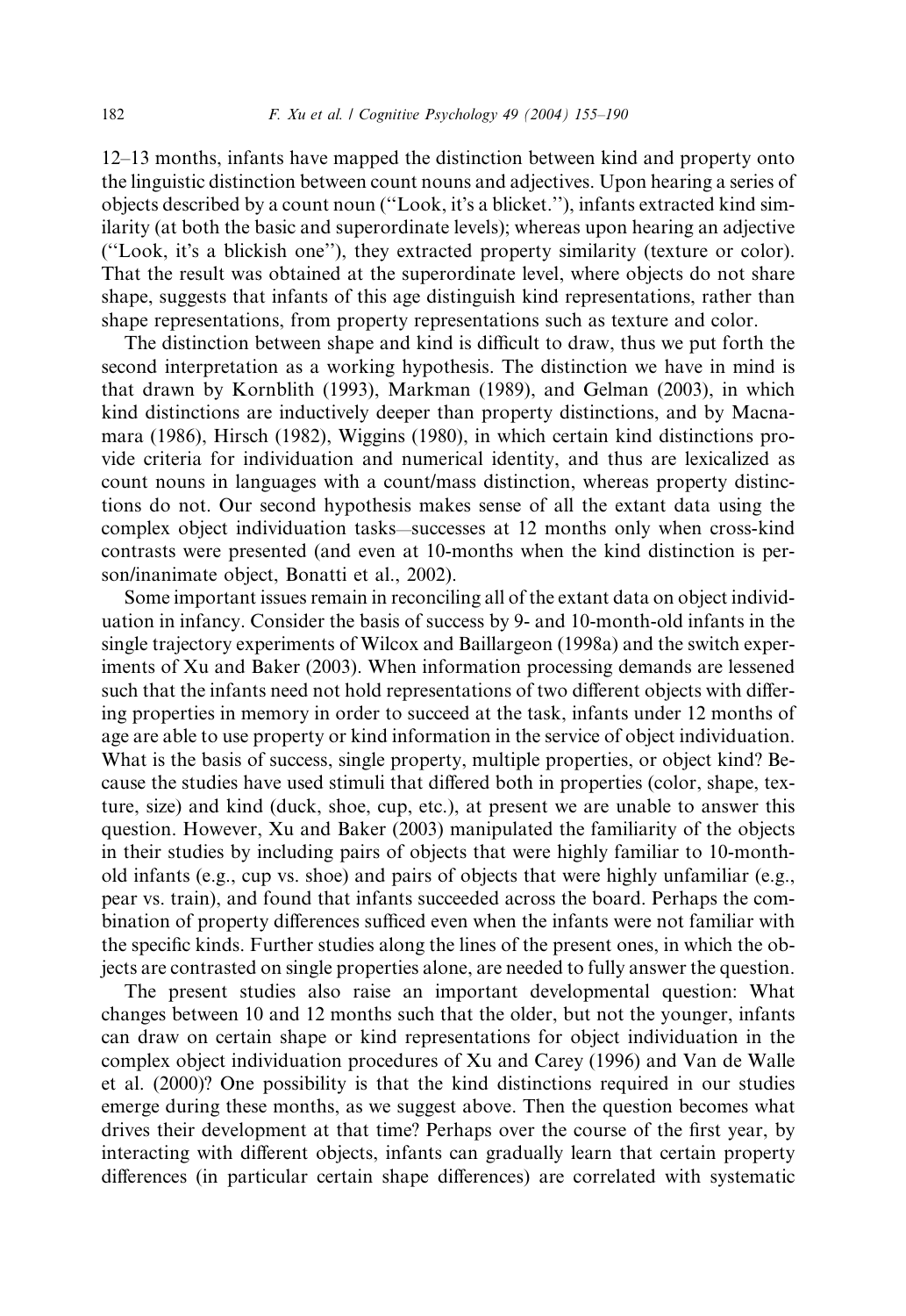differences in causal/functional properties that determine with kind membership. Or perhaps language plays a role in the development of kind distinctions, as suggested by Xu (2002). Infants may expect their first words, such as ''doggie'' or ''cup,'' to refer to kinds. Consistent with this suggestion, Balaban and Waxman (1997) have shown that hearing common labels facilitates categorization on the basis of kind as early as 9 months. Xu (2002) found that even 9-month-old infants succeeded at using the differences between a duck and a ball to infer two distinct objects when distinct labels were presented (e.g., ''Look, a duck'' vs. ''Look, a ball'') but not when two distinct sounds or emotional expressions were presented, thus providing further evidence for this suggestion. These two mechanisms are not mutually exclusive, and both could play a role in the developmental changes we observe between 10 and 12 months of age.

Lastly, the results from the current studies reinforce the distinction between perceiving perceptual property differences and using these differences for other computations, in this case, using them in the service of object individuation. Twelvemonth-old infants clearly encoded the color, size, and within-kind shape contrasts, but they failed to use them to establish a mental model of the event that contained two distinct objects. (See Appendix A for a different line of evidence supporting the same distinction.) Thus perceiving salient perceptual differences and using these differences for object individuation are two distinct psychological processes, just as we may encounter a person with glasses and black hair today and a person with no glasses and purple hair tomorrow, once we have noted the salient perceptual differences, a second step needs to be taken in deciding whether it was one person with different appearances or two distinct people.

#### Acknowledgments

We thank Allison Baker, Lisa Feigenson, Susan Gelman, Cristina Sorrentino, Elizabeth Spelke, Joshua Tenenbaum, and Gretchen Van de Walle for helpful discussions, members of the MIT and Northeastern University Infant Cognition Laboratories for their help in data collection, and Sarah Bassin for running the experiments reported in the Appendix A. We also thank five anonymous reviewers for their very helpful comments and constructive criticisms on earlier versions of the paper. This research was supported by NIH grant (R03 MH59040) and NSF grant (SBR-9910729) to F.X., and NIH grant (R01 HD38338) and NSF grant (SBR-9514695) to S.C. We thank all the parents and infants for their participation.

## Appendix A

One important and extremely interesting series of studies by Wilcox and Baillargeon (the narrow/wide screen studies) yield data that suggest that infants as young as 4 months can use property information as a basis for object individuation under some circumstances. Because of the interest of these elegant studies, and the challenge they pose to the picture of the development of object individuation that emerged from our studies, we studied adults' representation of these events.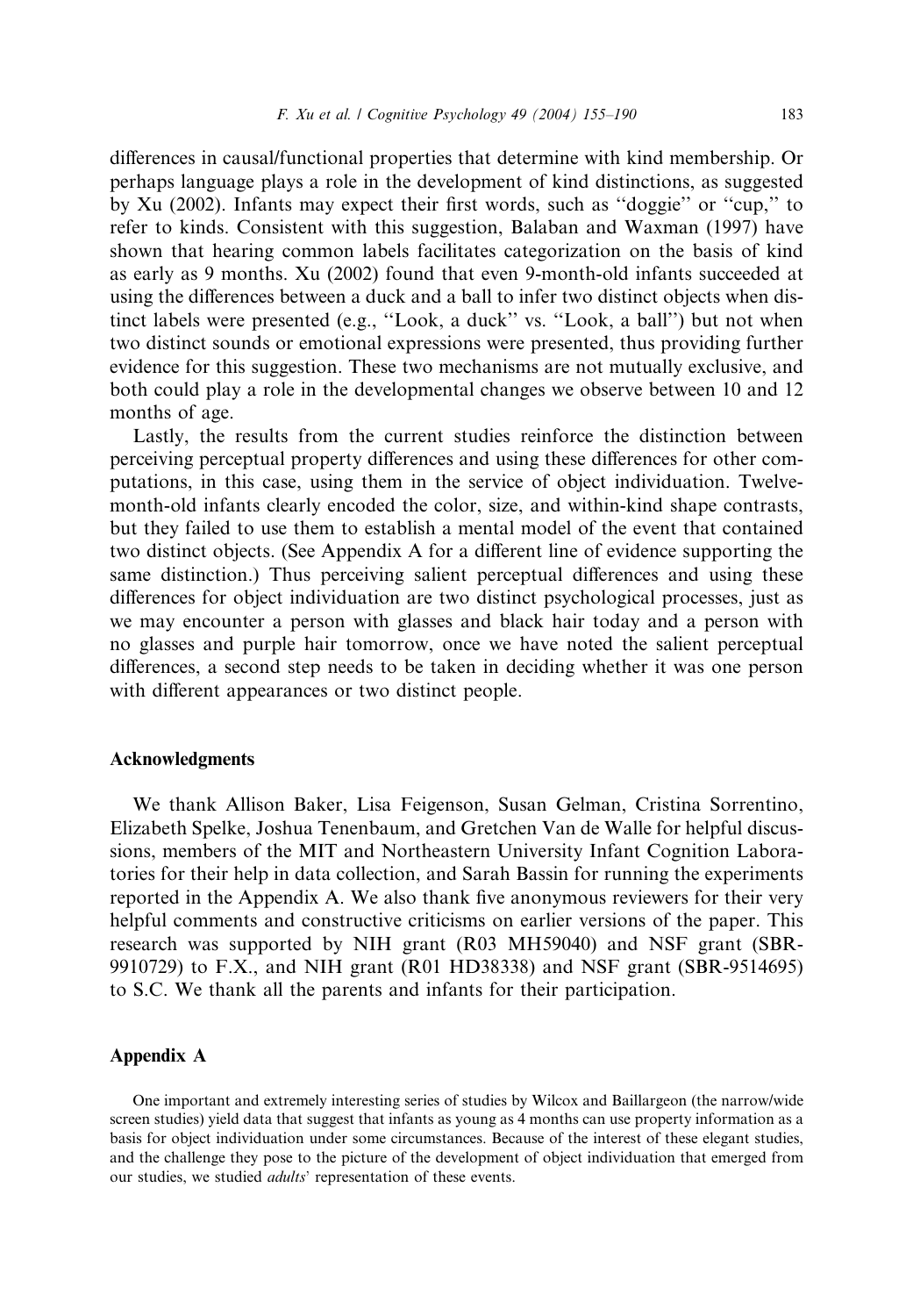This appendix describes what we found for the interested reader. The data raised the possibility of two very different representations of the narrow/wide screen events, only one of which depends upon having used property differences as a basis for object individuation.

In Wilcox and Baillargeon's studies (1998a, Experiments 3–6; 1998b), infants watched an event in which a green ball moved behind a screen and a red box emerged from the other side, one at a time. Then the box reversed direction and moved behind the screen, followed by the ball emerging from the other side. This event was repeated until the infants looked away. Wilcox and Baillargeon contrasted two conditions: In the wide-screen condition, the occluding screen was 30 cm wide, wide enough for both objects to simultaneously fit behind, since the sum of the widths of the ball and the box was 22 cm. In the narrow screen condition, however, the screen was only 21 cm wide (and in later studies only 15.5 cm wide, Wilcox, 1999), too narrow for both objects to fit behind. They found that infants as young as 4.5 months of age looked longer at the narrow screen event than the wide screen event. They interpreted the infants' behavior as follows: In the narrow screen event, the infants must have used the property differences between the box and the ball to infer two distinct objects and realized that the two objects could not fit behind the screen simultaneously. We call this interpretation the ''object individuation'' interpretation. Furthermore, Wilcox (1999) found a progression in the ages at which infants succeeded with different types of property differences (4.5 months: size and shape; 7.5 months: pattern; 11.5 months: color). The data from the narrow screen paradigm are robust and systematic.

As will be seen below, our adult description task suggests another possible interpretation of these results. The narrow/wide screen events are very similar to a phenomenon studied in mid-level vision: the tunnel effect (e.g., Burke, 1952). The basic paradigm is to show adults an object going behind a screen, or into a tunnel, followed by another object emerging from the other side. Under some circumstances (related to the speed of the object, the relative sizes of the objects and the occluder, the shape of the inferred path, etc.), the object is perceived as persisting behind the occluder. This phenomenon is called "amodal completion." It is "amodal" because we do not see the object behind the occluder (unlike apparent motion, which is "modal completion," because we see the object's apparent motion). Nonetheless, in amodal completion, our visual system takes into account the various spatiotemporal parameters and yields a representation of a single object persisting through occlusion. Interestingly, as in apparent motion, the features of the objects play a minimal role in the tunnel effect. If we see a green ball going behind an occluder and a red box emerging from the other side, we perceive it as the same object that has changed properties. Perhaps the conditions of the narrow screen event are those that support amodal completion. The narrow screen event may have provided unambiguous spatiotemporal evidence for a single object, leading the infant to interpret the event as a box turning into a ball (as opposed to two objects that could not fit simultaneously). If infants default expectation is that objects maintain their properties over time, then seeing an object changing properties may be interesting or anomalous. We call this the ''single object with property change'' interpretation. The primary goal of the study reported in the appendix was to establish that adults, like infants, spontaneously see the narrow screen events as anomalous. But because we asked adults to describe what was happening, we were able to establish whether the event, when judged anomalous, was represented as a single object undergoing interesting property changes or as two objects too big to fit behind the narrow screen. In other words, perhaps the narrow screen events yield the tunnel effect in adults.

Our study had a second goal. In Wilcox and Baillargeon's original studies, for infants to have made the computations claimed for them, they must compare the sum of widths of two objects never seen together (22 cm) with a screen that is only 1 cm too narrow (21 cm), a rather precise calculation. Wilcox and Baillargeon obtained adults' ratings to show that they were capable of this computation. Adults were shown the wide screen or the narrow screen events in a between-subject design, and asked whether they thought both objects could fit simultaneously behind the screen. Those in the narrow screen conditions said ''no'' (10 out of 12) and those in the wide screen events said ''yes'' (10 out of 12). In addition, subjects were asked to indicate how much wider the narrow screen would have to be before the two would fit, or how much narrower the wide screen would have to be before the two would not fit. On average they estimated that the narrow screen would have to be around 26.5 cm for the objects to just fit behind them. Wilcox and Baillargeon appeal to ''representational momentum'' (Freyd, 1993) to explain why adults overestimate the total size of the screen necessary.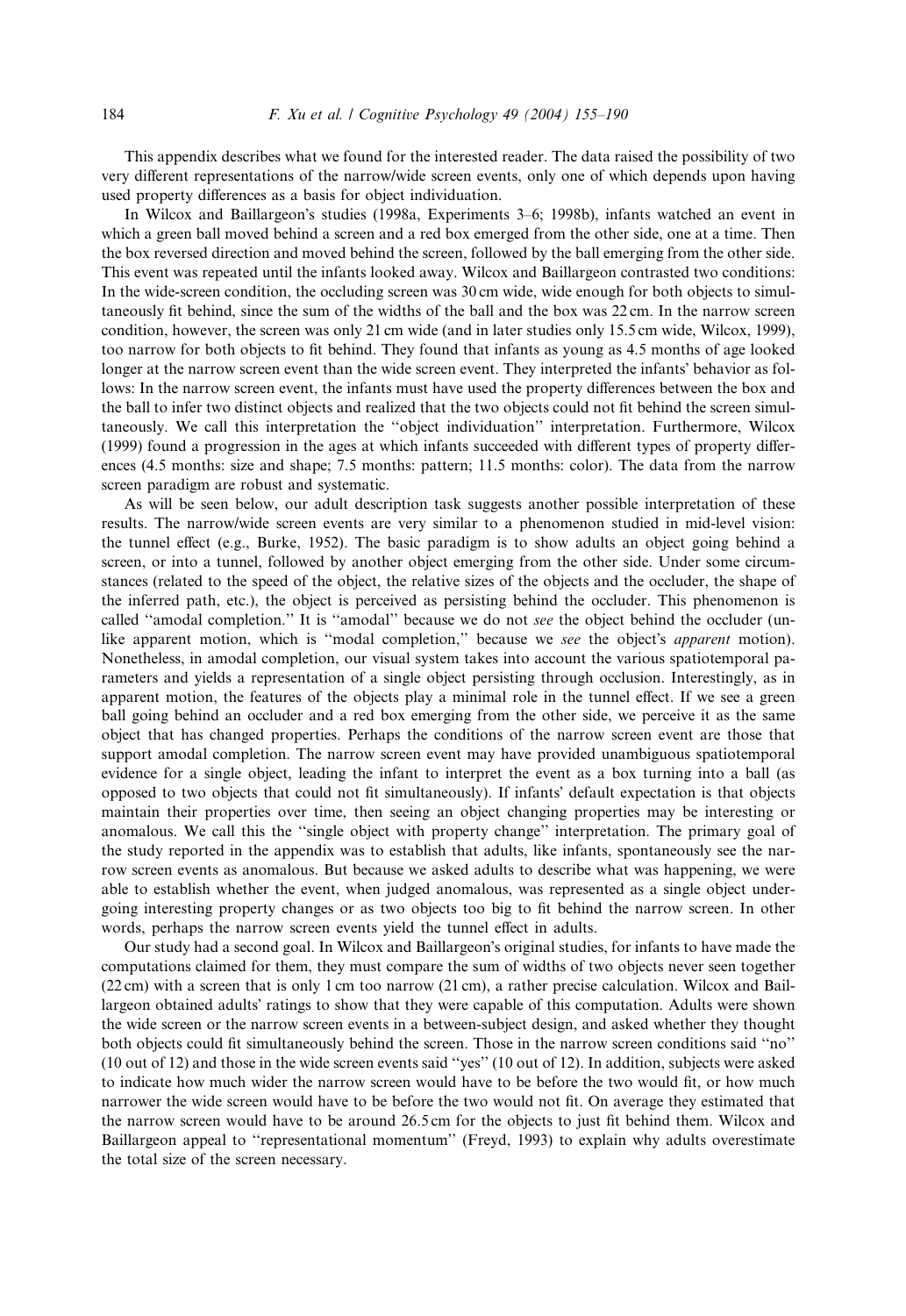Importantly, Wilcox and Baillargeon *explicitly* asked their subjects to judge whether the two objects could fit behind the screen, and so did we in the present experiment. However, the infants in Wilcox and Baillargeon's experiments clearly did *not* receive explicit instructions while watching the events. It would be much more analogous to the infants' situation if adults were simply shown the events and their spontaneous responses recorded. That is, would adults be spontaneously surprised by the narrow screen event, noting there must be a trick, and would they describe their surprise as the screen being too narrow to fit the two objects behind simultaneously? Accordingly, before asking adults for their explicit judgments, the present experiment first tried to establish their spontaneous representations of the events.

#### A.1. Methods

#### A.1.1. Participants

Participants were 31 college students randomly assigned to the 15 cm narrow screen condition ( $n = 15$ ) or the 21 cm narrow screen condition ( $n = 16$ ). An additional 20 participants also contributed to the rating task. (They had participated in a pilot version of the first part of the task.)

#### A.1.2. Materials

The stimuli were the same as in Wilcox and Baillargeon (1998a), a green foam ball, with a diameter of 10.25 cm, and a red cubical foam core box with a side length of 11.75 cm. The objects were mounted on wooden dowels protruded through a track in the floor of the stage, so they could be moved from side to side from below, without the experimenter's hands being visible. One of the sides of the box could be pushed up by the ball when the ball made contact with it and fell back into place as the box was moved away from the ball. The opening was never seen by the participants. The box had no bottom, but this was not visible to the participants. Five 20 cm tall blue screens with widths of 15, 18, 21, 24, and 27 cm were used in the study.

#### A.1.3. Events and procedure

The experiment took place on a violation-of-expectancy looking time stage surrounded by black curtains. Subjects sat on chairs with their eyes roughly at the same height above the stage as are those of the infants in the Wilcox and Baillargeon narrow screen studies. Initially the stage was covered by a curtain. Subjects were told that they would be shown events that we show to infants and we simply wanted them to describe what was happening on the stage as accurately as possible, and that the event would continue until they had given us their description. We then lowered the curtain, revealing a screen centered on the stage and the ball in view, 6 cm to the left edge of the stage. For half of the participants the screen was the very narrow 15 cm screen and for the other half it was the narrow 21 cm screen. The ball then moved behind the screen, followed by the box emerging from the other side continuing the same trajectory (timing of emergence determined by speed of the object and width of the screen). The box continued to move until it was 6 cm to the right edge of the stage. Its trajectory was then immediately reversed and it returned behind the screen, followed by the ball coming out, continuing the same trajectory to its original position on the left side of the stage. The objects moved at a rate of 12 cm/s, as in the Wilcox and Baillargeon experiments. The event was repeated until the adults provided a description of it.

After describing the event (Q1), adults were asked three additional questions, as the event continued: Is there anything unusual about the event (Q2)? What happens to the ball and the box when they were behind the screen (Q3)? Could the ball and the box fit behind the screen without some kind of trick (Q4)? Responses were taped and transcribed.

Finally, adults were shown how the trick was done (that the ball could hide inside the box) and were told that from now on we would always do the trick, so that they did not misconstrue the rating task as guessing whether the trick was done. The experimenter then showed them events with different size screens and asked them to rate each event on a scale from 1 to 5, where  $1 =$  the ball and box definitely *cannot* fit behind the screen side by side and  $5 =$  the ball and the box definitely *can* fit behind the screen side by side. The screen widths were presented in a randomized order, with each adult judging each screen width twice for a total of 10 trials.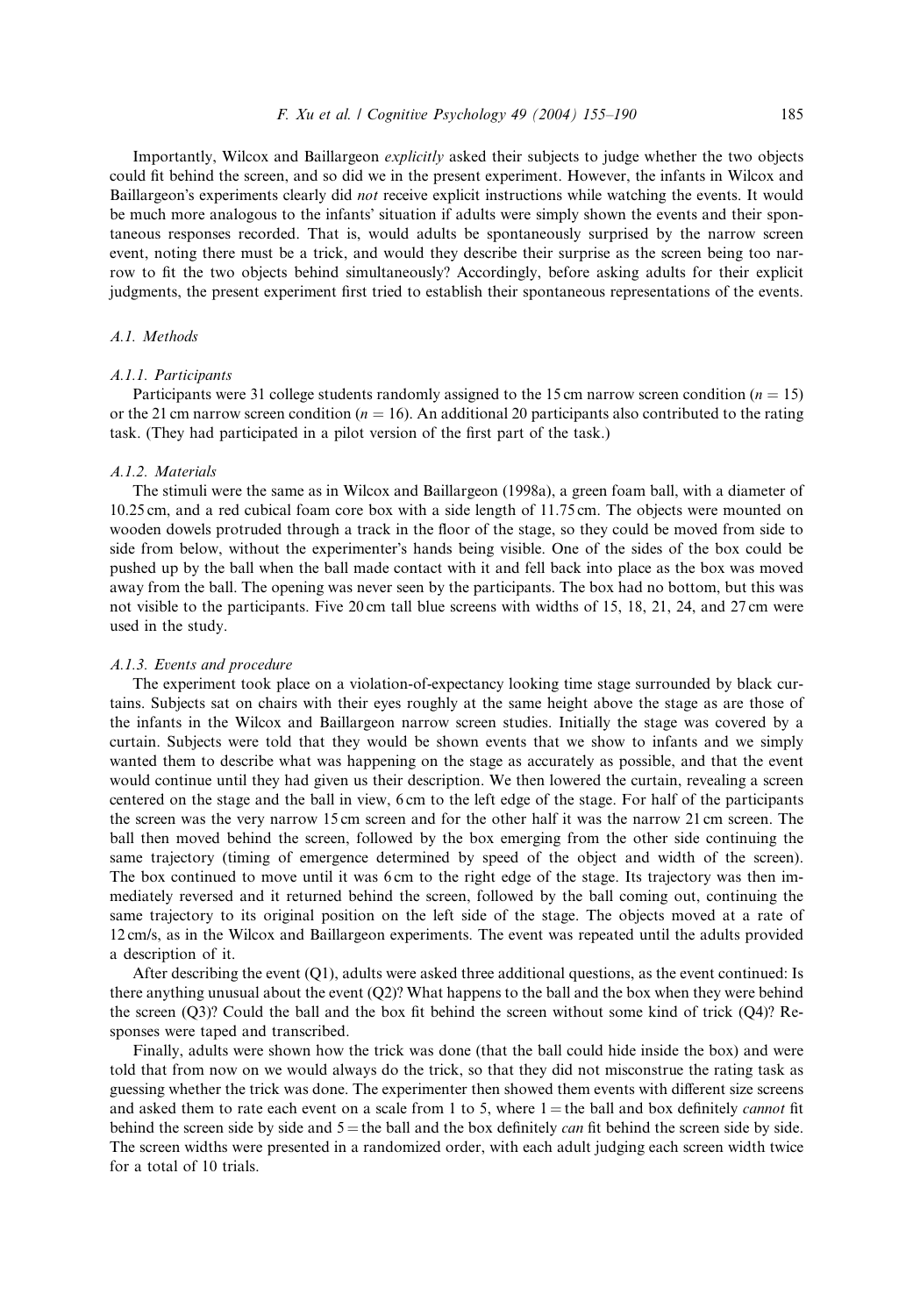Although the rating task followed the spontaneous description task, we present its results first along with adults' answers to the last question on whether the ball and the box could fit behind the screen without a trick (Q4), for it is a conceptual replication of the Wilcox and Baillargeon explicit judgement task.

#### A.2. Results

#### A.2.1. Explicit judgment: Will the two objects fit behind the screen?

The last question, before the rating task, was whether the two objects could fit simultaneously, side by side, behind the screen. The results showed that 100% of the participants in the 15 cm condition said ''no,'' whereas only 43.7% of the participants in the 21 cm condition said "no." This latter percentage was different from that obtained by Wilcox and Baillargeon (1998a) in their adult study; they found 83.3% in the 21 cm condition saying ''no.'' It is likely that the participants in the two studies adopted different criteria on the yes–no decision task, perhaps because it was the only question asked in the Wilcox and Baillargeon study but it followed the spontaneous descriptions in the present study. The participants in the Wilcox and Baillargeon task may have taken the question to be whether they were *certain* the two could fit, whereas our participants may have taken the question to be whether it was possible that they could fit.

#### A.2.2. Ratings

That participants were not sure whether the two objects would fit in the 21 cm condition was shown by the rating phase of the study. Participants were certain that the two objects could not fit behind the 15 and 18 cm screens (mean ratings, 1.0 and 1.2, respectively), were not sure about the 21 cm screen (mean rating, 2.6), were fairly certain that they could fit behind the 24 cm screen (mean rating 4.1), and absolutely certain they would fit behind the 27 cm screen (mean rating, 5.0).

These rating results confirm Wilcox and Baillargeon's adult rating data. Their participants judged that the screen would have to be 5.5 cm wider than 21 cm for the objects to fit behind them, and in our study, participants were confident that the objects would fit behind only the 24 and the 27 cm screens. However, our results extend those of Wilcox and Baillargeon by showing that adults are in fact not certain whether or not the two objects could fit behind the 21 cm screen.

#### A.2.3. Spontaneous descriptions

The participants' spontaneous descriptions of the events were coded as follows. First, did they spontaneously mention that there was anything anomalous when first shown the event? Second, did they consistently describe the anomaly over the four codable responses (the spontaneous description and the three additional questions)? Third, how did they describe the anomaly if they mentioned it?

#### A.2.4. First description of the events

Each subject's initial description of the event was coded into one of two categories by coders who were blind to the participant's condition (15 cm screen or 21 cm screen): Ordinary or Explicit/Implicit Mention of a Trick. Ordinary responses simply mentioned two objects entering and emerging from behind the screen. For example, ''A blue ball went behind a green piece of cardboard and a red cardboard cube came out the other side.'' (21 cm participant). Explicit/Implicit Mention of a Trick responses either explicitly commented that there must be some trick and speculated as to the mechanism of the trick, or mentioned what seemed impossible. For example, "Yeah, there's probably a trick to it, the screen is rather small, but I'm sure there's a way of doing that" (pointed out trick; 15 cm participant). Or "I think the blue fuzzy ball goes into the red box and then the red box can come out so it looks like it's transforming'' (speculated on the mechanism; 15 cm participant). Or the participant thought the event seemed odd, ''Well, that when the circle slides to the right it turns into a square. I expect it to just slide to the right and just stay a circle'' (21 cm participant). Two coders independently coded the responses with 100% agreement. The modal response of the participants in the 15 cm condition was Explicit/Implicit mention of a trick (73%), whereas the modal response of the participants in the 21 cm condition was Ordinary (62.5%). Still, almost 40% of the participants in the 21 cm condition did spontaneously refer to a trick, either implicitly or explicitly, indicating that they noticed something impossible about the event.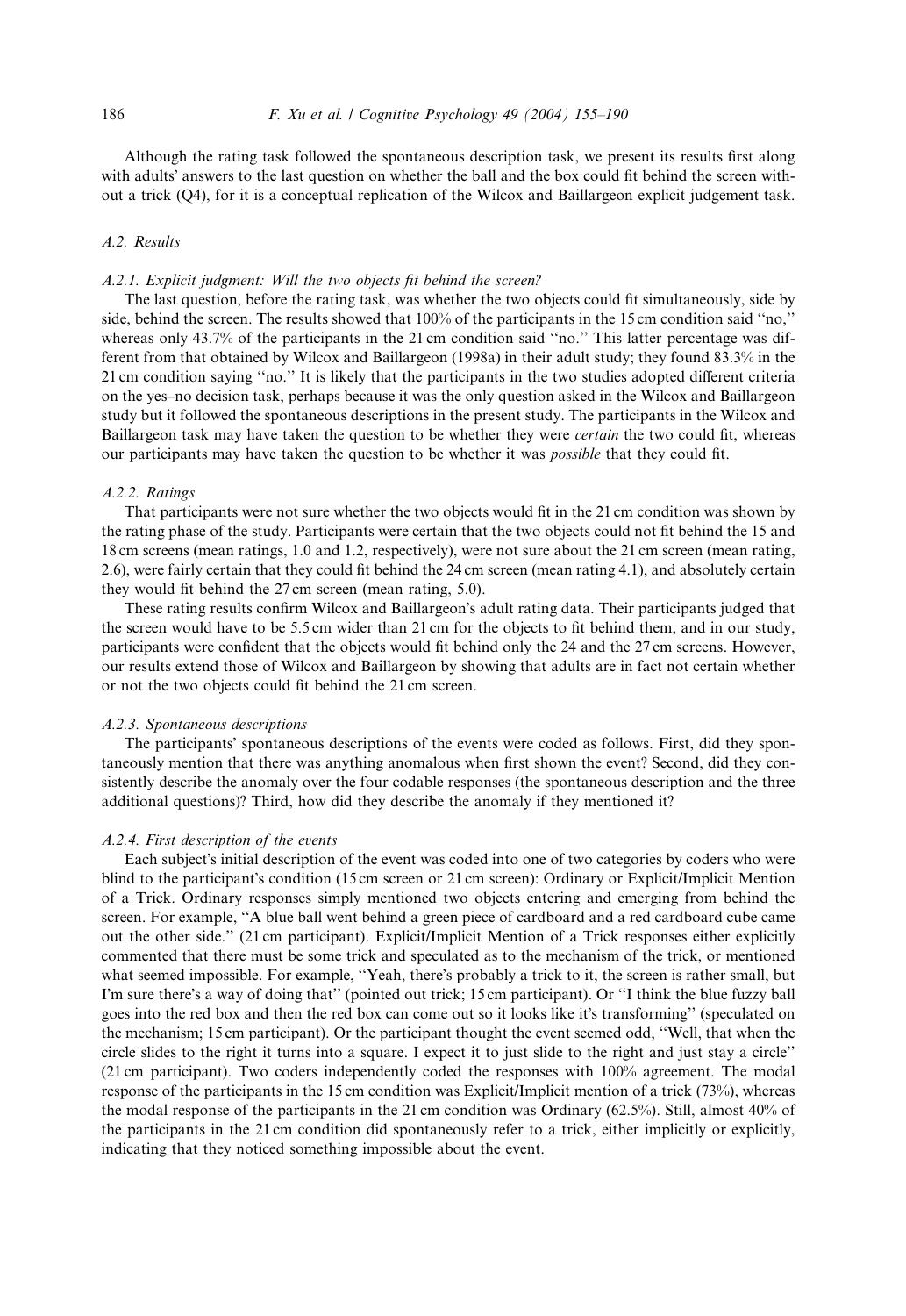A.2.5. Consistency of describing the impossibility of the event

Next the consistency of mentioning the impossibility of the event over the four qualitative questions (Q1–Q4) was coded. If the participants mentioned the trick 3 or 4 out of the 4 questions, they were coded as ''consistent trick.'' Below is an example of a participant coded ''consistent trick'' (15 cm condition; coding of each statement in parentheses):

Q 1. The ball goes behind the piece of paper and supposedly turns into a box (trick).

Q 2. The ball seems to change into a box, an Im not sure where it goes instead (trick).

Q 3. The ball changes into a box and then comes out the other side (trick).

Q 4. Maybe if there was a hole that the ball can descend into (trick).

If the participants mentioned the trick on 1 or 2 of the 4 questions, they were coded as ''maybe trick.'' Below is an example of a ''maybe trick'' protocol (21 cm condition):

Q 1. A blue ball went behind a green piece of cardboard and a red cardboard cube came out the other side (ordinary).

- Q 2. No, I guess it's magic (trick).
- Q 3. I don't know, maybe the box gets put around the ball, I'm not really sure (trick).

Q 4. Yeah (ordinary).

Finally, if the participants showed no hint that there was a trick involved over the 4 questions, they were coded ''ordinary event, no trick.'' Below is an example (21 cm condition):

Q 1. The blue ball went behind the green and then out came a red cube on the right side, and then it went back and the blue ball came out and went back in. The box came out and then it went back in and then the blue ball came back out (ordinary).

 $Q$  2. I don't think so (ordinary).

- Q 3. They hide behind the green screen (ordinary).
- Q 4. Do I think that ... Right, yeah (ordinary).

Responses were coded by two independent coders with 100% agreement. The responses of virtually all (87%) of the participants in the 15 cm condition fell in the ''consistent trick'' category, whereas the modal response of those in the 21 cm condition (56%) were in the ''maybe trick'' category, with only 19% falling in the ''consistent trick'' category.

The responses in the 15 cm condition demonstrated that this method was sensitive; participants spontaneously noted that something impossible was happening in these narrow screen events and they were certain of it. The participants in the 21 cm condition, however, were much less sure. Fully one quarter of the subjects treated these events as ordinary events involving two objects entering behind and emerging from a screen wide enough to fit both of them, even when explicitly probed whether there was anything unusual and asked to describe what was happening behind the screen. Nevertheless, three quarters of the adults in the 21 cm condition fell into the ''consistent trick'' or ''maybe trick'' categories; they had some inkling that something was wrong.

Perhaps the most important question is how participants perceived and conceptualized the impossibility of the events when they detected it. Did they see a single object magically transforming, as the tunnel effect hypothesis suggests, or did they see two objects, together too wide to fit behind the narrow screen? To address this question, we analyzed every statement concerning the violation that characterized how the event was being perceived. There were 33 such statements in the 15 cm condition and 15 in the 21 cm condition. Of these 48 statements, all but two described the event as if the ball was magically changing into a box behind the screen (see examples above; "... the circle slides to the right and it turns into a square," "... so it looks like it's transforming," or "... supposedly turns into a box.") The two statements (both in the 15 cm condition) that mentioned that the screen was too narrow for the two objects to fit did so very indirectly—commenting only that the screen seemed ''rather small'' or ''too narrow.''

#### A.3. Discussion

There are two important results from this study, which together add to the plausibility of the tunnel effect alternative to Wilcox and Baillargeon's interpretation of their narrow screen experiments. That is, the narrow screen events are represented in terms of an interesting/anomalous property change of a *single* object rather than an anomalous event in which two objects too large to fit behind a single screen. First,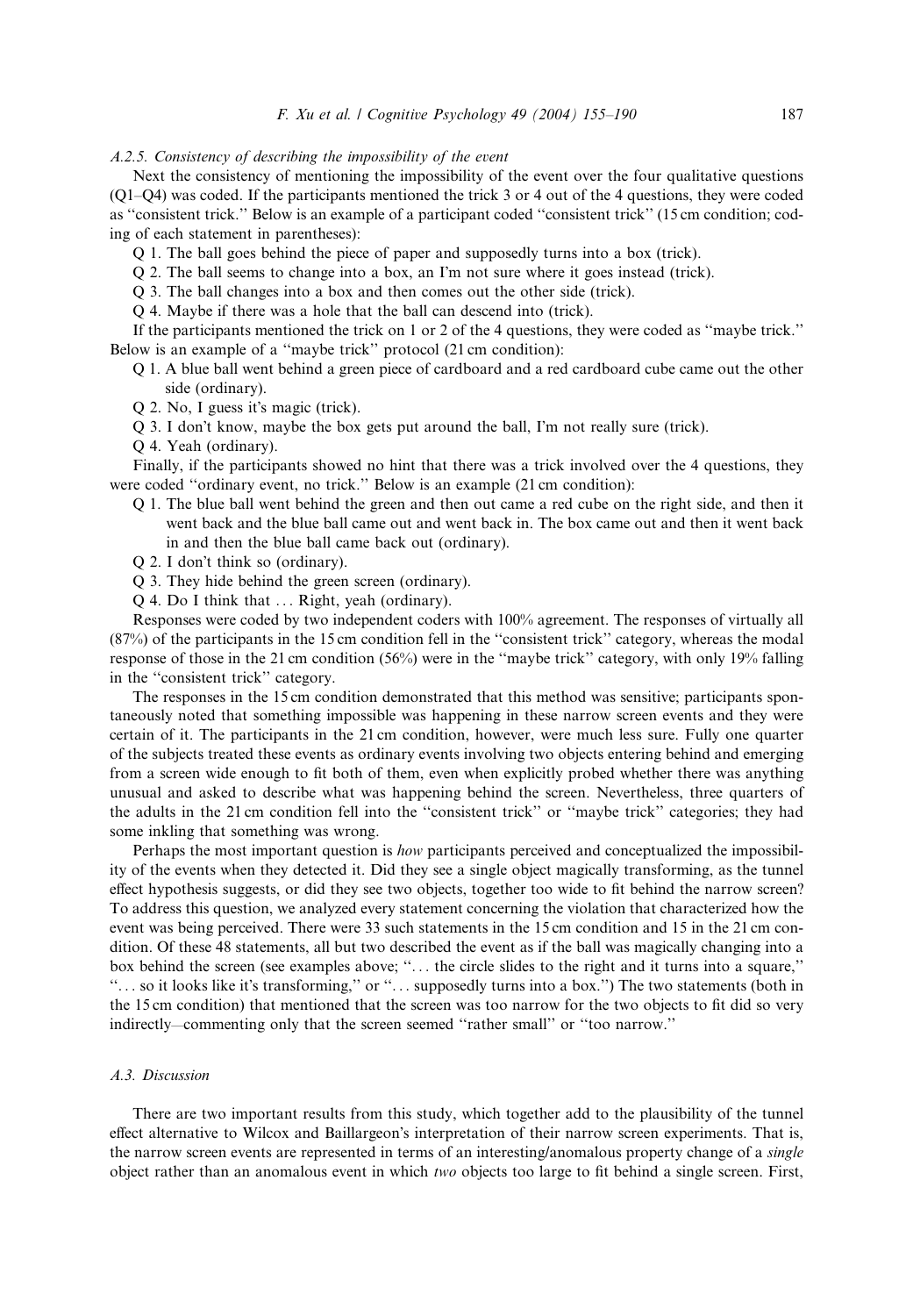adults are not sure whether the two objects could fit behind the 21 cm screen. Not all adults even saw this event as impossible, and in their explicit judgments, adults said they were ''not sure'' whether the two objects would fit. It is highly unlikely that infants' estimates are more precise that those of adults, such that they could reason that the two objects could not fit behind the screen. However, this argument is hardly conclusive. Our adult raters, like those of Wilcox and Baillargeon, were not sure that the objects could fit behind the screen until the screen was several centimeters wider than the 21 cm narrow screen. The infants' longer looking could reflect object individuation on the basis of property/kind information and attention being drawn to trying to determine whether the two objects could fit.

More importantly, the second result of note was that when adults spontaneously noticed that something impossible was happening, they universally described what they were experiencing in the language of the tunnel effect interpretation. What they said presupposed that they perceived a single object that was magically transforming shape and color. Adults overwhelmingly interpreted the 15 cm narrow screen event this way, and when they detected any anomaly in the 21 cm screen event (as about 40% of them did), they also interpreted it this way.

The parameters of these events do not overlap with any that have been studied in experiments on the tunnel effect. Rather, the spatiotemporal evidence for a single object in these studies is much stronger than in the traditional literature. The fact that the tunnel effect interpretation was stronger in the 15 cm screen events than in the 21 cm screen events is entirely interpretable; the spatiotemporal information in these events *requires* that only one object was involved. On the tunnel effect interpretation of the Wilcox and Baillargeon narrow screen studies, infants looked less at the wide screen (30 cm) events than the narrow screen events (21 or 15 cm) because the wide screen events did not provide unambiguous spatiotemporal evidence for a single object, and thus the property differences were not anomalous.

One further consideration favors property change over the object individuation representation of the anomaly in the narrow screen events. Wilcox and Baillargeon's narrow screen events provide contradictory evidence to the viewer: the property information is more consistent with two objects behind the screen whereas the spatiotemporal information specifies a single object. Wilcox and Baillargeon assume that the property information dominates, and thus the fact that the screen is too narrow is seen as anomalous. The tunnel effect interpretation assumes that the spatiotemporal information dominates property information, and thus the fact that the object is changing properties is seen as interesting or anomalous. In many studies of mid-level object based attention in adults, when spatiotemporal information is in conflict with property/kind information, the spatiotemporal information dominates (see e.g., Nakayama, He, & Shimojo, 1995, for a review). If object representations of young infants are the same as those of mid-level vision (as was argued by Carey & Xu, 2001; Leslie, Xu, Tremoulet, & Scholl, 1998; Scholl & Leslie, 1999; Xu, 1999, 2003), we should expect the same principle to hold: unambiguous spatiotemporal evidence for a single object should dominate property/kind evidence for two.

Wilcox (1999) tested infants on displays in which the objects differed only in a single property and found that 4.5-month-olds looked longer at the anomalous narrow screen events when shape alone or size alone changed, but not pattern or color; 7.5-month-olds detected the pattern change, and it was not until 11.5 months that infants reacted to a change in color alone. On the property change account, these age differences reflect the saliency of these different property changes, rather than developmental changes in the properties that are used as a basis for object individuation.

It would be informative to discover when infants can use color alone, size alone, or a combination of these properties for object individuation in our task. The data from Experiments 1 to 4 of this paper already suggest that we will not find the same developmental trajectory as Wilcox (1999), for the size contrast did not pattern with the shape contrast. Preliminary results from Van de Walle's (p.c.) and Xu's laboratories found that infants *succeeded* in using color differences alone for object individuation at 14 months whereas they *failed* to use size differences alone at the same age in our complex task (Xu, Cote, & Baker, 2003). This pattern is different from that of Wilcox (1999) where success with size precedes color, providing further evidence that the narrow screen studies and the present studies are tapping into different underlying processes.

In sum, while the spontaneous descriptions support the property change interpretation of the anomalous narrow screen events, for adults, this does not prove that the same holds for young infants. We offer these data in support of three conceptual points. First, as the studies reported in the body of this paper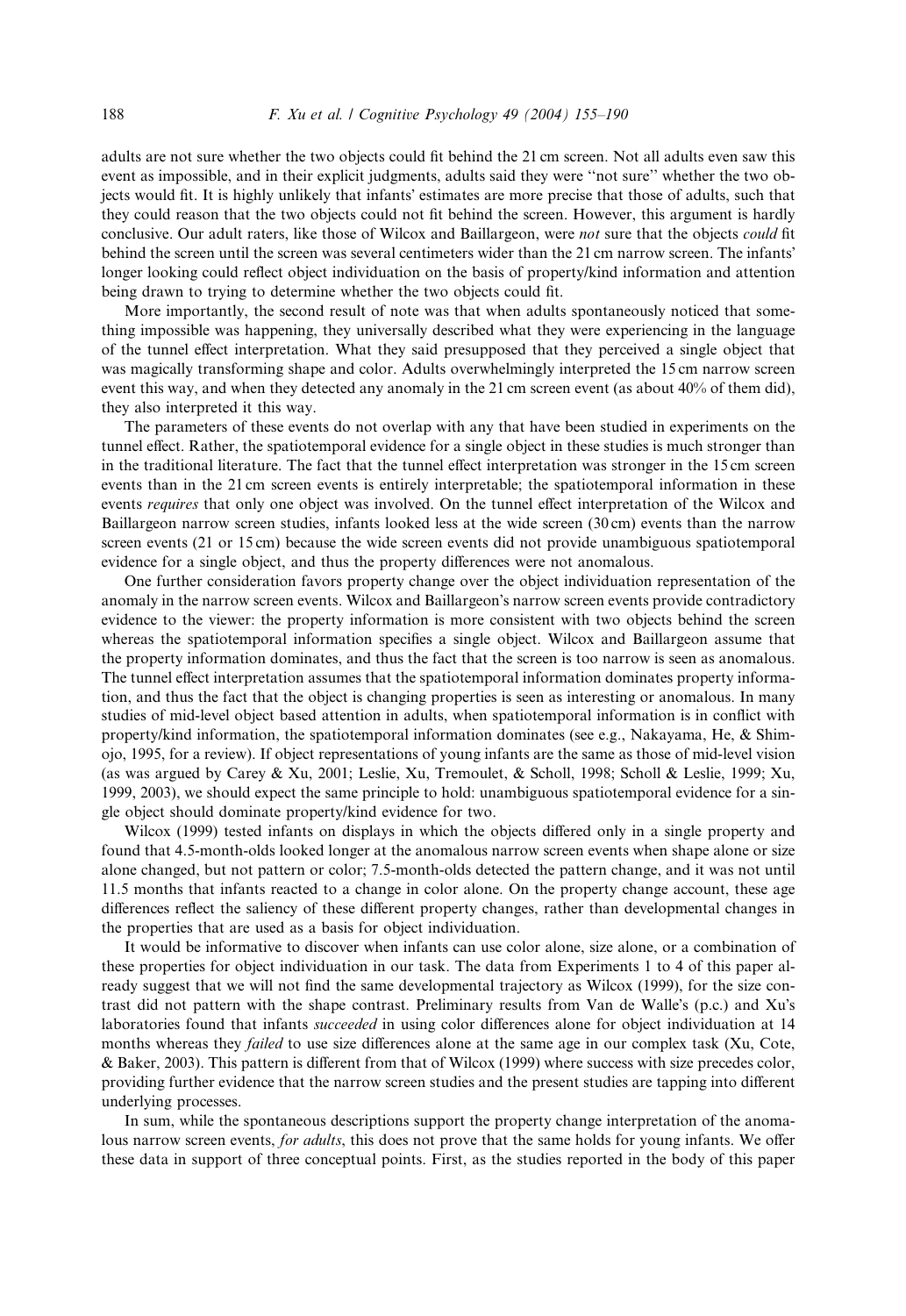show, noticing a property difference does not entail being able to use that property difference as a basis of object individuation. Second, to decide whether infants have represented an event as involving a single object or as two objects, it may be necessary to use a dependent measure that explicitly probes for representations of one versus two objects, as do the experiments in the body of this paper and the manual search experiments of Van de Walle et al. (2000) and Xu and Baker (2003). Third, eliciting spontaneous descriptions from adults of the ''magic tricks'' we show to infants may be a source of hypotheses concerning how events seen as anomalous might be represented.

## References

- Aguiar, A., & Baillargeon, R. (1999). 2.5-month-old infants reasoning about when objects should and should not be occluded. Cognitive Psychology, 39, 116-157.
- Balaban, M., & Waxman, S. (1997). Words may facilitate categorization in 9-month-old infants. Journal of Experimental Child Psychology, 64, 3–26.
- Biederman, I. (1987). Recognition by components: a theory of human image understanding. *Psychological* Review, 94, 115–147.
- Bloom, P. (2000). How children learn the meanings of words. Cambridge, MA: MIT Press.
- Bonatti, L., Frot, E., Zangl, R., & Mehler, J. (2002). The human first hypothesis: identification of conspecifics and individuation of objects in the young infant. Cognitive Psychology, 44, 388–426.
- Burke, L. (1952). On the tunnel effect. Quarterly Journal of Experimental Psychology, 4, 121–138.
- Carey, S., & Xu, F. (2001). Infants' knowledge of objects: Beyond object files and object tracking. Cognition, 80, 179–213.
- Fineberg, I. A. (2003). Phonological detail of word representations during the earliest stages of word learning. Unpublished doctoral dissertation. New School University, New York.
- Freyd, J. J. (1993). Five hunches about perceptual processes and dynamic representations. In D. Meyer & S. Kornblum (Eds.), Attention and performance XIV: Synergies in experimental psychology, artificial intelligence, and cognitive neuroscience (pp. 99–119). Cambridge, MA: MIT Press.
- Gelman, S. A. (2003). The essential child. Oxford: Oxford University Press.
- Hirsch, E. (1982). The concept of identity. New York: Oxford University Press.
- Kornblith, H. (1993). Inductive inference and its natural ground: an essay in naturalistic epistemology. Cambridge, MA: MIT Press.
- Krojgaard, P. (2000). Object individuation in 10-month-old infants: Do significant objects make a difference? Cognitive Development, 15, 169–184.
- Landau, B., Smith, L. B., & Jones, S. S. (1988). The importance of shape in early lexical learning. Cognitive Development, 3, 299–321.
- Leslie, A., Xu, F., Tremoulet, P., & Scholl, B. (1998). Indexing and the object concept: developing 'what' and 'where' systems. Trends in Cognitive Sciences, 2, 10-18.
- Macnamara, J. (1986). A border dispute: The place of logic in psychology. Cambridge, MA: MIT Press.
- Mandler, J. M., & McDonough, L. (1996). Drinking and driving don't mix: inductive generalization in infancy. Cognition, 59, 307–335.
- Markman, E. (1989). Categorization and naming in children. Cambridge, MA: MIT Press.
- McDonough, L., & Mandler, J. M. (1998). Inductive generalization in 9- and 11-month-olds. Developmental Science, 1, 227–232.
- Nakayama, K., He, Z. J., & Shimojo, S. (1995). Visual surface representation: A critical link between lower-level and higher-level vision. In S. M. Kosslyn & D. N. Osherson (Eds.), *Visual cognition* (2nd ed., pp. 1–70). Cambridge, MA: MIT Press.
- Needham, A., & Baillargeon, R. (2000). Infants' use of featural and experiential information in segregating and individuating objects: A reply to Xu, Carey, and Welch (1999). Cognition, 74, 255–284.
- Pinto, J. (1995). Xhab. Program written for looking time experiments.
- Scholl, B. J., & Leslie, A. M. (1999). Explaining the infant's object concept: Beyond the perception/ cognition dichotomy. In E. Lepore & Z. Pylyshyn (Eds.), What is cognitive science? (pp. 26–73). Oxford: Blackwell.